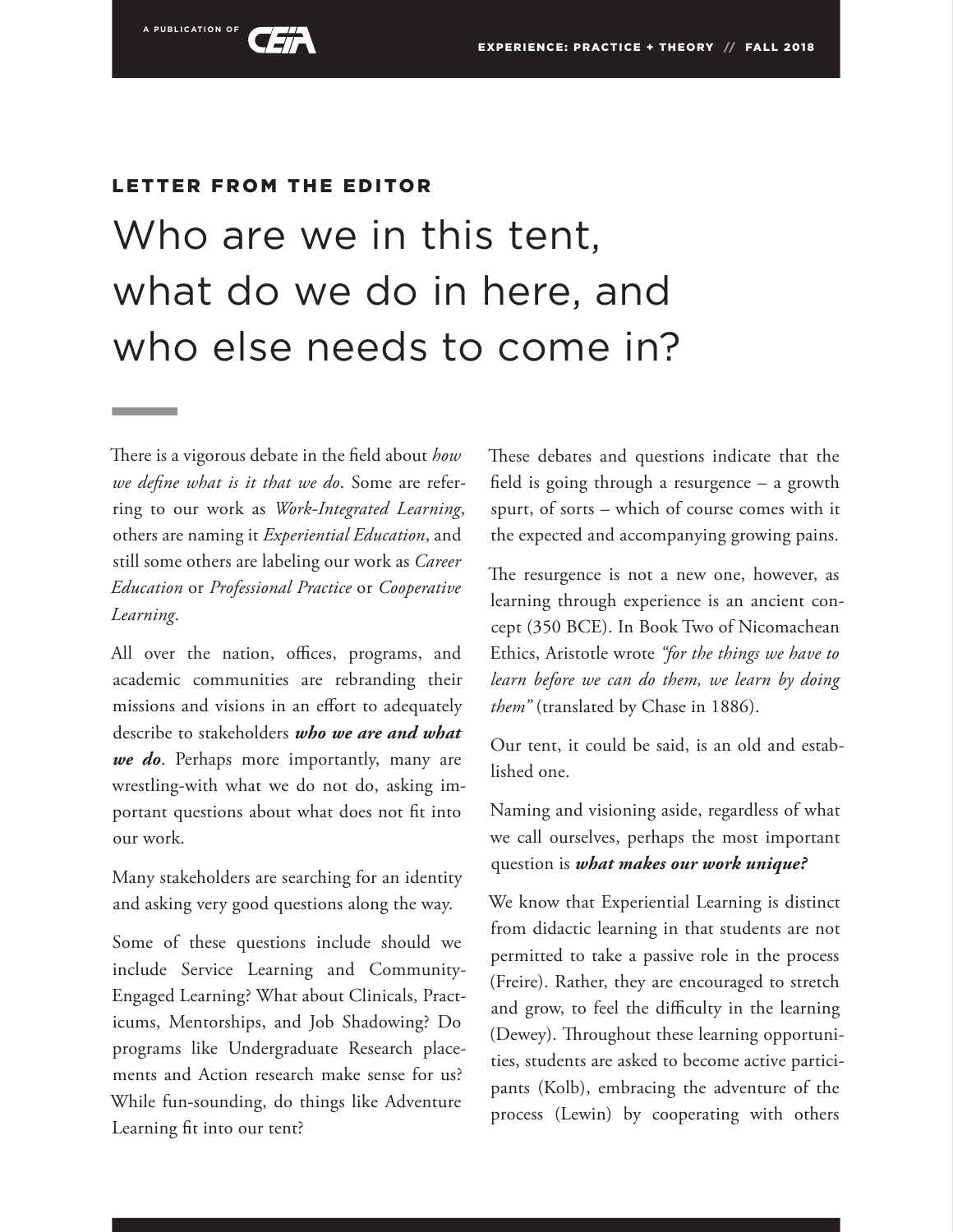(Schneider) and holistically serving the learning situation (Piaget).

Some say that relocating the learning to outside of the traditional classroom is what makes our work unique. Others may say that hands-on learning is key, providing students rich opportunities to reflect upon real-world applications. Still some others may argue that career readiness is the unique hallmark of our work.

To that question of uniqueness, each of these answers – both academic and pedestrian – are correct. What is interesting, however, is that each of these answers also apply to teachers and professors, to employers and educational partners, to staff members and administrators, and to anyone involved in the our field.

Really, these questions apply to anyone who wants to be in our tent.

As a modest reflection of the evolving field, this publication is also unique, but not just for the reasons listed above. Rather, and like the field, *Experience Magazine: Practice and Theory is reflexive*, responding to the ever-changing landscape of education and the connection of education to the global village.

Experience Magazine: Practice and Theory *features academic and practitioner submissions that cover best practice highlights, field trends, how-to articles and relevant information and resources for scholars and practitioners in the field of experiential learning. The audience for this publication reflects the diverse global field of experiential learning and will provide evidencedbased and practitioner-oriented resources for a wide array of experiential learning stakeholders.*

What you will see in this issue is a revisioning and retooling of this platform. Our aim is to meet the ever-changing field, full of new challenges and new opportunities, holistically and authentically, but we cannot do it alone.

CEIA is the leader in work-integrated learning and promotes best practices for co-ops, internships, clinical study, and service learning. Our upcoming conference, "Experiential Learning on the Rise", will provide helpful resources for practitioners in the field. We hope to see you there.

We are confident that you will find your voice, and hear it echoed by others, in these pages. More so, we hope that you also become active participants in its evolving creation. We do not want passive readers. We want to encourage you to stretch and grow. We ask that you embrace the adventure with us.

#### **Come on in. While old, the tent is a big one.**

Sincerely,

Michael J. Sham

Michael J. Sharp, Editor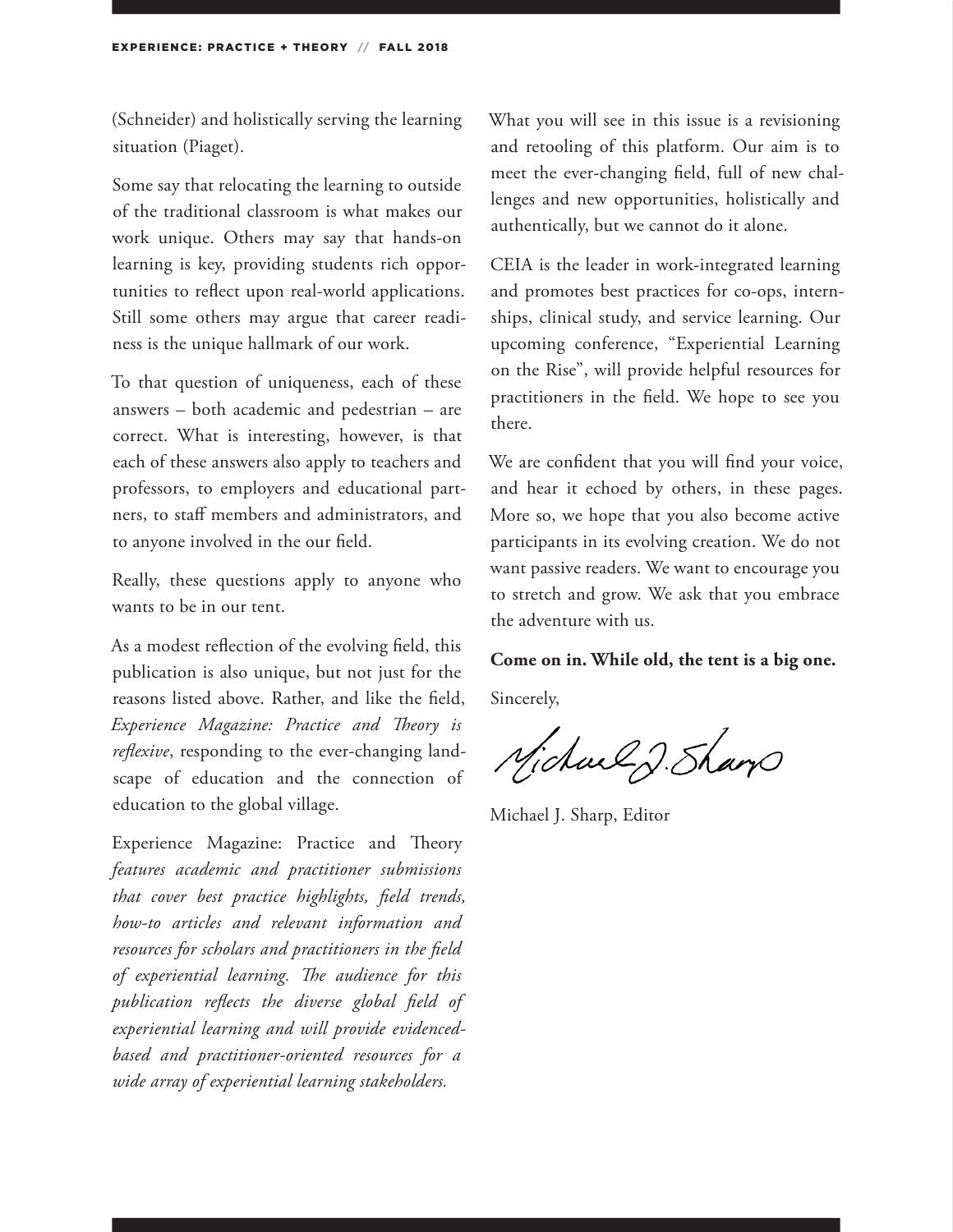

# Table of Contents

#### ARTICLE 01

**Contract Contract** 

Examining Effectiveness of Curricular Intervention on Career Decision-Making

Melanie Buford **//** University of Cincinnati Mei Tang **//** University of Cincinnati Susannah Coaston **//** Northern Kentucky University

#### ARTICLE 02

Co-op is Pre-Work: A Crucial Building Block for Students on the Autism Spectrum

Nancy LeClair **//** Drexel University

ARTICLE 03 Research Spotlight: Tracey Bowen Interviewed by: Cheryl Cates **//** University of Cincinnati

# ARTICLE 04 Creating Innovators: The Importance of Self-Directed Experiential Learning Projects

Erin Alanson **//** University of Cincinnati Debbie Brawn **//** University of Cincinnati

#### ARTICLE 05

Experiential Through our Eyes: Our Experience as the CEIA Undergraduate Research Project Grant Recipient Students

Alex Wilson and Courtney Eckstein

ARTICLE 06 News from the North: The Changing Landscape of WIL in Canada

Ross Johnston **//** University of Waterloo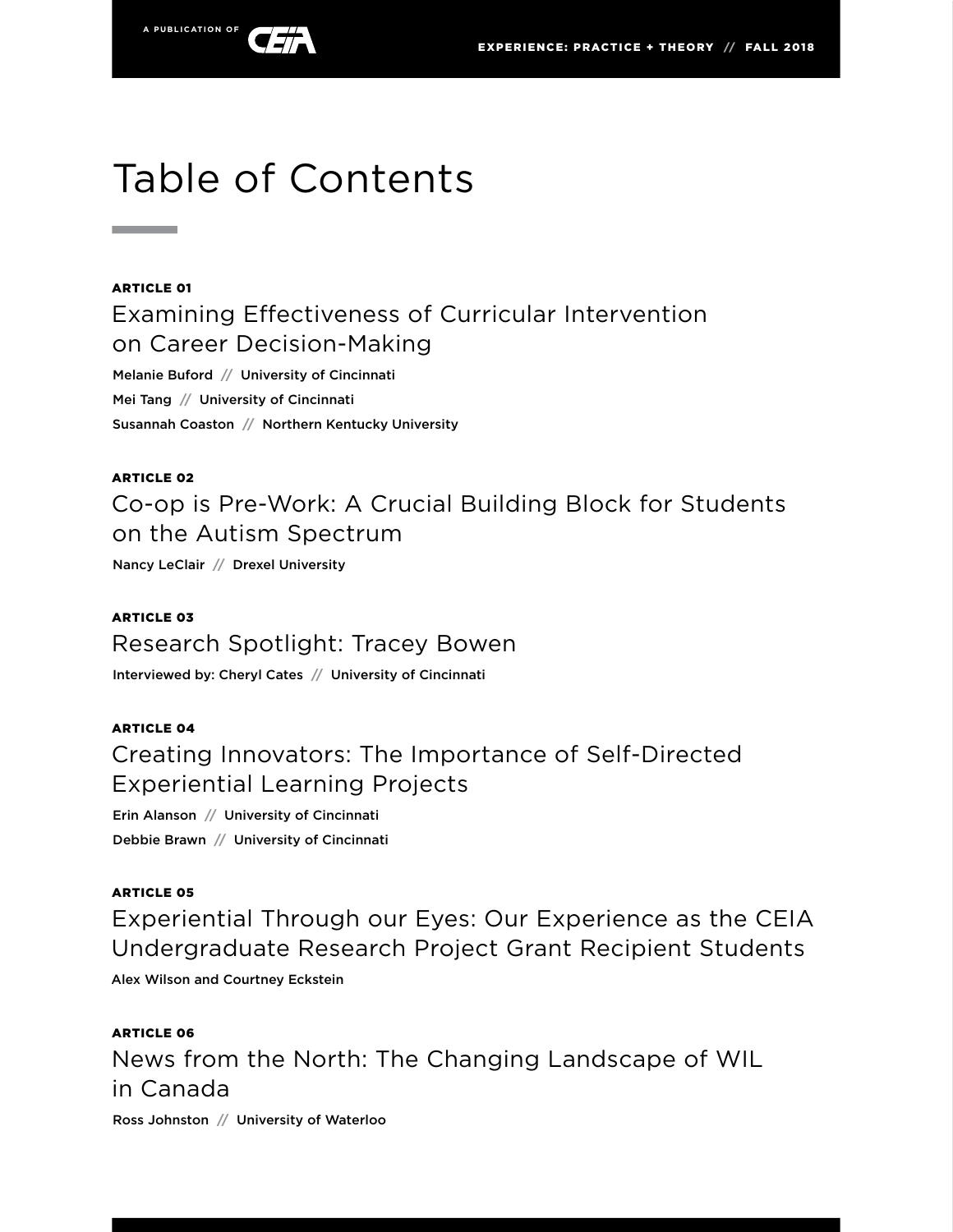

# Table of Contents CONTINUED

#### ARTICLE 07

**Contract Contract** 

Sharing Experiences and Taking Responsibility: White Faculty and Staff Working Toward Racial Justice

Dr. Robin Selzer **//** University of Cincinnati

Dr. Peggy Shannon-Baker **//** Georgia Southern University Christina Black

#### ARTICLE 08

How Do You Save the Planet?: Service Learning and Student Philanthropy in an Introductory Environmental History Course

Robert Gioielli **//** University of Cincinnati Blue Ash College

#### ARTICLE 09

Making an Impact: Reverse Mentoring with Millennial and Gen Z Interns and Young Professionals

Julie Knapp, PhD **//** Indiana University Bloomington

ARTICLE 10 Accelerating Professional Competency: Focusing on Architectural Licensure

Alexander Christoforidis, AIA, AICP, LEEDap **//** University of Cincinnati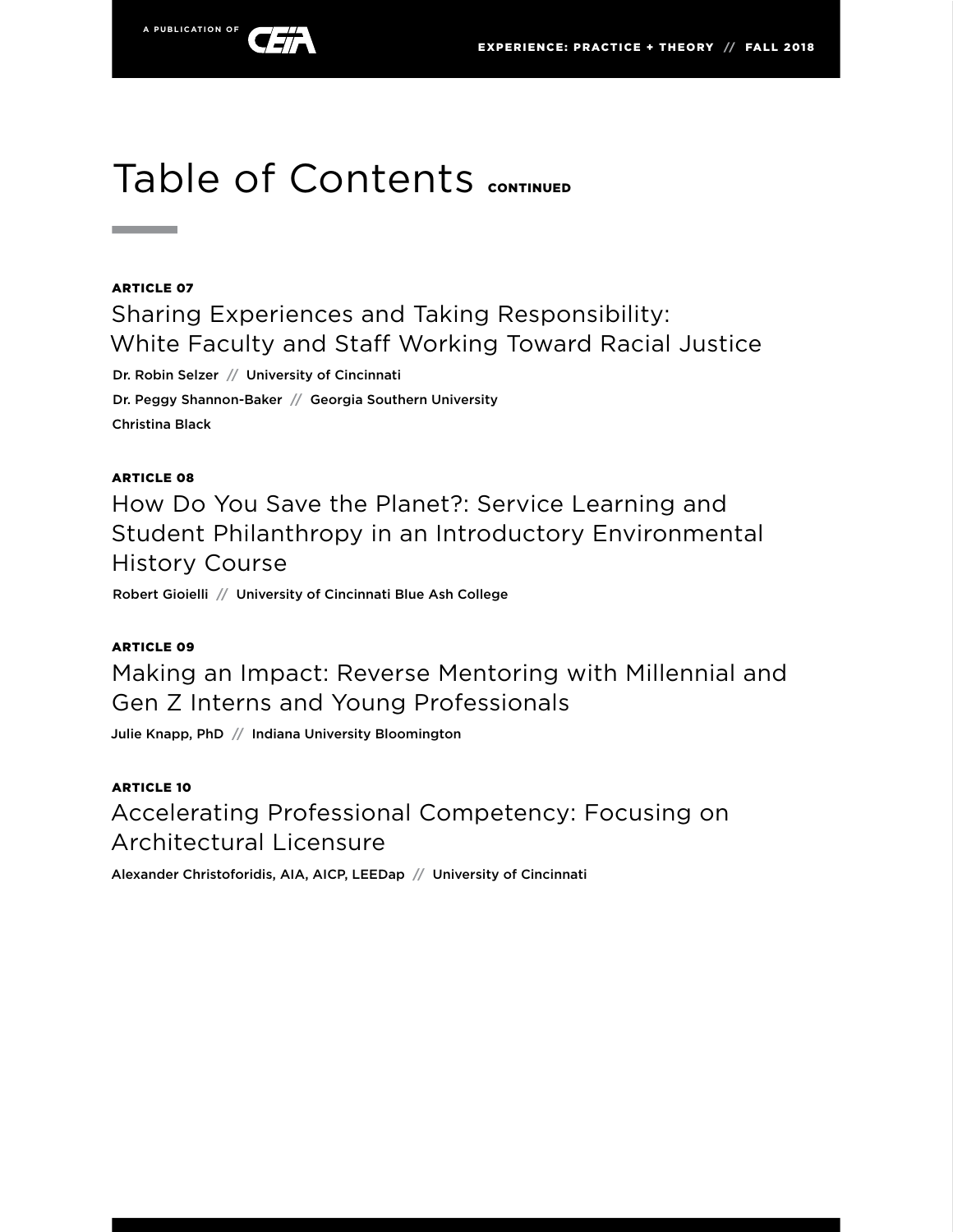

# Examining Effectiveness of Curricular Intervention on Career Decision-Making

Melanie Buford **//** University of Cincinnati Mei Tang **//** University of Cincinnati Susannah Coaston **//** Northern Kentucky University

#### **Abstract**

This study examined the effectiveness of a career intervention class on college students' career decision making and commitment. The Career Decision Scale was administered at the beginning and end of a semester-long class to 37 college students. The pre- and post-test of the CDS showed significant improvement on certainty and decreased career indecision. The results also demonstrated that students satisfactorily developed concrete academic and career plans, along with relevant action steps towards implementing these plans, after completing the class. The implications for helping college students make career decisions and plans are discussed.

*Keywords:* career indecision, career intervention, college students

Students arriving on a college campus are often in the midst of emerging adulthood, defined as the developmental stage between adolescence and the mid-to-late 20s (Arnett, 2000). This life stage is characterized by change and the exploration of possible directions for life in work, love, and worldview (Arnett, 2000). Particularly in the area of work, emerging adults can struggle with career decisions as time is needed to explore a variety of directions (Viola, Musso, Inguglia, & Lo Coco, 2016). Traditional-aged students embarking on the college experience developmentally fit within the exploration stage of career development, wherein an individual is

focused on exploring potential career paths, acquiring skills, and making decisions relevant to their career (e.g., identifying career goals, making a plan to reach achievement; Lent & Brown, 2013).

Choosing a career can be particularly challenging for young adults who lack readiness or knowledge or are unsure how to reconcile inconsistent information; some may even struggle to identify the difficulties creating barriers for career decision-making (Amir & Gati, 2006). Choosing a college major is the first step in a series of important career decisions for college students. According to Nauta (2007), satisfac-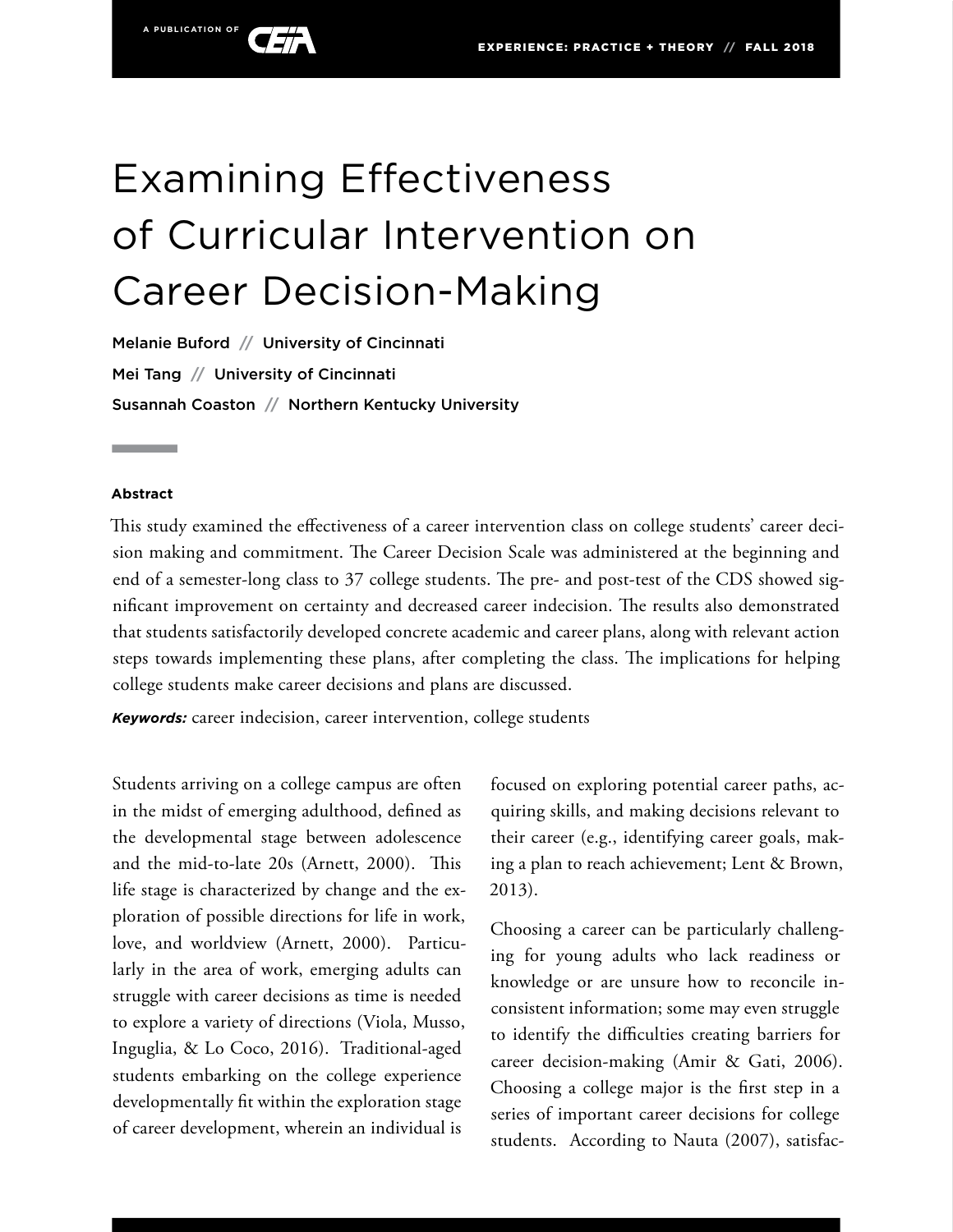tion with one's major is associated with academic performance and serves as proxy for job satisfaction later on, as similarities exist between the degree program and the future work environment. Students' satisfaction is dependent upon the fit between themselves and the major in terms of values, interests, and self-concept (Nauta, 2007). Additional factors influencing college major choice include potential for success in the major, effort to complete the program of study, characteristics of instructors, expected career income, prestige, gender, and influences from family and peers (Milsom & Coughlin, 2015; Pringle, DuBose, & Yankey, 2010). Students may also be influenced by the stereotypes they hold about a particular occupation in regards to the personality characteristics and associated skills sets (e.g., the outgoing marketing major or the introverted computer science major); however, these stereotypes are often outmoded or inaccurate representations of the field (Pringle et al., 2010). Therefore, it's crucial that students get accurate information and exposure to a variety of options to allow them to make informed decisions.

Career indecision refers to difficulties emerging from the career decision-making process and is a normative stage in decision-making which can come and go throughout the lifespan (Lipshits-Braziler, Gati, & Tatar, 2017; Osipow, 1999). Traditional approaches to career development rightfully emphasize "interest, choice, performance, and satisfaction" (Lent & Brown, 2013, p. 558); however, changes in the context of work (e.g., competition on a global scale, economic turmoil, etc.) require innovative approaches in supporting career decisions (Kuron, Lyons, Schwitzer, & Ng, 2015; Lent & Brown, 2013). Contemporary workers need to be pre-

pared to take action and adjust direction as market conditions evolve. The ability to make authentic and strategic career decisions will be increasingly vital for graduates hoping to build thriving careers in our modern economic landscape.

Career courses have been found to be beneficial interventions for students experiencing career indecision, particularly in the higher education setting (Folsom & Reardon, 2003). Completion of a career decision-making class has been found to increase self-efficacy and reduce difficulty making career decisions (Fouad, Cotter, & Kantamneini, 2009). Students with higher selfefficacy are more likely to engage in career exploration behavior (Gushue, Clarke, Pantzer, & Scanlan, 2006). Career exploration can be defined as ''activities directed toward enhancing the knowledge of the self and the external environment that an individual engages in to foster progress in career development" (Bluestein, 1992, para. 3). As career understanding increases, self-efficacy in career-related decision-making and career decidedness also grow (Flum & Blustein, 2000). Courses may result in "a learning curve that is significant in helping students commit to the effort for achieving the best job search outcomes" (McDow & Zabrucky, 2015, p. 635). Engaging in career exploration fosters growth in self-awareness and occupational knowledge, which is particularly important during the exploration stage of late adolescence (Bluestein, 1989). Students who do not successfully complete the tasks associated with this stage may struggle as they enter the workplace (Bartley & Robitschek, 2000).

Though career courses are a well-documented and common approach to reducing career indecision, increasing occupational knowledge, and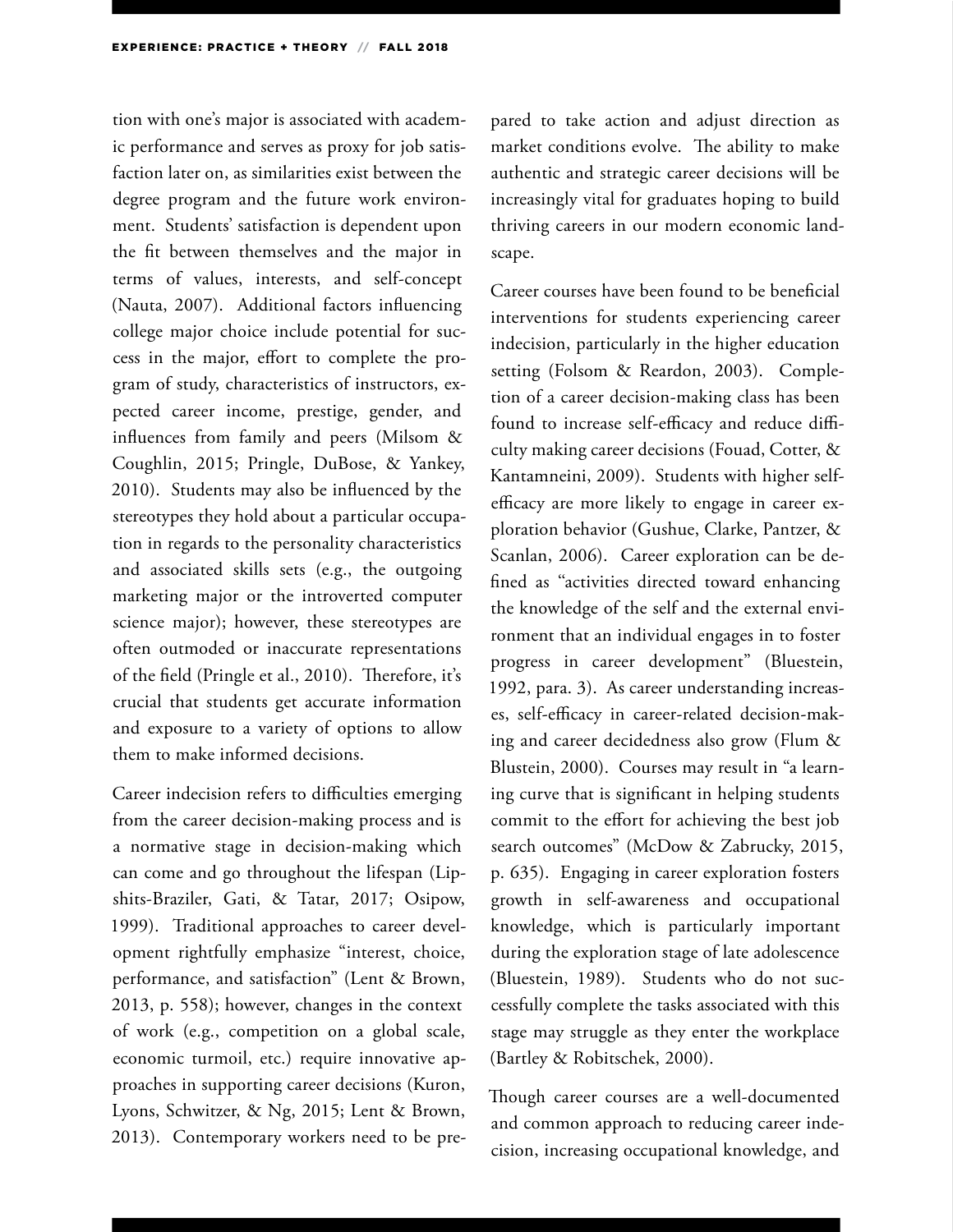assisting college students with choosing a major (Reardon & Fiore, 2014), the number of empirical studies conducted in recent years with college students is limited. It remains uncertain whether career courses still benefit this new generation of students in the same ways. In addition, few studies have investigated the efficacy of a 15-week, for-credit course designed to take into account the needs of the Millennial generation. The goal of this study was to evaluate the effectiveness of career intervention courses in reducing students' career indecision and supporting them in choosing a major and creating a career plan with both short-term and longterm objectives. The research questions of this study are: 1) Would career indecision be reduced as a result of taking a one-semester career preparation course? 2) Would college students increase certainty in making career plans as a result of taking a one-semester career intervention course? 3) Would a one-semester career intervention course be effective in helping students create a concrete career plan?

#### **METHOD**

#### **Participants**

There were 37 participants, including 24 firstyear students, 7 sophomores, and 6 juniors and seniors, at a large urban Midwestern university. The majority of the participants were White and a small number were racial minority students. Twenty-one participants identified as women and 16 identified as men. Although participants' exact ages were unavailable, the majority were traditional college-age, between 18 and 24 years of age. These students were referred into the course by their academic advisors in order to receive support for their major and career decisions and planning.

#### **Measurement**

The Career Decision Scale by Osipow, Carney, Winer, Yanico, and Koshchier (1976) was used to measure the participants' career decision capacity. The CDS has a total of 18 items on a 4-point scale, which assess how accurately each statement captures participants' feelings and beliefs about their careers. For instance, participants indicate whether or not a statement such as the following: "Several careers have equal appeal to me. I'm having a difficult time deciding among them" represents their feelings about career. The subscale of Indecision is calculated based on participant responses to 16 items designed to capture career indecision, and the subscale of Certainty is calculated based on two items designed to assess career certainty (Osipow, 2008). The CDS has been widely used in career practice and research as a criterion measure in evaluating career intervention outcomes, and has shown sufficient reliability and validity at various settings with diverse populations (Feldt, 2013; Osipow & Winer, 1996). According to the CDS manual, the reliability for testretest correlations was at .90 and .82 for the Indecision Scale for two separate samples of college students. For this study, the Cronbach's Alpha for the Certainty scale is .924 (pre-test) and .63 (post-test); and for the Indecision scale it is .68 (pre-test) and .84 (post-test).

The final assignment in the course, an Education and Career Plan, required students to reflect on their identities, interests, skills and values in order to select a major and was used to measure whether students were able to develop a personally meaningful academic and professional plan. The paper was a 3-4 page essay, designed to incorporate each element of the course and encourage students to identify several con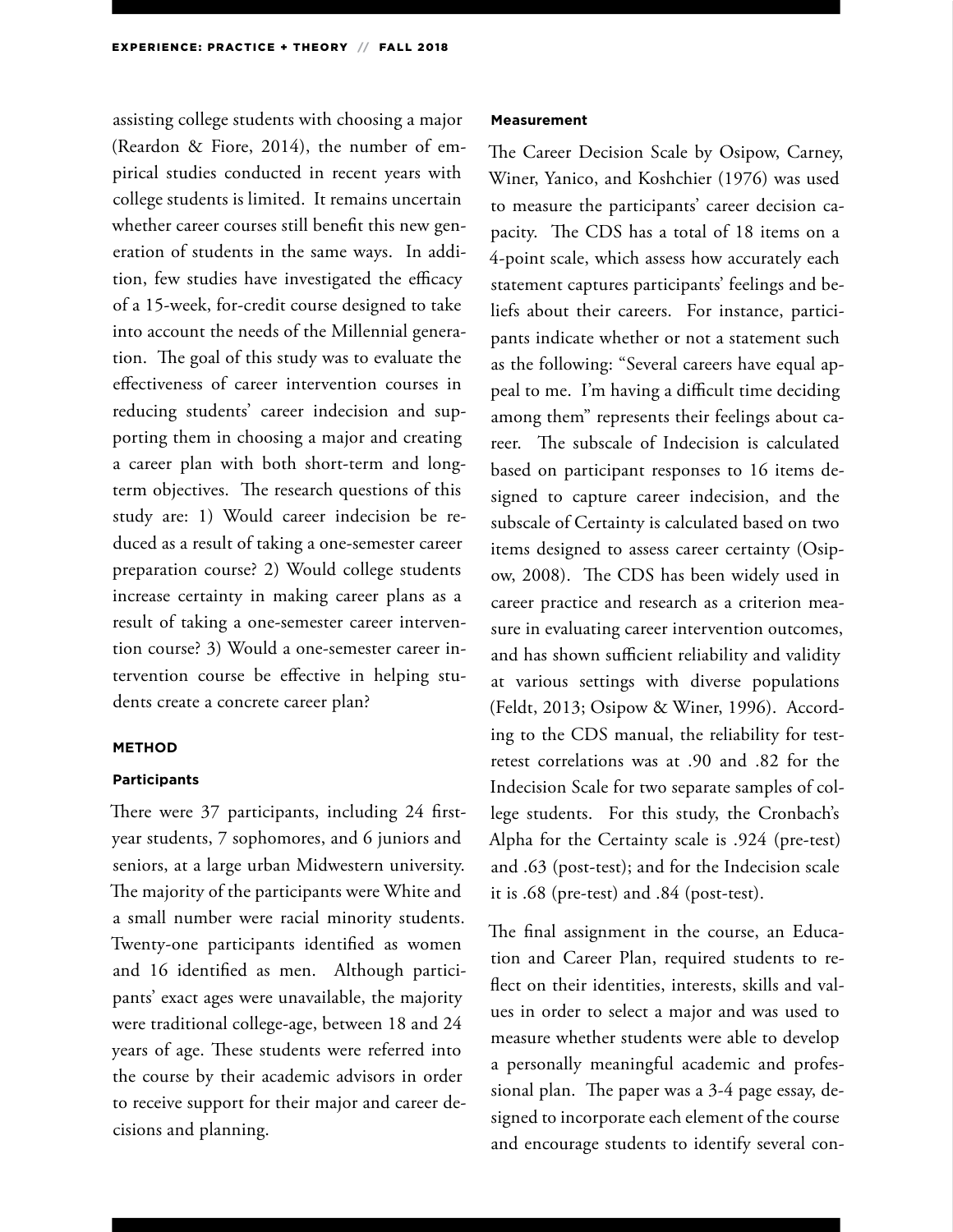crete short- and long-term goals for their educations and careers.

The assignment comprised six sections. The first asked students to indicate which major they selected, or planned to select, and why they chose that program. The second asked students to indicate their intended career choice and how this may or may not reflect their career assessment results. The third, fourth, and fifth sections asked students to describe short-term, longterm, and occupational goals (respectively) that they hoped to achieve. These sections required detailed explanations of how, and by what date, they planned to achieve these goals. The last section asked students to describe what specific barriers they anticipated in pursuing their educational and career goals, and how they planned to navigate these challenges.

The research team examined the course evaluation to understand how participants perceived their learning experience in the class. The evaluation was a 2-page, 11-item survey designed to assess the efficacy of the curriculum, the quality of instruction, and students' overall level of satisfaction with the course. As part of the evaluation, students were asked to rate the value of each component of the course on a Likert scale, and describe in what ways the course did or did not help to prepare them for professional success.

In addition, the instructor recorded field notes to better understand how the course impacted students from a teaching perspective. Instructor observations and reflections were captured for each course session, with particular emphasis on student interest and engagement with each topic.

#### **Procedure**

The course, Career Decision-Making, was a semester-long, 3-credit course designed to provide students with the opportunity to explore majors and careers, select an appropriate area of study, and develop a thoughtful post-graduate career plan. The course was taught by a career coach in the university's center for career services. The course sought: to provide students with the opportunity to reflect on their identities, interests, skills, and values in order to select a major and develop a personally meaningful education and career plan; to encourage the development of communication and networking skills; and to expose students to a variety of different career paths and professionals, empowering them to proactively navigate an increasingly complex professional landscape. The course design included each of Brown et al.'s (2003) recommended components of an effective curricular career intervention: a workbook with written exercises, information about the world of work, modeling, computer-guided assistance, self-report inventories, individualized interpretation and feedback, and attention to building support for career decisions. It was comprised of five modules: an introduction to career development, self-assessment, occupational research, networking, and career preparation and planning.

The course begins with an overview of the career decision-making process – exposing students to a career wheel model that illustrates the circular nature of selecting a best-fit career: collecting information about personality, interests, skills and values, researching potential careers, trying out possible options through shadowing, informational interviews and internships, evaluating fit and, if necessary, beginning the process again.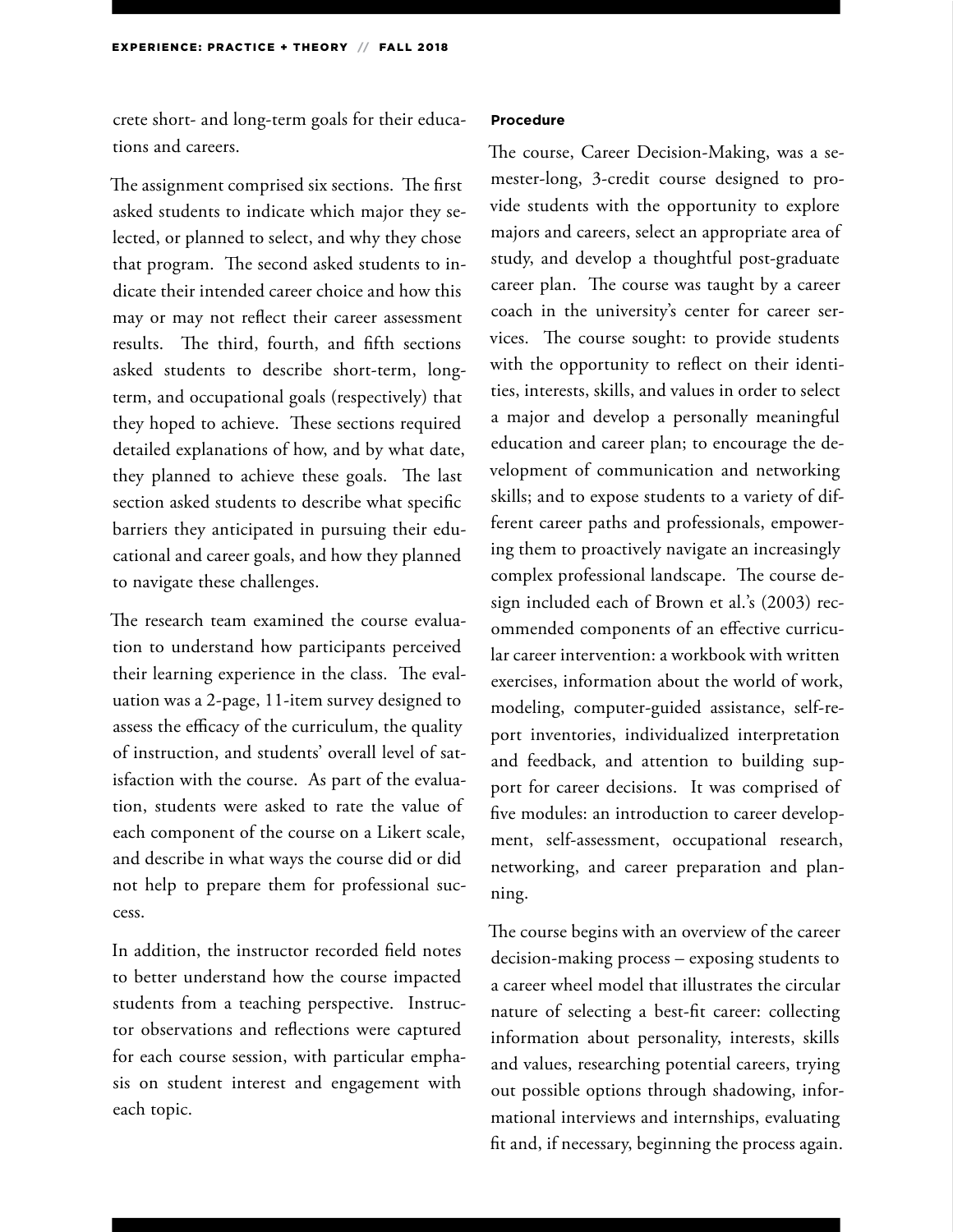Each student receives a workbook with a collection of resources, course information, and written exercises. To complete the course introduction, an in-class session is dedicated to presenting information on the evolving world of work.

In the second module, students take three selfreport inventories: the Myers-Briggs Type Indicator (Briggs & Briggs Myers, 2015), a popular personality and career assessment, the Self-Directed Search (Holland, Powell, & Fritzsche, 1994), an interests assesment - and an online, computer-guided assessment called Sigi3 (Valpar International Corporation, 1999), which includes a values inventory and career comparison tool). These results are discussed in class, and students receive a list of recommended careers based on each assessment result. The first major assignment of the course asks students to compare their results and select four careers of interest.

The third module introduces students to O\*Net (National Center for O\*NET Development), the Occupational Outlook Handbook (U.S. Department of Labor), and a variety of other online tools for career exploration. The second major assignment asks them to conduct occupational research on two of their four careers of interest, and narrow to one career option based on their findings. At the midway point in the course, each student meets with the instructor individually for 30 minutes. This allows students to receive personalized feedback on their assessments and guidance on narrowing their career interests.

The fourth module of the course supports students in building a network of professional support. The class attends a university-wide career fair where students interact with employers. They then participate in a speed-networking activity in class with their peers, and learn to use LinkedIn to connect with alumni and other professionals. The third major assignment is an informational interview project, which requires students to locate a professional working in their chosen field, using the tools they've learned in class, and conduct a 30-minute informational interview by phone or in-person. They write a paper describing the interview and present this information to the class.

The last module of the course covers job search preparation topics: interviewing, developing a resume, finding an internship, navigating university career services, and setting concrete professional goals. Guest speakers are brought in from across campus to emphasize opportunities for extracurricular involvement and leadership. Panel sessions are held with local employers from a variety of fields, who discuss the advantages and challenges of their industries and how they ended up in their current roles. To close out the semester, students discuss the importance of goal-setting and complete the final paper, a detailed education and career plan.

The course is intended to be as relevant and engaging as possible. Group activities are incorporated throughout to develop social skills. Students have several opportunities to network with local employers and discuss course themes with each other. Video content is incorporated throughout, including TED Talks and graduation speeches by influential thinkers in career development. There are also sessions on topics of immediate and practical relevance, such as time management, emotional wellness, and financial planning.

The instructor of the course administered the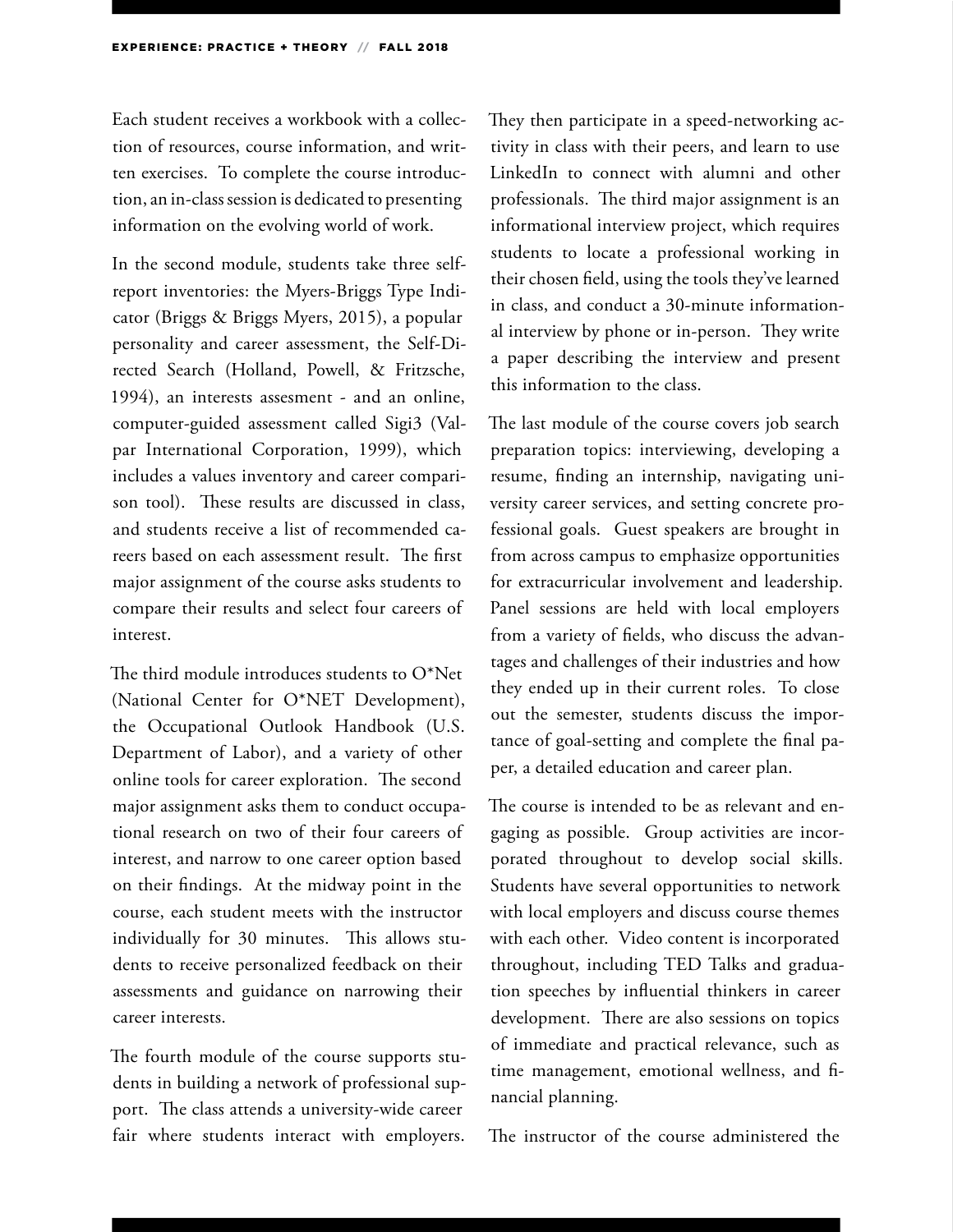CDS at the beginning of the semester and again at the end of the semester. Final papers were collected through online submission and graded according to rubrics available to the students. Each paper was evaluated based on how thorough, concreate and feasible the students' career action plan was.

#### **Data Analysis**

The CDS pre- and post-test were entered into SPSS along with the demographic information of the participants. Descriptive statistics were performed to summarize the mean and standard deviation of two pre- and post- subscales, gender and grade distribution. A paired sample t-test was performed to determine if there were significant differences between pre- and postadministration of the CDS. The 2 X 2 ANOVA were conducted to examine if there were any differences between gender or grade levels. A bootstrap analysis was performed to address the small sample size. The course evaluation data were reviewed by the research team to obtain general feedback about the effectiveness of the course.

Based on the requirements for the final paper, the research team classified student responses

into these categories: career plan (yes or no), career plan or major chosen (e.g., psychology, accountant), reasoning for the choice (good or weak, depending on how clearly students articulated their rationale), concreteness of shortterm action plan (yes or no), feasibility of shortterm action plan (yes or no), concreteness of long-term action plan (yes or no), feasibility of long-term action plan (yes or no), and barriers to implementation. Two research assistants, trained by the primary researcher, coded the final papers independently. The two sets of codes were reviewed by the research team, who checked for accuracy and consistency of the results and consolidated the codes in case of discrepancy between the two sets.

#### **RESULTS**

#### **Descriptive Results**

The mean and standard deviation of the two CDS subscales – Certainty and Indecision – are presented in Table 1. The mean pre-test score of the Certainty subscale was lower than the mean of the post-test score, while the mean pre-test score of the Indecision subscale was higher than the score of the post-test. Comparing the preand post-test of items 1 and 2, it is clear that

Table 1

#### Descriptive Results of CDS

Table 1. Means and St.d, t-score of Pre and Post of Certainty and Indecision Scales

|            | Pre  |       | Post  |       | t-score   | Mean Diff |
|------------|------|-------|-------|-------|-----------|-----------|
|            | Mean | St.d. | Mean  | St.d. |           |           |
| Indecision | 34.7 | 6.42  | 29.67 | 7.5   | $-7.04**$ | $-5.4$    |
| Certainty  | 3.85 | 1.74  | 5.91  | 1.52  | $3.55**$  | 2.05      |

\*\* significant at p=.001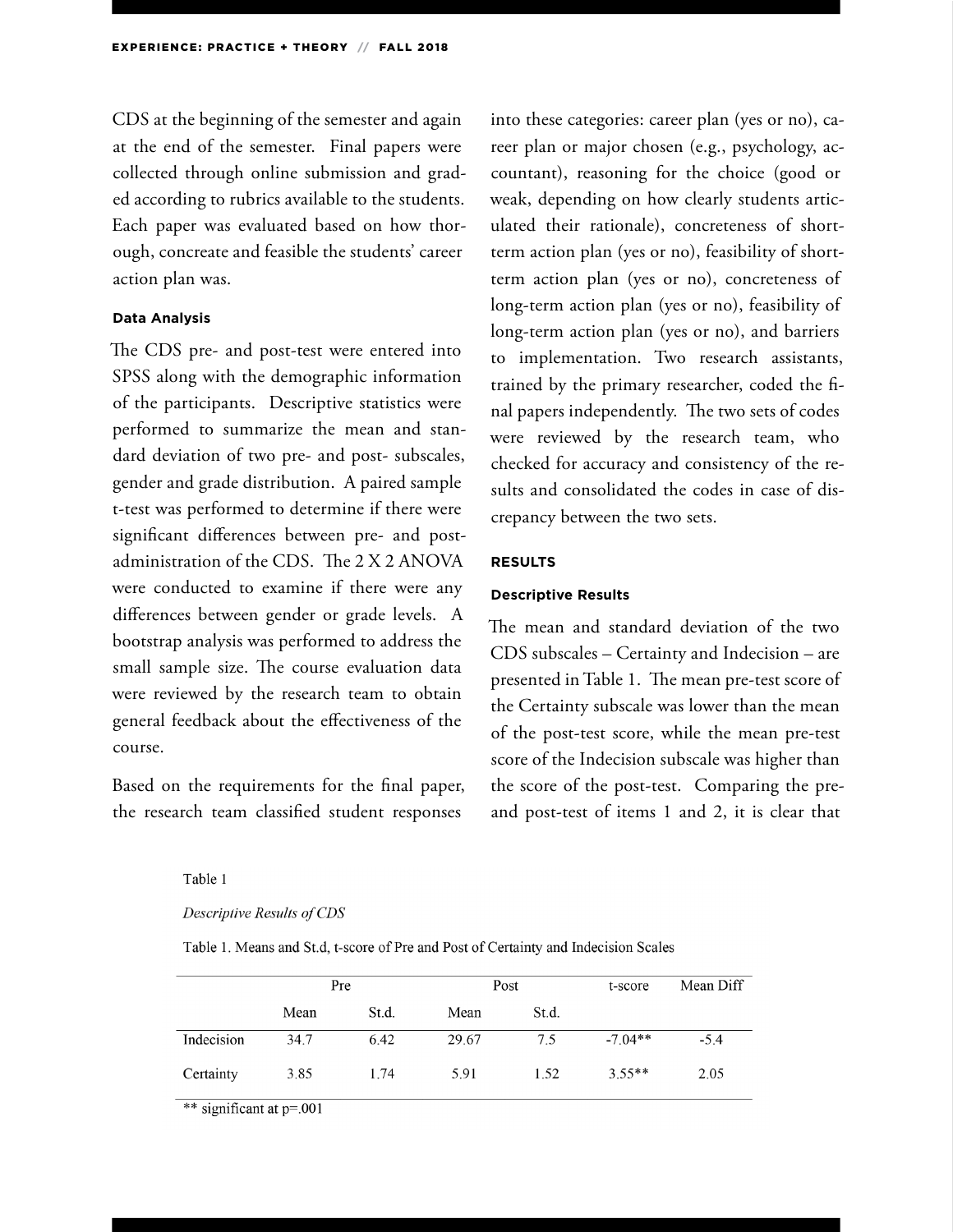students made progress in deciding on a major, but still felt less decided, in the post assessment, on a career. Item 4 indicates that many students are having trouble choosing amongst several appealing careers, suggesting there may be difficulty in committing to a single post-graduate career option. Item 5 asked students if they knew of any careers that appealed to them. In the post assessment, only 3 students of 29 indicated that no careers appealed to them, compared to 10 students in the pre-assessment, suggesting the course was effective in exposing students to new career options.

Several students indicated on the pre-assessment that they agreed with item 7: "Until now, I haven't given much thought to choosing a career. I feel lost when I think about it because I haven't had many experiences in making decisions on my own and I don't have enough information to make a career decision right now." The majority of these students disagree with this statement in the post-assessment.

In general, students seemed intent on making the "right" career choice. This continued to be true for many, as evidenced by the relatively high agreement on item 10: "I want to be absolutely certain that my career choice is the 'right' one, but none of the careers I know about seem ideal for me." This trend persisted, even after students completed the course and learned about more career options. Similarly, item 11: "Having to make a career decision bothers me. I'd like to make a decision quickly and get it over with. I wish I could take a test that would tell me what kind of career I should pursue" indicates that several students are bothered by the idea of needing to make a career decision and would prefer to be told what choice to make by a career assessment. This remained true for

some, even in the post-assessment. Many students persist in their indecision, regardless of exposure to options. It may be that they require something other than information to feel more confident in their decision-making. Incorporating items 13 and 14, which assess students' knowledge of their abilities and interests, it appears as if lack of self-knowledge isn't perceived as the main barrier to career decision-making after completing the course. The course had relatively little impact on item 15, "So many things interest me and I know I have the ability to do well regardless of what career I choose. It's hard for me to find just one thing that I would want as a career." Most students agreed with this item both before and after the course.

#### **Hypothesis Testing**

To determine whether or not the intervention would have any impact on participants' career indecision, a paired t-test was performed. Results showed that both the t-score for Certainty  $(t=-7.04, df=33)$  and Indecision  $(t=3.55, df=26)$ were significant with decent effect size (for Certainty .78 and Indecision at .81). The details are illustrated in Table 1. To examine if gender or grade level would impact results on the career decision scale, several 2X2 ANOVA were conducted. Only grade level was found significant  $(F=11.8 df=2 at the effective size of .43) for the$ pre-test Certainty scale. Juniors and seniors scored higher in pre-test Certainty than freshmen and sophomore students. Neither gender nor grade level, nor the interaction of the two, was found significant in other ANOVA results.

#### **Results from Qualitative Data**

The final paper results supported several of the Career Decision Scale themes. Most students were able to identify a best-fit major, but fewer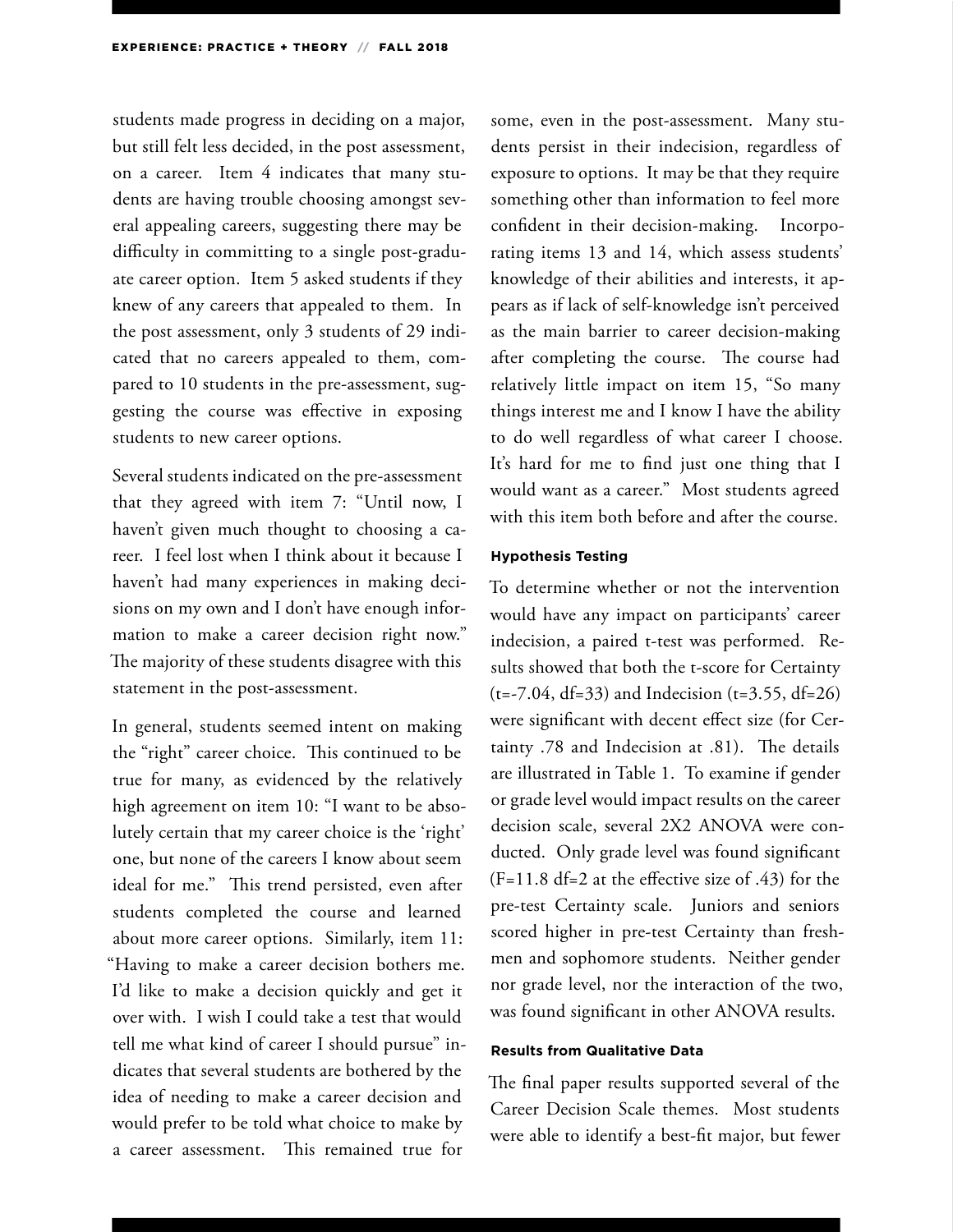identified a best-fit career. When asked to articulate both short- and long-term goals, every student was able to name specific and realistic goals, but 40% were unable or unwilling to provide a time frame during which they would complete these goals.

Students identified a wide range of best-fit majors and careers, some more traditional, like early-childhood education or criminal justice, and some less linear, like photojournalism or fashion merchandising. When asked to identify potential barriers to success, the most frequent response was financial barriers (21 out of 36 students), suggesting that students were cognizant of finances and saw this as highly relevant to their career exploration and success. Others mentioned family responsibilities, their own tendency to procrastinate, anxiety, and lack of motivation as potential barriers. Six students out of 39 specifically mentioned health challenges, their own or that of a family member, as a barrier.

The instructor's notes provided a sense of how and when students were engaging with each topic in the course. It was clear that the specific composition of each cohort of students affected their engagement. Students in the spring cohort occasionally reacted to the same course sessions differently than students in the fall, likely attributable to differences in group personalities and dynamics. A few topics seemed to resonate particularly strongly with the majority of students. Time management and combating procrastination were topics that students asked for specifically. Many also voiced appreciation for the personality and career assessments, confirmed by item 11 on the Career Decision Scale. The idea of having a test steer them in the right direction appealed to many. Some of the firstyear students expressed limited interest in job search topics such as interviewing, organizational structures, and values, perhaps considering these sessions less timely than those involving assessment and exploration, given the perceived immediacy of major selection and greater distance to the post-graduate job search. Juniors and seniors expressed more interest in these preparatory topics, especially given that a few of them were applying for post-graduate jobs while enrolled in the course.

The vast majority of students indicated that the informational interview assignment was critical in helping them learn more about their careers of interest, either confirming their choice or eliminating it from consideration. One of the most impactful sessions seemed to be the second class, which set the context for the course by outlining contemporary trends in the world of work. Students showed high engagement with this topic, asked questions, and expressed agreement with or skepticism of the information presented about Millennials and their evolving career expectations. It was clear throughout the course that many students felt pressure, and in some cases anxiety, to make the perfect career decision. Some voiced concern about the tension between their high career expectations and stark financial realities.

#### **DISCUSSION**

It has been demonstrated that this curricular intervention showed significant differences in increasing students' career certainty and decreasing their indecision. As a result of the course, students reported they were more knowledgeable about the professional world and its expectations and more likely to complete their undergraduate education. 30 out of 36 students had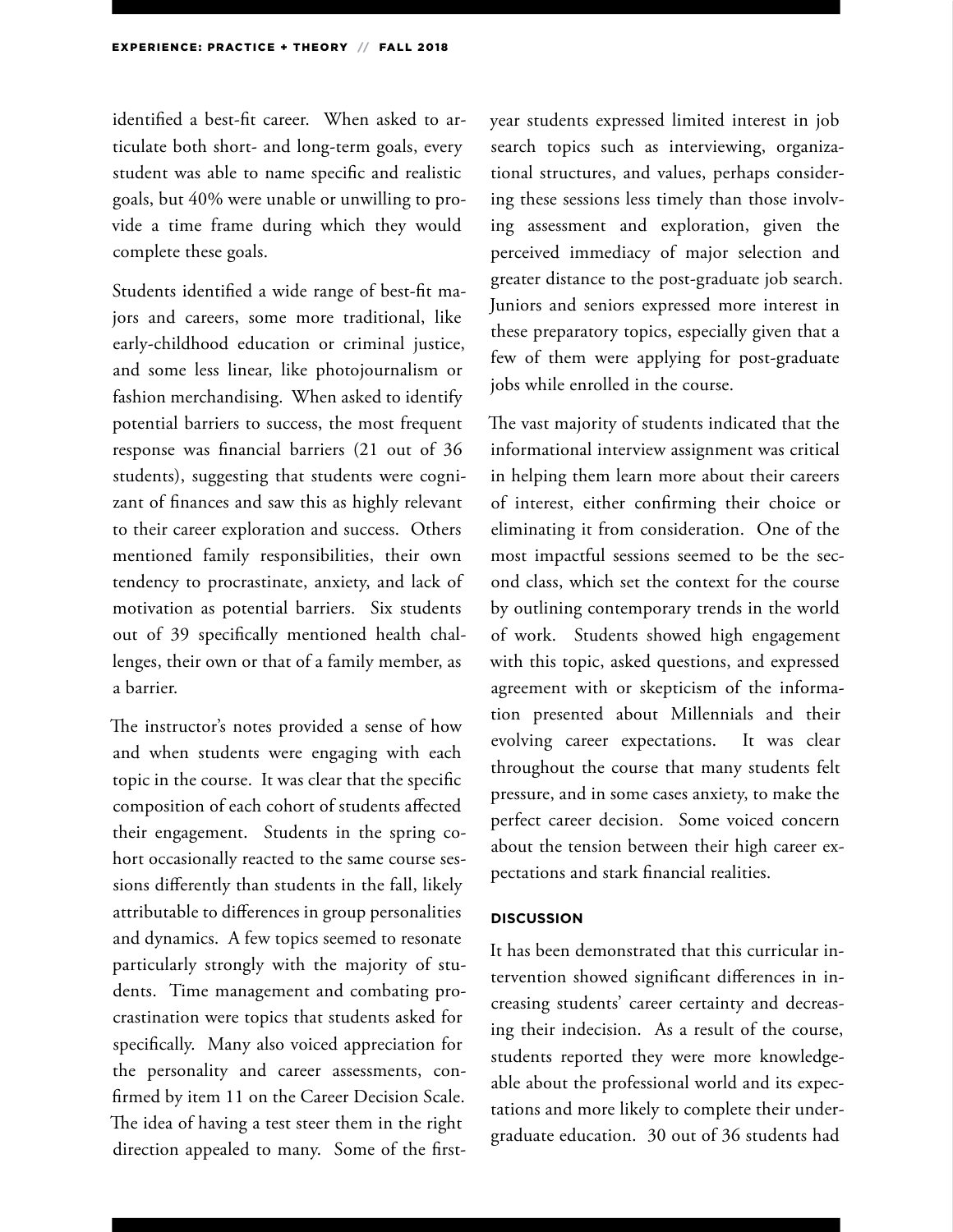selected a major and a few potential careers and mapped out short- and long-term educational and career goals. In spite of these many gains, detailed analysis of the qualitative data indicated a more complex picture.

Contemporary college students' career expectations are high, with many seeking comprehensive benefits and pay, work/life balance, variety, social impact, and significant personal meaning (Ng et al., 2010; Pinzaru et. al., 2016). These work values tend to remain stable from college through their transition into the workplace (Kuron et al., 2015). While students in this study evidenced increased awareness of their interests and professional opportunities as a result of the course, a significant proportion nonetheless remained unwilling to commit to a single professional career path. It may be, therefore, that students' high expectations for career, in particular the belief that one's chosen career should be lucrative, impactful, and personally meaningful, has negatively impacted their ability to choose a single career path at traditional college age.

The results from the qualitative evaluation indicated that even when students successfully identified short- and long-term goals, they were unwilling or unable to provide a timeframe for the accomplishment of these goals, even when this was a required component of the assignment. These data support the idea that some students resist the push to lock themselves into a timebound career plan, perhaps either preferring to allow for a change of heart or recognizing the inherent uncertainty in today's job market. This way of thinking mirrors the narratives of the young adults in Davadason's (2007) study exploring construct coherence within stories of education, employment, and unemployment.

The notion of a linear and cumulative working life is downplayed in favor of a life characterized by new experiences, challenges, and continual personal development. Changing jobs, moving on, and avoiding monotony require less explanation in these young adult narratives than job stability and continuity (Davadason, 2007, p. 218).

According to Kuron et al. (2015), "evidence suggests that modern careers are more boundaryless, values- and self-directed than traditional careers" (p. 997). Boundaryless careers can be characterized by movement from employer to employer, free of traditional career organizational boundaries, with emphasis placed upon work agency and choice (Inkson, Gunz, Ganesh, & Roper, 2012). Workers are facing fewer longterm employment guarantees, and opportunities for advancement are diminishing due to downsizing (Baruch & Bozionelos, 2011). As a result, workers often end up seeking new opportunities, either voluntarily or involuntarily, in their pursuit of career advancement. Further, the world of work can be unpredictable due to globalization, outsourcing, increases in temporary and part-time positions, and advances in technology (Sullivan & Baruch, 2009). In this modern environment, career adaptability is defined as "…the readiness to cope with the predictable tasks of preparing for and participating in the work role and with the unpredictable adjustments prompted by the changes in work and work conditions" (Savickas, 1997, p. 254). This may indeed be a critically important career skill. Millennials, in particular, have a strong desire to find meaningful work, and many seek this through the attainment of a college education (DeBard, 2004). Lyons, Schweitzer, and Ng (2015) have found that Millennials are more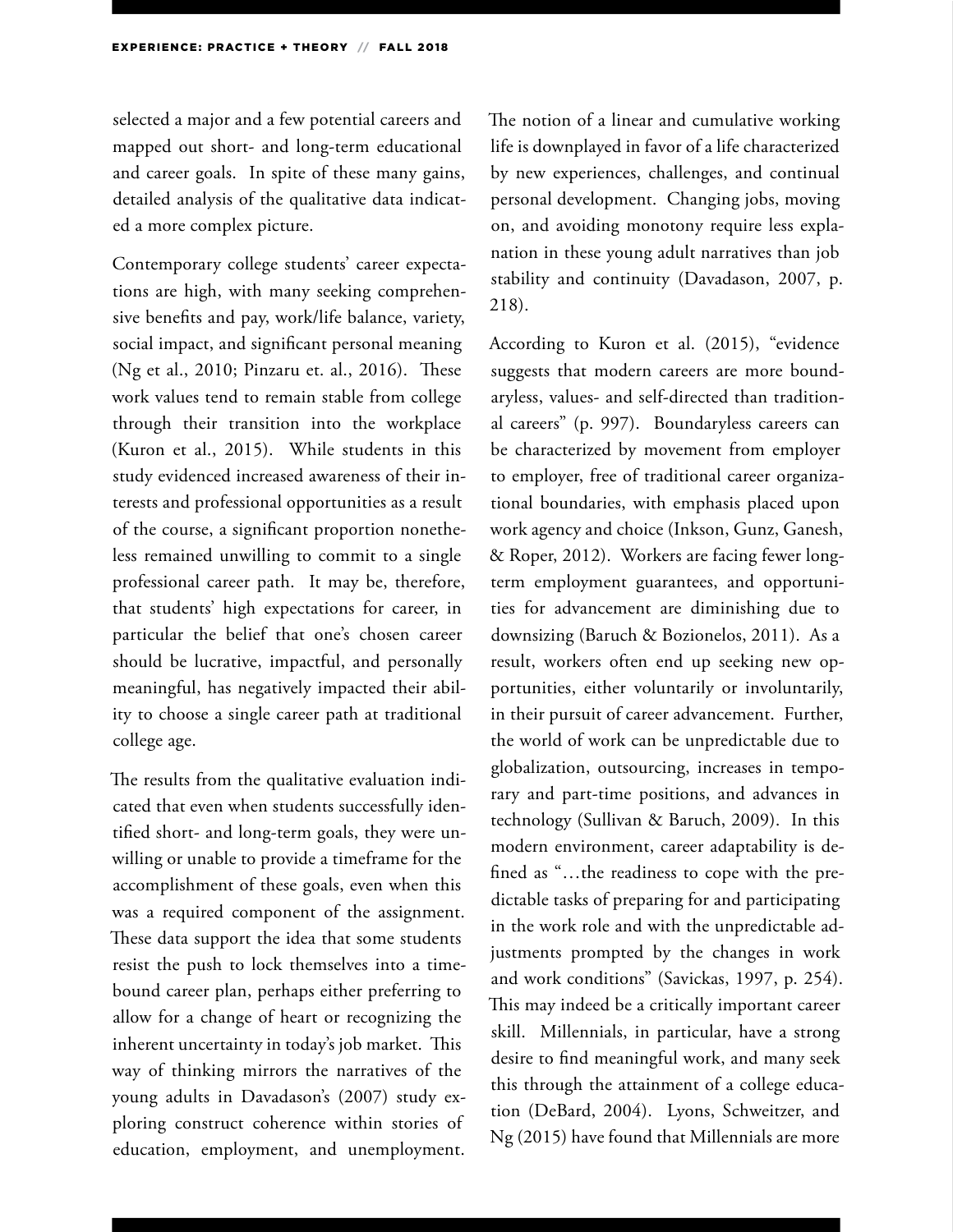likely to have increased job and organizational mobility compared with previous generations (e.g., Generation Xers, Boomers, and Matures). Therefore, the period of emerging adulthood is an ideal time to assist contemporary collegeaged students in exploring their career options and developing the capacity to adapt to a changing market.

Exposure to yet more information about careers and the economic landscape did not seem to lower students' expectations for their careers, but rather to create a kind of career paralysis, wherein more information actually limited their willingness to commit to even short-term educational and career paths. The term career paralysis describes the inability to make career decisions for fear of making the wrong one, often the result of feeling overwhelmed by the number of possibilities (Vermunt, 2013). These students' unwillingness to inadvertently choose the "wrong" career or even to commit to timebound goals in spite of their newfound selfawareness and knowledge of the working world has implications for how career education might evolve to meet the needs of modern students.

#### **Limitations**

Several limitations need to be presented regarding the generalizability of these results. First, this study employed a convenience sample of a relatively small size. Participants were college students in a public, Midwestern, urban setting, and as such, these results might not be replicable with other college students in different settings. Second, the intervention was delivered in a natural setting without control of any possible contributing factors to the participants' career decision-making; therefore, it should be cautioned not to overstate the impact of the intervention. Third, the design involved a pre- and post-assessment with a time interval of 15 weeks, such that the potential maturation and change of participants throughout this period could impact the results of the post-test. In future research, a larger sample size with national representation would be beneficial to the generalizability of the study. An experimental design would increase the internal validity of the research findings. Moreover, a cross-sectional design including randomly assigned pre- and post-tests would enhance the robustness of the results.

As a final note, because the course is an elective option rather than a requirement, students were most often referred in by academic advisors. These referral conversations were an inherently uncontrollable variable and may have differed between the fall and spring semesters. As always, political and budgetary developments at a large urban university can have unforeseen impact on faculty, staff, and students.

### **Implications for Career Development Interventions and Future Research**

This study provides a number of implications for developing and refining curricular interventions on career decision-making. Offering a for-credit course alongside individualized career services may be more effective than offering optional career services alone. For example, Mc-Dow and Zabrucky (2015) found that the majority of students in their control group did not attend career-related offerings on campus, while those enrolled in a career course all attended these offerings as a required component of the course. Participants reported that optional career services events on campus might become a lower priority compared with social activities or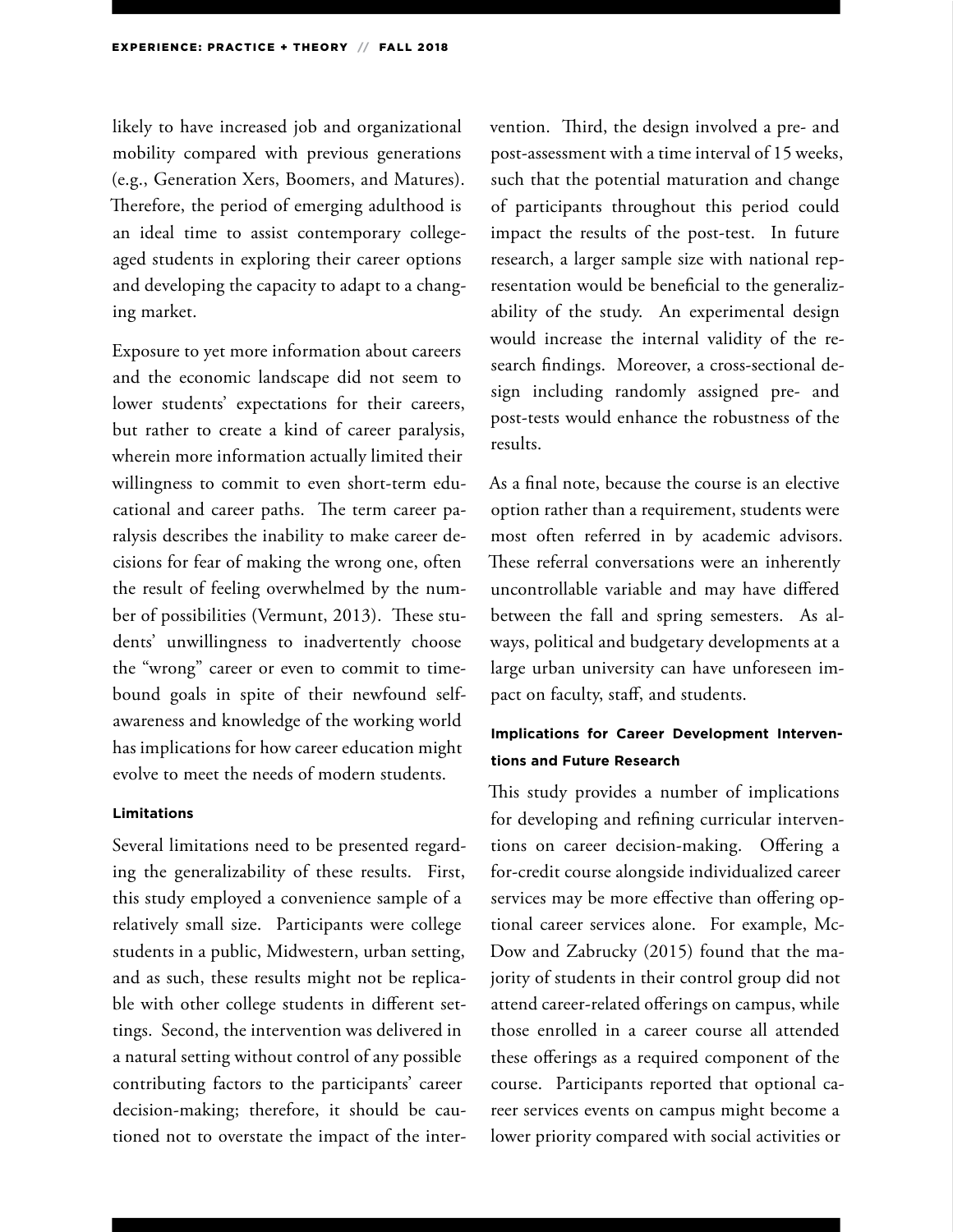more pressing school assignments, and others reported being unsure of the value of these services, choosing not to attend (McDow & Zabrucky, 2015). Further, from students' point of view, having a career coach as the instructor of their course may provide an ongoing source of career-related advice and support for their future endeavors, a critical element of any effective career intervention (Brown et. al., 2003).

Though this course was open for students of all class years, class standing did impact which aspects of the material students found most valuable. Students in all class years expressed appreciation for the personality and career assessments and self-exploration components of the course. First- and second-year students, however, indicated that they found the job preparation components of the course less valuable, likely because the task of finding a job was perceived as less relevant to their immediate status. These students voiced choosing a major as their more pressing concern, which the assessments seemed to more closely address. In contrast, students closer to graduation expressed more interest in topics related to job search, networking and interviewing, reflecting their proximity to graduation.

Future research might examine the effectiveness of two separate courses, one tailored to the needs of first- and second-year students and one tailored to the needs of juniors and seniors. The earlier intervention might focus more on assessment, time management, maximizing students' educational experience with experiential learning opportunities and co-curricular involvement, and major selection. The later intervention would then be able to build upon this material, providing tools for post-graduate success such as resume building, information about

networking, interviewing, job search and longterm professional success. Very few career interventions examine the longitudinal effects of career courses (Reardon & Fiore, 2014), creating an opportunity to rethink how we measure efficacy of career intervention.

Most students identified the informational interview assignment as the most valuable component of the course. This assignment is one that would likely benefit all students, providing them with an opportunity to expand their networks both for exploration purposes and for their eventual post-graduate job search. It would also lend second-hand knowledge of the specific requirements and working conditions of their tentative career choices. As such, this assignment would be a useful component of any curricular intervention.

There were some pronounced differences in career interests between students in the fall and spring sections of the course. For future courses, it may be useful to assess students' interests toward the beginning of the course, or to group students by fields of interest, to maximize the relevance of guest speakers and group assignments. While students likely benefitted from exposure to peers with diverse professional interests, it may also be valuable for them to interact with other students and professionals on similar paths.

Any curricular intervention to promote effective career decision-making must build on students' existing knowledge of work. Experiential learning opportunities - such as internships, coops, undergraduate research, service-learning and others - would provide a vital avenue for students to develop complementary skills and knowledge as they solidify an understanding of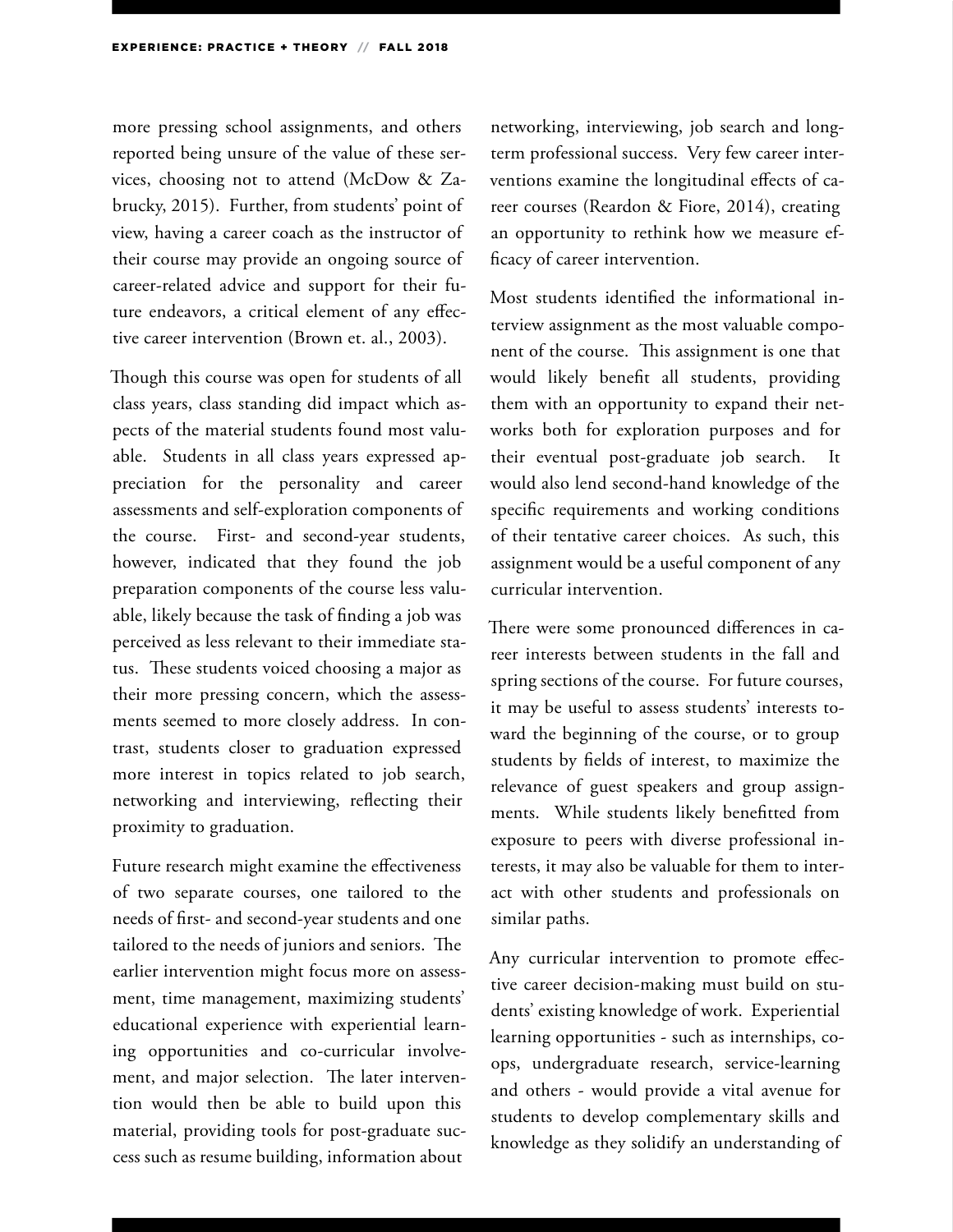career. These components, when paired with career education curriculum, would optimally position students for post-graduate success.

Developmental stages need to be considered in the design of this type of curricular intervention. Students in a course of this nature arrive with diverse backgrounds, needs, self-awareness and knowledge of the professional world. As such, assignments and activities should be suitable to their stages of identity and career development. An assignment that may be useful for students in an advanced stage of career development may be counter-productive for a student in a more fundamental stage. Career, including its socio-economic implications, can be closely tied to self-worth and personal identity and, as such, should be approached intentionally. Any curricular intervention should be grounded in relevant theory and best practices.

#### **CONCLUSION**

This study assessed the impact of a curricular intervention on students' major and career decision-making. The intervention demonstrated effectiveness in reducing career indecision and increasing awareness of the need to choose a major and develop an action plan for entering the workforce. However, though most participants identified a few careers of interest, many demonstrated a reluctance to commit to one long-term career choice.

Future interventions may need to consider the evolving needs of undergraduate students, particularly those students who fall within the Millennial generation. The traditional model of downloading vocational knowledge, though it has historically proven to be effective, may need to evolve to meet the needs and expectations of contemporary students. It may no longer be realistic to expect these students to select and

adhere to a single career throughout their working lives, but rather to adapt to the dynamic professional landscape they will inevitably encounter upon graduation.

#### **References**

Amir, T., & Gati, I. (2006). Facets of career decision-making difficulties. *British Journal of Guidance & Counselling, 34*, 483-503. doi:10.1080/03069880600942608

Arnett, J. J. (2000). Emerging adulthood: A theory of development from the late teens through the twenties. *American Psychologist, 55*, 469-480. doi:10.1037/0003-066X.55.5.469

Bartley, D. F., & Robitschek, C. (2000). Career exploration: A multivariate analysis of predictors. *Journal of Vocational Behavior, 56*, 63-81.

Baruch, Y., & Bozionelos, N. (2011). Career issues. In S. Zedeck, (Ed.), *APA Handbook of Industrial and Organizational Psychology*, Volume 2 (pp. 67‐113). Washington, DC: American Psychological Association.

Blustein, D. L. (1989). The role of career exploration in the career decision making of college students. *Journal of College Student Development, 30*, 111-117. Retrieved from https://muse.jhu.edu/ journal/238

Blustein, D. L. (1992). Applying current theory and research in career exploration to practice. *Career Development Quarterly, 41*, 74–183. doi:10.1002/j.2161-0045.1992.tb00368.x

Briggs, K. and Briggs Myers, I. (2015). *The Myers-Briggs Type Indicator*.

Brown, S. D., Krane, N. E. R., Brecheisen, J., Castelino, P., Budisin, I., Miller, M., & Edens, L. (2003). Critical ingredients of career choice interventions: More analyses and new hypotheses. *Journal of Vocational Behavior, 62*, 411-428. doi:10.1016/S0001-8791(02)00052-0.

DeBard, R. (2004). Millennials coming to college. In M. D. Coomes R. DeBard (Eds.). *Serving the Millennial generation: New directions for student services, Number 106* (Vol. 68). San Francisco, CA: Jossey-Bass.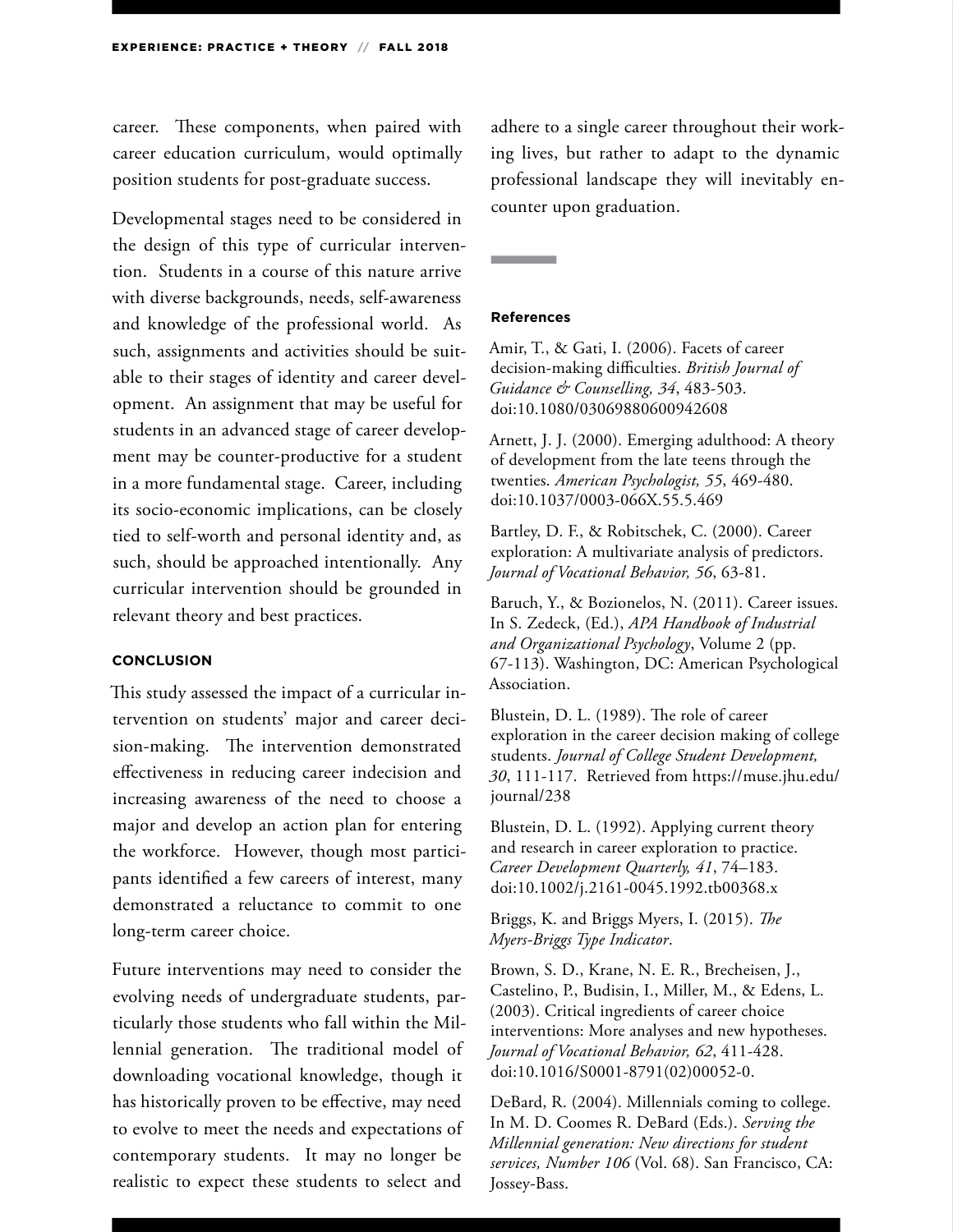Devadason, R. (2007). Constructing coherence? Young adults' pursuit of meaning through multiple transitions between work, education and unemployment. *Journal of Youth Studies, 10*, 203-221. doi: 10.1080/13676260600983650

Feldt, R. C. (2013), Factorial invariance of the indecision scale of the career decision scale: A multigroup confirmatory factor analysis. The *Career Development Quarterly, 61*, 249-255. doi:10.1002/j.2161-0045.2013.00053.x

Flum, H., & Blustein, D. L. (2000). Reinvigorating the study of vocational exploration: A framework for research. *Journal of Vocational Behavior, 56*, 380-404. doi.org/10.1006/jvbe.2000.1721

Folsom, B., & Reardon, R. (2003). College career courses: Design and accountability. *Journal of Career Assessment, 11*, 421-450. doi: 10.1177/1069072703255875

Fouad, N., Cotter, E. W., & Kantamneni, N. (2009). The effectiveness of a career decision-making course. *Journal of Career Assessment, 17*, 338-347. doi: 10.1177/1069072708330678

Gushue, G. V., Clarke, C. P., Pantzer, K. M., & Scanlan, K. R. (2006). Self‐efficacy, perceptions of barriers, vocational identity, and the career exploration behavior of Latino/a high school students. *The Career Development Quarterly, 54*, 307-317. doi: 10.1002/j.2161-0045.2006. tb00196.x

Holland, J. L., Powell, A. B., & Fritzsche, B. A. (1994). *The self-directed search (SDS): Professional user's guide* (1994 ed.). Odessa, Fl.: Psychological Assessment Resources.

Kuron, L. K., Lyons, S. T., Schweitzer, L., & Ng, E. S. (2015). Millennials' work values: Differences across the school to work transition. *Personnel Review, 44*, 991-1009. doi: 10.1108/PR-01-2014- 0024

Lent, R. W. & Brown, S. D. (2013). Social cognitive model of career self-management: Toward a unifying view of adaptive career behavior across the life span. *Journal of Counseling Psychology, 60*, 557-568. doi: 10.1037/a0033446

Lipshits-Braziler, Y., Gati, I., & Tatar, M. (2017). Strategies for coping with career indecision: Convergent, divergent, and incremental validity. *Journal of Career Assessment, 2*5, 183-202. doi:

#### 10.1177/1069072715620608

Lyons, S. T., Schweitzer, L., & Ng, E. S. (2015). How have careers changed? An investigation of changing career patterns across four generations. *Journal of Managerial Psychology, 30*, 8-21. doi:10.1108/JMP-07-2014-0210

McDow, L. W., & Zabrucky, K. M. (2015). Effectiveness of a career development course on students' job search skills and self-efficacy. *Journal of College Student Development, 56*, 632-636. Retrieved from https://muse.jhu.edu/journal/238

Mechler, H. (2013). Off our lawns and out of our basements: How we (mis)understand the millennial generation. *Journal of College and Character, 14*, 357-364. doi:10.1515/jcc-2013-0045

Milsom, A., & Coughlin, J. (2015). Satisfaction with college major: A grounded theory study. The *Journal of the National Academic Advising Association, 35*(2), 5-14. doi:10.12930/NACA-DA-14-026

Nauta, M. M. (2007). Assessing college students' satisfaction with their academic majors. *Journal of Career Assessment, 15*, 446-462. doi: 10.1177/1069072707305762

Ng, E. S. W., Schweitzer, L., & Lyons, S. T. (2010). New generation, great expectations: A field study of the millennial generation. *Journal of Business and Psychology, 25*, 281-292. doi:10.1007/s10869-010- 9159-4

National Center for O\*NET Development. (n.d.). *O\*NET OnLine.* Retrieved November 19, 2017, from https://www.onetonline.org/

Osipow, S. H. (1999). Assessing career indecision. *Journal of Vocational Behavior, 55*, 147-154. doi: 10.1006/jvbe.1999.1704

Osipow, S.H., Carney, C., Winer, J., Yanico, B., & Koschier, M. (1976). The Career Decision Scale (3rd rev.). Odessa, FL: Psychological Assessment Resources.

Osipow, S. (2008). Career decision scale. In F. T. L. Leong (Ed.), *Encyclopedia of Counseling* (pp. 1469). Los Angeles, CA: Sage Publications.

Osipow, S. H., & Winer, J. L. (1996). The use of the career decision scale in career assessment. *Journal of Career Assessment, 4*, 117-130. doi:10.1177/106907279600400201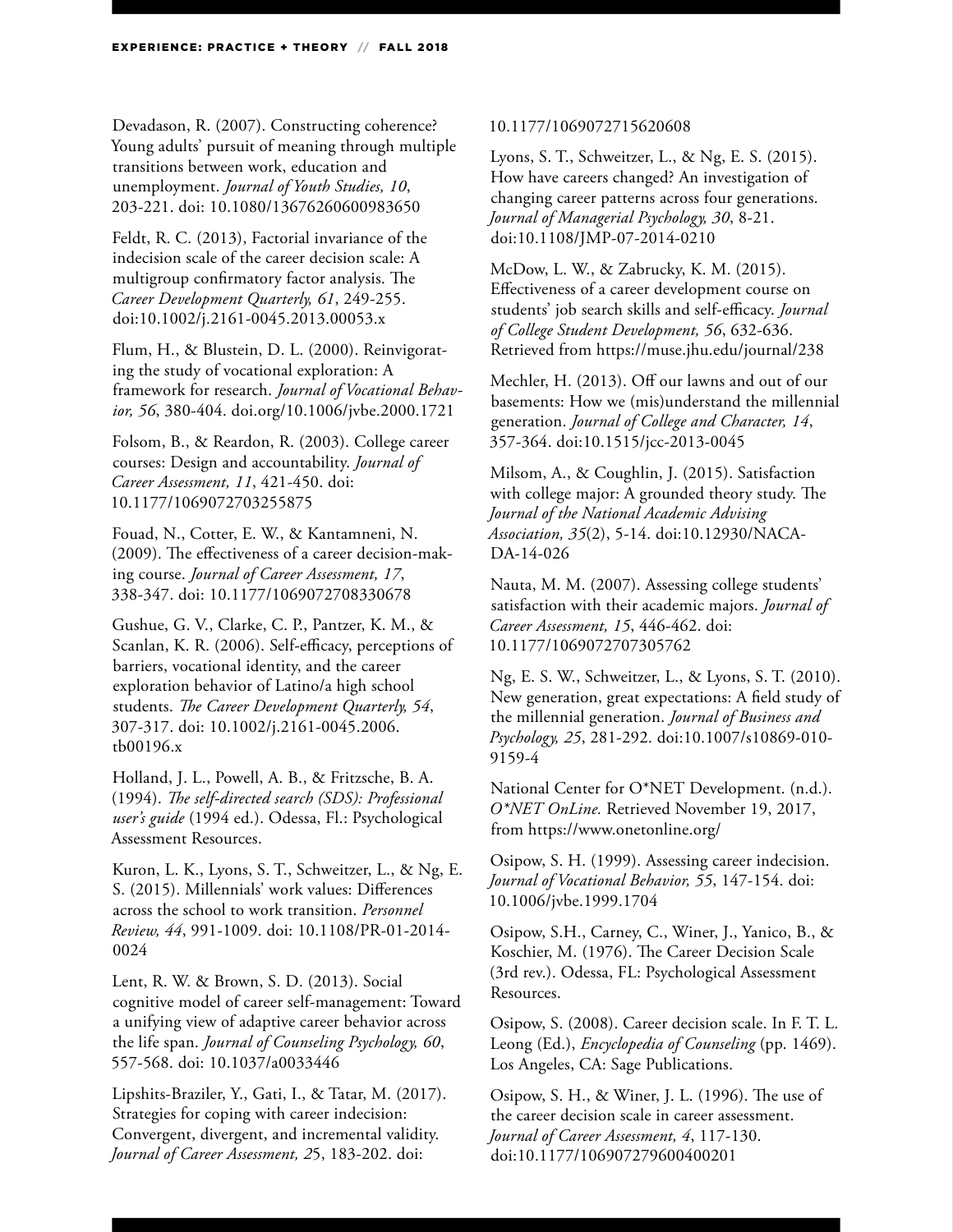Pînzaru, F., Vatamanescu, E. M., Mitan, A., Savulescu, R., Vitelar, A., Noaghea, C., & Balan, M. (2016). Millennials at work: Investigating the specificity of generation Y versus other generations. Management Dynamics in the Knowledge Economy, 4, 173-192.

Pringle, C. D., DuBose, P. B., & Yankey, M. D. (2010). Personality characteristics and choice of academic major: Are traditional stereotypes obsolete? *College Student Journal, 44*(1), 131-143. Retrieved from http://www.projectinnovation.com/ college-student-journal.html

Reardon, R., Fiore, E., & Center, D. S. (2014). College career courses and learn outputs and outcomes 1976-2014 [Report No. 551]. Tallahassee, FL: The Center for the Study of Technology in Counseling and Career Development.

Savickas, M. L. (1997). Career adaptability: An integrative construct for life‐span, life‐space theory. *The Career Development Quarterly, 45*, 247-259. doi: 10.1002/j.2161-0045.1997.tb00469.x

Sullivan, S. E., & Baruch, Y. (2009). Advances in career theory and research: A critical review and agenda for future exploration. *Journal of Management, 35*, 1542-1571. doi: 10.1177/0149206309350082

Tirpak, D. M., & Schlosser, L. Z. (2013). Evaluating FOCUS-2's effectiveness in enhancing first‐year college students' social cognitive career development. *The Career Development Quarterly, 61*, 110-123. doi: 10.1002/j.2161-0045.2013.00041.x

U.S. Department of Labor, Bureau of Labor Statistics. (n.d.). Occupational outlook handbook. Retrieved from https://www.bls.gov/ooh/

Valpar International Corporation. (1999). Sigi3 (Version 14) [Computer software]. Retrieved from http://www.valparint.com/siginew/sigi.html

Vermunt, S. (2013). Career paralysis: Millennial meltdown. *Forbes.* Retrieved from: https://www. forbes.com/sites/85broads/2013/11/15/ career-paralysis-millennial-meltdown/#150563574287

Viola, M. M., Musso, P., Inguglia, C., & Lo Coco, A. (2016). Psychological well‐being and career indecision in emerging adulthood: The moderating role of hardiness. *The Career Development Quarterly, 64*, 387-396. doi: 10.1002/cdq.12073

Zemke, R., Raines, C., & Filipczak, B. (1999). *Generations at work: Managing the clash of Veterans, Boomers, Xers, and Nexters in your workplac*e. New York, NY: Amacom.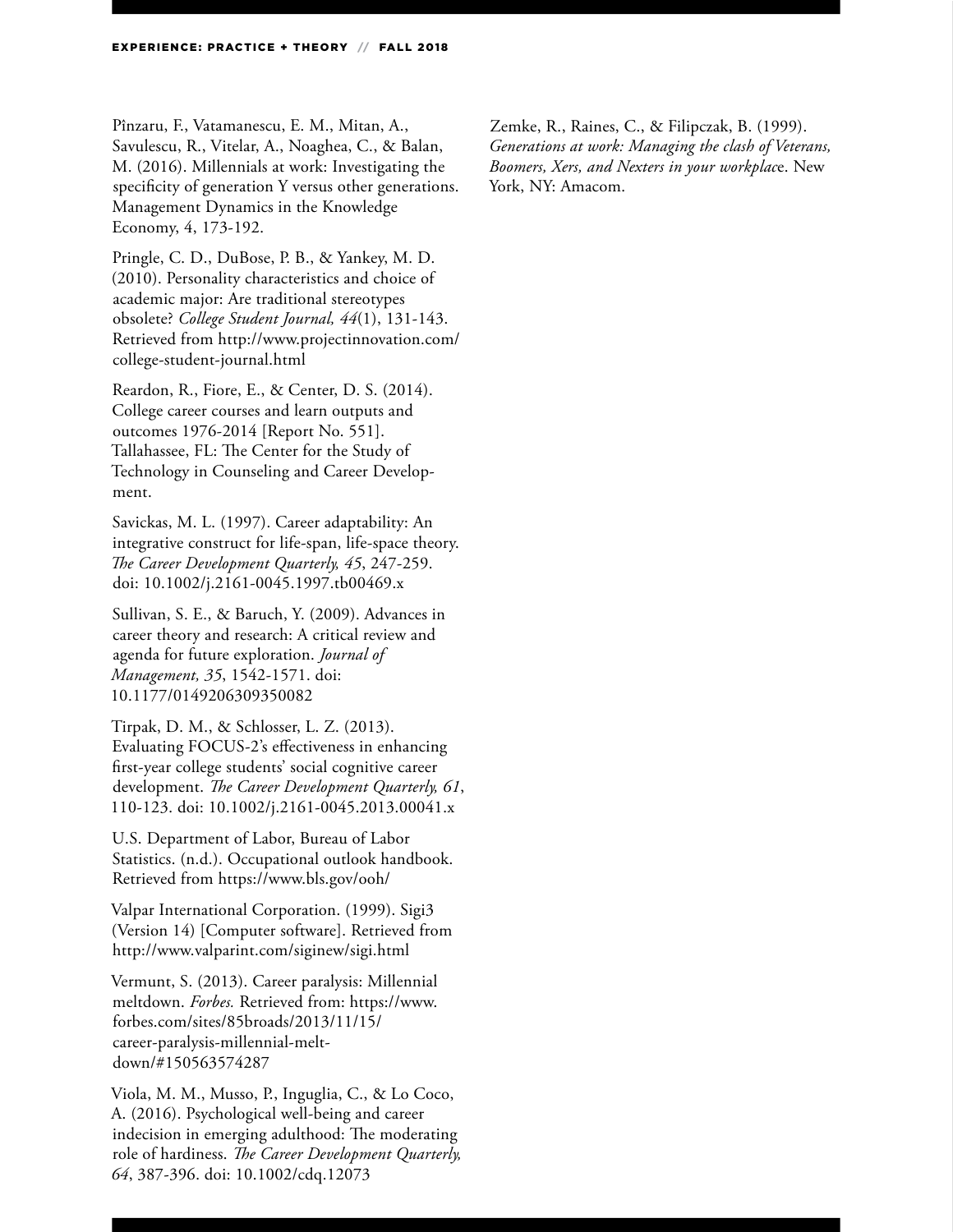

Nancy LeClair **//** Drexel University

Associate Teaching Professor, 3201 Arch Street, Suite 250, Philadelphia, PA 19104

#### **Abstract**

Co-op is the pre-work that readies students for professional, meaningful employment upon graduation. Nowhere is this experience more critical than for students on the autism spectrum, whose full time employment rate is shockingly low. These students need distinct career preparation and deliberate onboarding steps to make pre-work successful. By being proactive with student preparation on the undergraduate level, we create a greater chance of long term career attainment for this population. The number of students on the autism spectrum attending colleges and universities continues to grow. Higher education is adapting to the academic transition of these students with programs and support, however, the professional transition requires equal attention. These are five tips for career services staff, educators, employers and parents to use in assisting with the pre-work process:

**Advocacy:** Allow students to speak up

**Experience acquisition:** Don't wait until college! Pre-work begins now. **Additional time and attention:** Form a committee to address specific needs **Initiate a broader conversation:** Connect to the university community **Jobs, employers and awareness:** Identify employers who welcome diversity

Co-op is pre-work that equips undergraduate students to find full time professional, meaningful employment upon graduation. Co-op provides the foundation to build skills. It exposes students to new environments and norms. It provides practical information about a desired industry. Co-op exposes students to the 9-5, 40 hour week job. Co-op is critical for students on the autism spectrum. A 2015 study by the AJ

Drexel Autism Institute at Drexel University found that only 58% of young adults with autism held paid employment in the first 6 years after graduating from high school.<sup>i</sup> The study also indicated that 36% of young adults on the autism spectrum attended postsecondary education, with only about 40% actually disclosing their disability to their postsecondary school for accommodations of some kind.<sup>ii</sup> The number of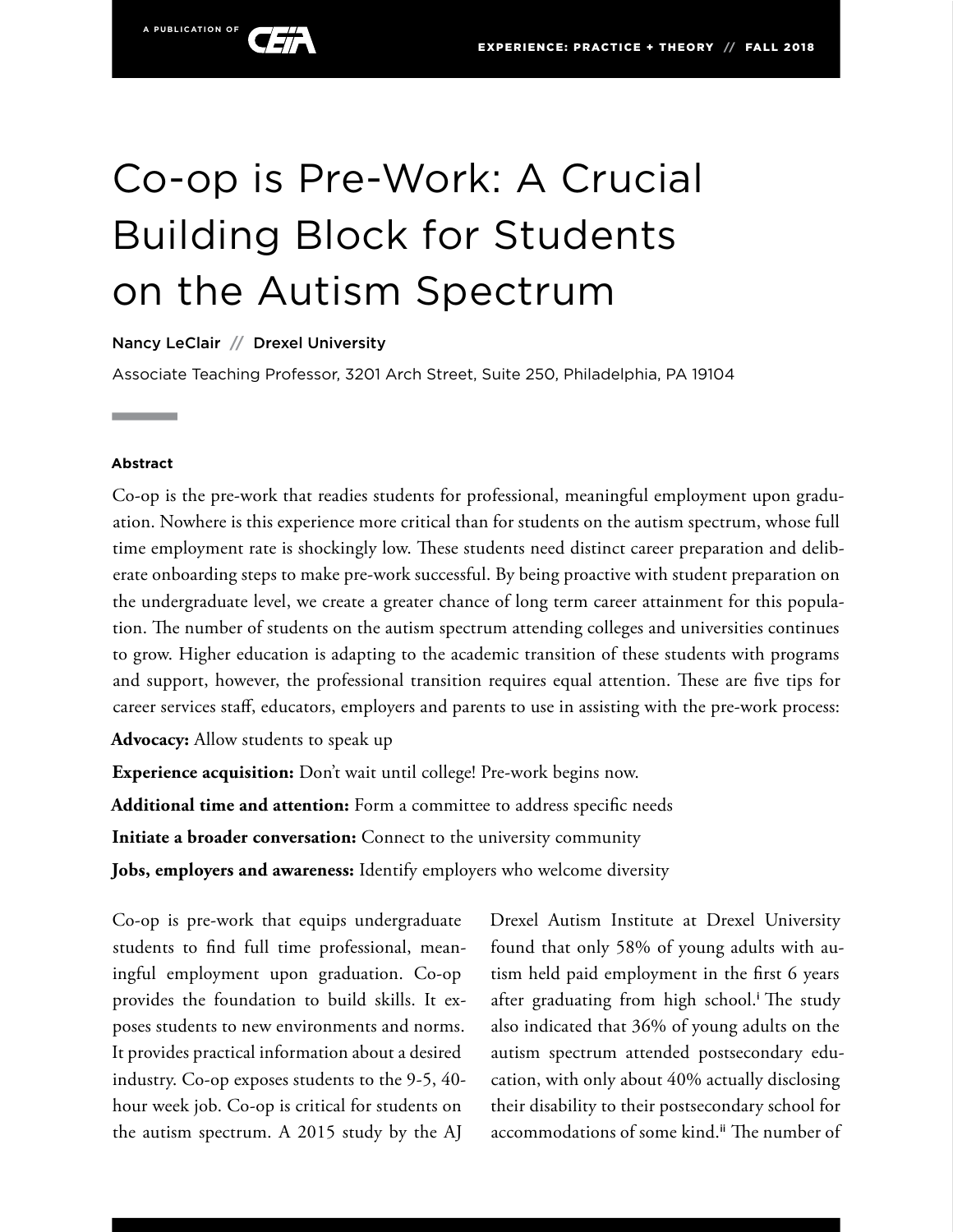students who completed a co-op or internship is not known. However, these statistics give a window into the number of students on the autism spectrum attending college, graduating from college and in turn, seeking professional work placements.

With a 1 in 68 occurrence of autism in children,<sup>iii</sup> it is no surprise these numbers are reflected in higher education. College autism support programs continue to grow throughout the United States. Autism resources vary from fee-based support college programs, voluntary (free) support college programs, standard academic support, and accommodations provided through the disabilities services office. Students on the autism spectrum will probably adopt at least one of these supports, as a smooth academic transition often ensures retention and success.

The professional transition is an equally important transition. Today's students enter college understanding the need to develop and explore a career path. Co-op and internship experiences are integral to career planning and have become the rule rather than the exception. At Drexel University, approximately 94% of our students participate in the co-op program.

My perspective on work readiness among students comes from 10 years teaching COOP 101, Drexel's co-op preparation/professional development class. Deficits are often more pronounced for students on the autism spectrum (or any student struggling with social interaction and/or communication skills). For example, students are required to write a resume for COOP 101. When a student struggles to complete the resume, often due to limited work, volunteer experience and/or extracurricular activities, this is a red flag. Social and communication struggles often prevent students from gaining valuable experience outside the classroom. They quickly understand their experience does not compare to their peers. Another deficit I have observed with students on the autism spectrum is interview preparation. In COOP 101, <sup>i</sup> we break down the interview preparation process by conducting small group interviews in class and practicing an interview question each week. Students who have limited experience on their resume will have limited examples to share with an employer in an interview. I also observe student comfort levels as we practice weekly questions and during the mock interview practice and gauge improvement over the term. These are a couple of markers that give me insight as to who may struggle and need extra support going forward with the co-op job search.

The Drexel co-op job search is a self-directed process. The strength and challenge of our program is the independence and ownership of the experience. COOP 101 and the Co-op Advisor are two important resources available to all students. Due to the size of Drexel's co-op program (about 5,000 students participating annually, about 1,700 employers), our students must take initiative and access support during the job search as needed.

In light of the dismal employment numbers for young adults on the autism spectrum, distinct career preparation and more deliberate onboarding considerations are needed to make pre-work as beneficial as possible. Here are five tips career services staff, educators, employers and parents can use to shape a strategy for professional success: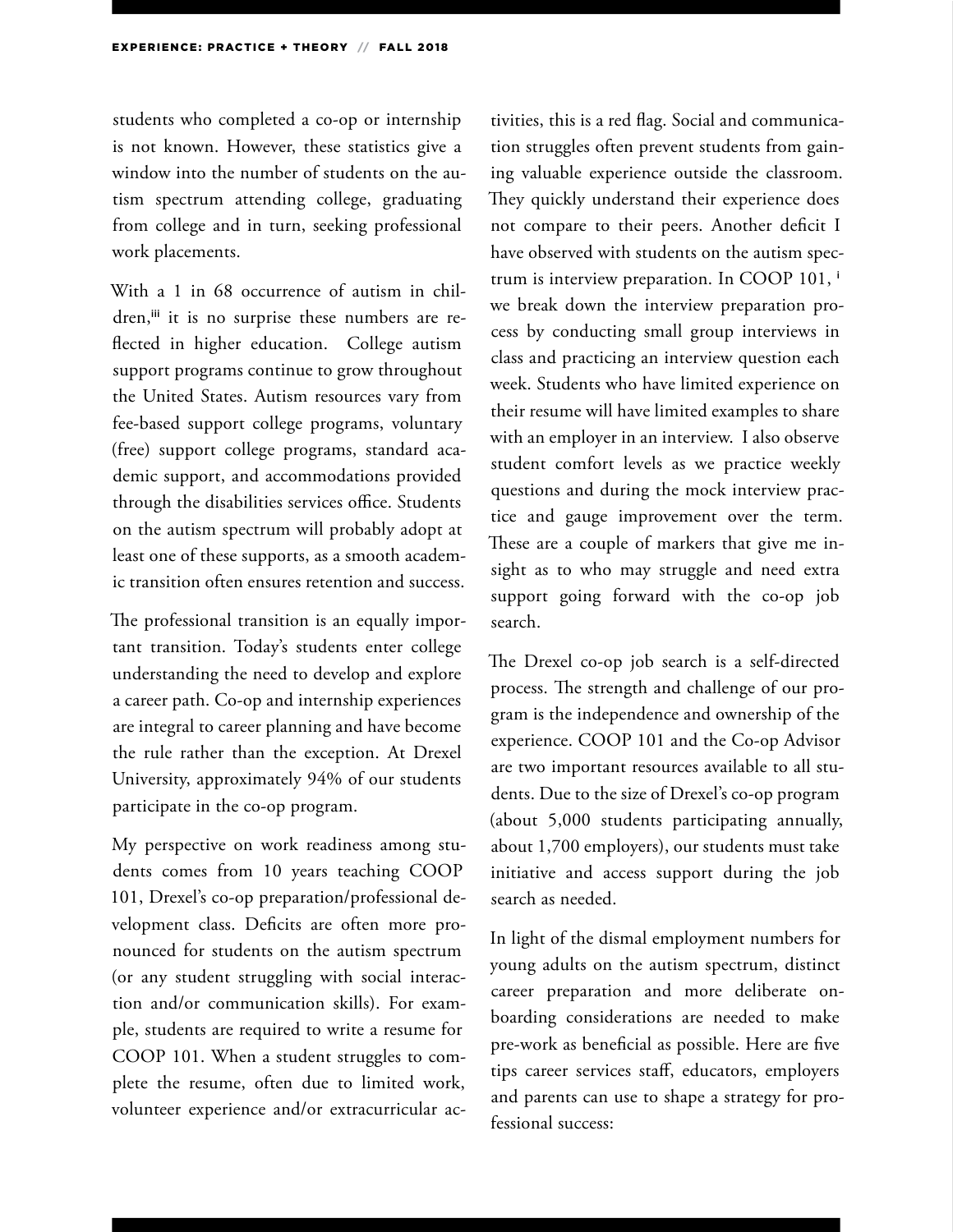#### **Advocacy: Allow students to speak up**

The path to independence for students on the autism spectrum begins as early as possible, certainly by high school. Well-intentioned parents, teachers and staff often readily intervene and sometimes grant preemptive exemptions. These actions do not move the student self-advocacy process forward. Student, parents, teachers and staff must work collaboratively, with student buy-in anchoring the decisions. In addition to crafting a transition plan for post-high school work (a federal requirement for special education students) mapping out the high school years with specific self-advocacy markers is essential. For example, a student contacting teachers directly about missed work/ make-up work is an important first step. The Individualized Education Plan (IEP) meeting is another way students can speak directly about their academic needs. Full self-advocacy skills may not be realized by the time a student graduates high school, however, this is not necessarily a sign of being unprepared for college. Monitoring student growth and being mindful of opportunities to self-advocate are ways to measure proficiency over time. Student confidence, built over the years leading to college, can be hindered when parents involve themselves in college related situations. This does not mean FERPA authorizations are unnecessary or parents should not offer advice. Parents can support student action without taking action themselves and continue the self-advocacy momentum through the college years.

Once in college, the student needs to take charge of their interactions on campus and feel empowered to do so It is prudent for parents to consider interventions in terms of both frequency and purpose. Teaching self-advocacy

skills is often difficult and counter to our instincts. However, the better the student self-advocacy skills, the greater likelihood of academic and career success.

#### **Experience acquisition:**

#### **Don't wait until college! Pre-work begins now.**

Students should not wait until co-op or an internship to acquire experience. *Pre*-pre work provides a strong indicator of what the student can realistically handle now and will inform their professional job search in the future. This *pre*-pre work step can make a significant difference in skill development, understanding workplace culture and confidence. *Pre*-pre work can be a paid job or a volunteer experience. Any experience is helpful, so follow the students' interests. The experiences could be connected to a high school or community group or sought out independently. Parents and teachers should feel free to tap into their networks to identify options and educate potential supervisors on the challenges they may encounter with the student. Experiences sought independently carry the responsibility of the student disclosing their disability and seeking accommodations as needed. Experience acquisition can begin slowly: one day of volunteering which moves to regular weekend shifts which moves to a part-time summer position. Paid jobs are great too, but often carry higher accountability and more stress, depending on the job. No one wishes to be fired from a job, but if so, this is a teachable moment. The stakes are much lower at the *pre*-pre work stage. As a college student, encourage students to seek out work study jobs, campus jobs, volunteer positions or activities. The initial transition to college may absorb much of their time and energy, but gaining experience can be discussed in the broader context of their time as an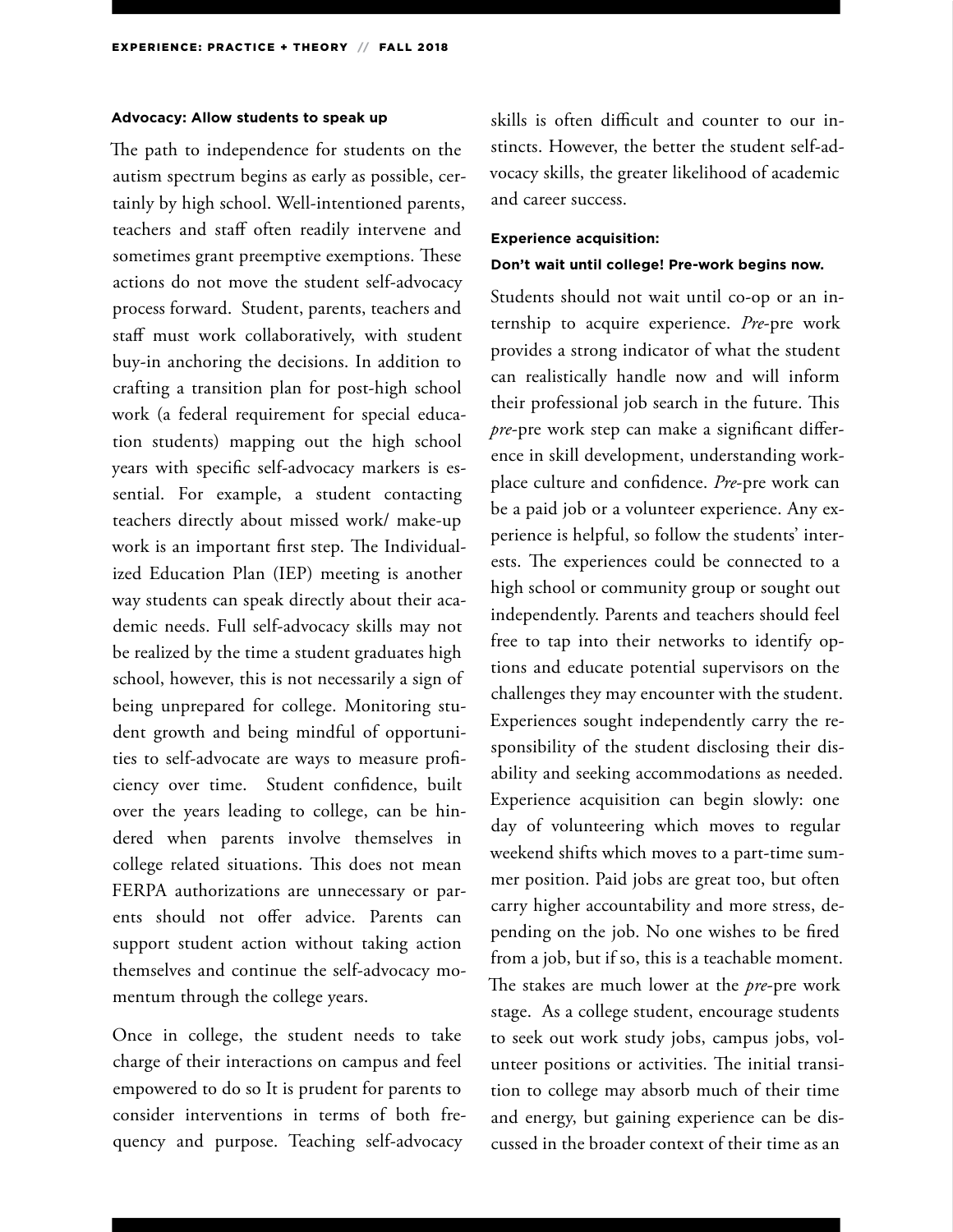undergraduate. It is not too early or too late to increase and build on experience for the next career steps.

### **Additional time and attention: Form a committee to address specific needs**

For almost three years Drexel's Steinbright Career Development Center Neurodiversity Committee has used the principles of universal design to develop resources for any student struggling with communication and social interaction, which encompasses students with autism spectrum disorder, anxiety, ADHD and other challenges. We also provide ongoing professional development for our staff to be more effective in how to work with this population. Some committee accomplishments include career resources to review potential work environments, challenge assessments to identify strengths and weaknesses and job research for specific industries. These resources promote student self-awareness, which makes a difference in finding a job that is a "good fit". We have found that for students on the autism spectrum, a deeper assessment of "good fit" is not just useful but necessary. We also created a student goal checklist of professional behaviors while on co-op. These worksheets and checklists create structured discussions and constructive feedback.

One tactic devised by the committee is the "very useful lead-in", used for awkward student situations. The key words are **"our expectation"** and "what I'm observing". Here's an example of how a colleague would talk to a student who is exhibiting personal hygiene problems. The staff member would say: "**Our expectation** is you are neat and presentable day to day on your coop job. **What I'm observing** is that your clothes

are dirty and smelly for our meeting today" and thus, a discussion begins. The positive feedback received from the "very useful lead-in" idea suggests that a simple approach can make noticeable difference. Due to the combined efforts of committee members, Drexel's career center now has an accessible "tool box" for our faculty and staff to better assist our students.<sup>iv</sup>

Another idea is the Individualized Co-op Plan (ICP). The ICP is a one-time meeting of University partners to help a student having pronounced difficulty with the co-op job search, interviews and/or success on the job. Steinbright invites the relevant partners, outlines the student's struggles and works collaboratively to create a targeted plan for co-op success. ICP is modeled after IEP meetings, but is more informal. We have had a few ICP meetings thus far and they have yielded good results for the students. At the very least, it has promoted more cross communication between departments and staff on campus regarding students struggling with their co-op experience.

### **Initiate a broader conversation: Connect to the university community**

The Drexel Autism Support Program (DASP) is free to all Drexel students. Currently, 30 students are members of DASP but it is significant to note that membership is voluntary and it does not represent Drexel's total autism spectrum student population. DASP members are assigned a student mentor and participate in programming to ease the struggles of college transition. The AJ Drexel Autism Institute lends their expertise to assess areas where students are most vulnerable in a college setting and offer a personalized plan of action.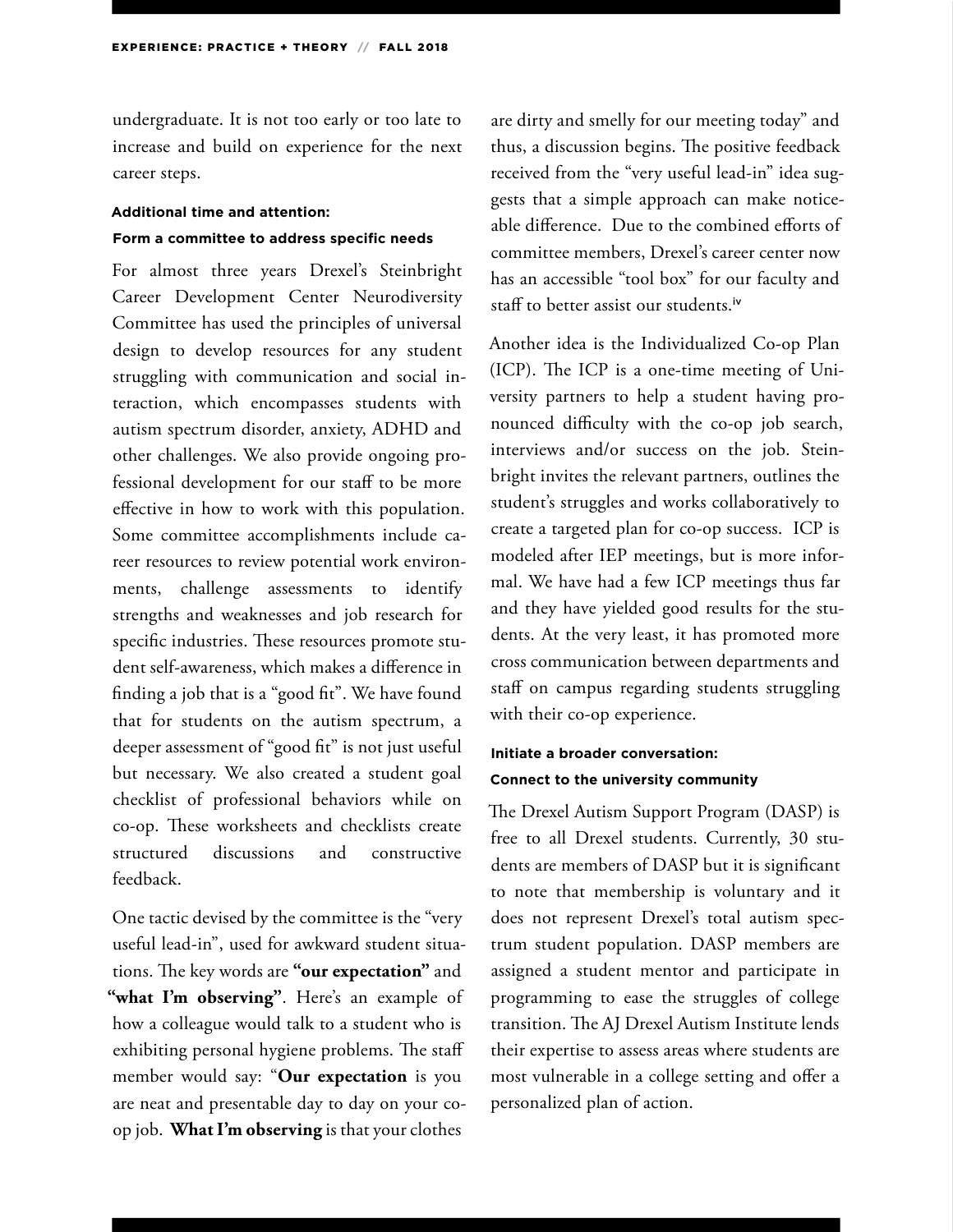The DASP Advisory Board was founded in 2015. The goal of the board is to create a more inclusive environment of neurodiversity by creating awareness, empowering students and providing support. Board members include Steinbright staff and faculty, academic advisors, Student Life, Disability Resources, Residential Life, Student Counseling and the AJ Drexel Autism Institute. Two board members are parents of children on the autism spectrum. The Director of DASP provides updates on DASP member involvement and campus programming, such as the Neurodragons Student Summit. There is value in sharing perspectives and the different ways we support our students. At a university the size of Drexel, the benefit of bringing together concerned partners is a significant step toward making positive improvements for all students on the spectrum. For example, Residential Life now includes information on working with neurodiverse students in their Residential Advisor trainings. Academic Advisors are aware of the many supports available (DASP, academic, co-op) and can direct their students accordingly. Academic Advisors, in turn, have encouraged more information sessions for faculty in their respective departments to help close the loop of support and understanding for neurodiverse students.

### **Jobs, employers and awareness: Identify employers who welcome diversity**

Many major companies are taking a lead not just in diversity hiring, but neurodiversity hiring. These companies are providing a tailored onboarding process to meet the unique considerations of these candidates and boost job retention. Ernst and Young has recently begun recruiting employees with autism for accounting positions. SAP, the German software maker, set

a goal to have 1% of its overall workforce with autism by 2020. The SAP Autism to Work program launched in 2013 is moving this goal toward realization. A Microsoft pilot program began in 2015 in the Redmond, Washington corporate headquarters for candidates on the autism spectrum. Google recently advertised "Inclusion@Google: Autism Edition Summer 2018 Internship Program". The description is clear: "Google is seeking applications from individuals in the U.S. who identify as being on the Autism Spectrum and are interested in a technical internship in Software Engineering". Specialisterne is an international employment agency dedicated to training people on the autism spectrum and locating job placements with major corporations. Large companies such as the ones just mentioned have the resources to support, grow and even outsource onboarding programs and inspire other companies to do the same. The Disability Equality Index (https:// www.disabilityequalityindex.org/top\_companies) publishes annually the nation's best places to work based on a variety of criteria.

Despite these positive moves towards diversifying their workforce, a criticism of these structured corporate programs is that they cater almost exclusively to technical, engineering or science majors. Candidates must disclose that they are on the autism spectrum in order to be considered for the job, and evidence indicates they are not inclined to do so. Some people reject any label, especially one that may carry them through their professional life. The reality is that students on the autism spectrum are represented in all majors and industries. At the present time, the number of participants in these onboarding programs is small but the demand remains large for professional placements.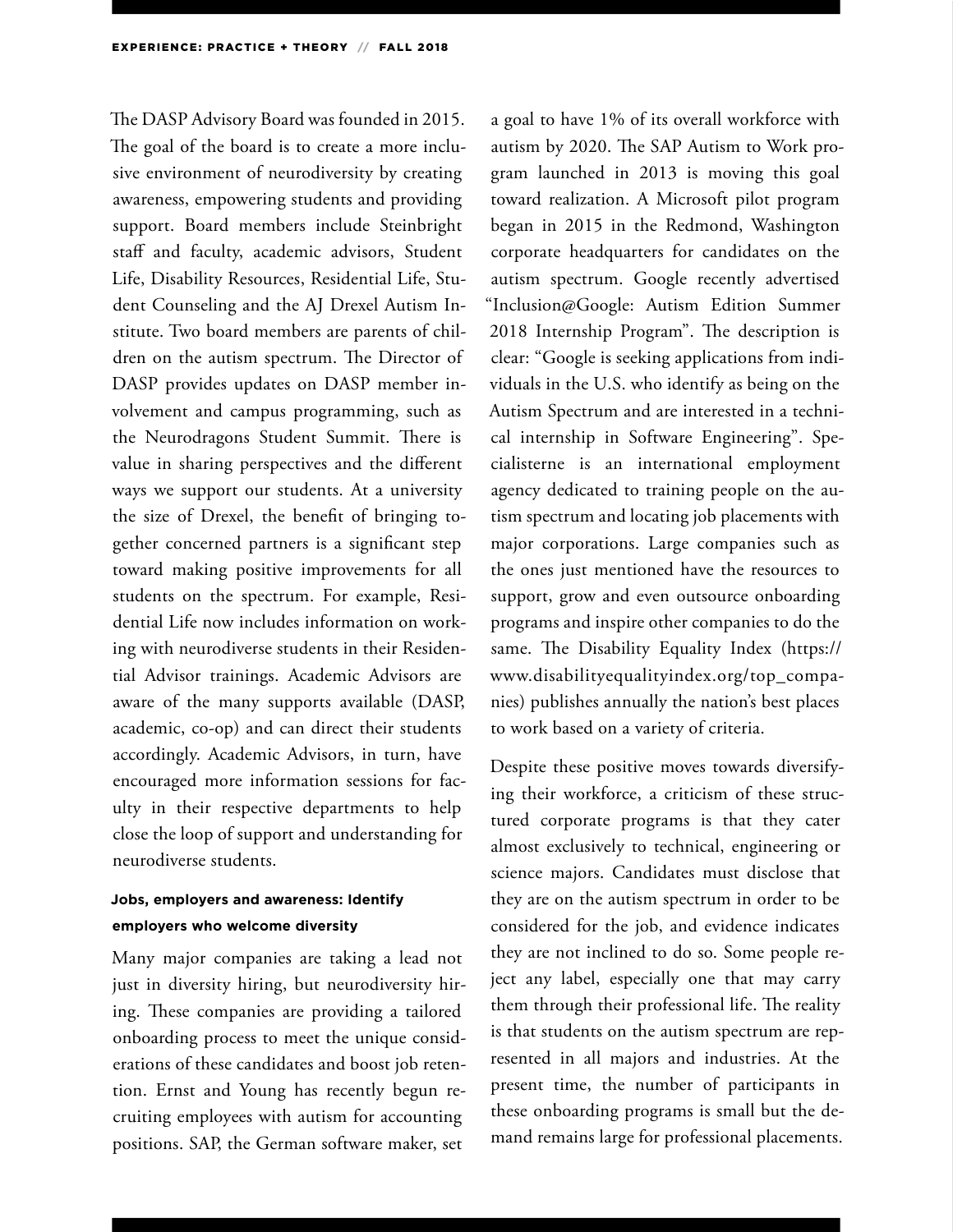Students can research smaller companies and non-profit organizations with these questions to discern their commitment to diversity: 1) does the mission statement mention diversity? 2) is there an employee resource group for neurodiversity or disabilities? 3) is there a human resources staff person dedicated to diversity hiring? 4) is the organization involved in any community outreach related to diversity?

Networking is a powerful job search tool, and a personal connection to autism brings both sensitivity and understanding. If you know someone who's life is impacted by autism, contact them directly and ask: would you be willing to hire a co-op student on the autism spectrum? If this person does not make hiring decisions for their organization, ask if they could make an introduction on behalf of a student to their employer. In more far-reaching thinking, could we all explore diversity in our workplace to create

ii Roux, Anne M., Shattuck, Paul T., Rast, Jessica E., Rava, Julianna A., and Anderson, Kristy A. National Autism Indicators Report: Transition into Young Adulthood. Philadelphia, PA: Life Course Outcomes Research Program, A.J. Drexel Autism Institute, Drexel University, 2015

greater opportunities? Does your workplace have neurodiversity training for staff? What efforts are in place to recruit co-op students and interns on the autism spectrum? How do your recruiters handle students who may struggle in the interview with communication or eye contact? Is there mentoring available for all your employees? If the answer is no to any of these questions, step up and advocate change.

#### **Conclusion**

As part of the undergraduate experience, co-op jobs can serve a vital role in creating access to professional jobs. Presently, there is extremely little research on young adults with autism and even less on college educated young adults and their employment rates. By understanding the deliberate and specific preparation needed to support these students in their careers, professional goals will be attained.

- iii Centers for Disease Control and Prevention, Autism Spectrum and Disorder Data and **Statistics** https://www.cdc.gov/ncbddd/autism/data.html
- iv Drexel University's Steinbright Career Center Neurodiversity Committee has made substantial progress as a volunteer group. In 2017, the committee and the Drexel Autism Support Program (DASP) secured a grant through a family foundation. The Neurodiversity Committee has since hired a graduate student to work with us on several initiatives and move forward with our goals.

<sup>i</sup> Roux, Anne M., Shattuck, Paul T., Rast, Jessica E., Rava, Julianna A., and Anderson, Kristy A. National Autism Indicators Report: Transition into Young Adulthood. Philadelphia, PA: Life Course Outcomes Research Program, A.J. Drexel Autism Institute, Drexel University, 2015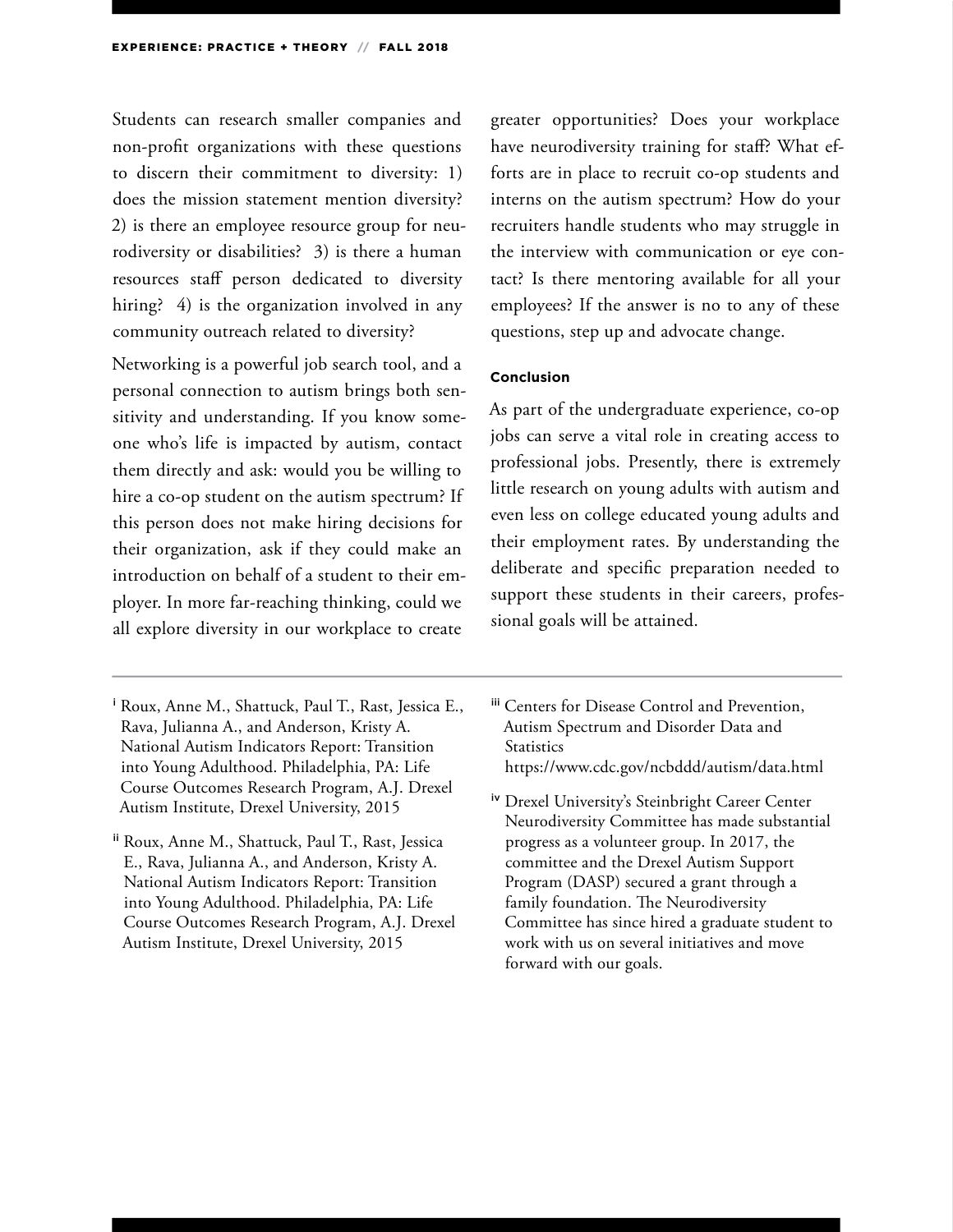



### **Tell us about yourself Tracey, how did you get interested in experiential learning research?**

I am an Assistant Professor, Teaching Stream in the Institute of Communication, Culture, Information, and Technology at the University of Toronto Mississauga. My research specialization is Visual Communications and Visual Literacy as well as Student Identity Construction in relation to work-integrated learning. I have always been interested in experiential learning, particularly in my former positions in Art Education. Before going to Grad school and becoming an academic, I was (and still try to create new work) a visual artist working in mixed media. My initial foray into experiential learning was when I was an artist in residence within the Greater Toronto area. Research in this case was related to the students' experiences of using visual means to explore the world. I was introduced to my "educational hero" at that time, Maxine Greene. I see research as part of the ex-

# Research Spotlight: Tracey Bowen

*Meet Tracey Bowen, 2018 winner of the James W. Wilson Award (For Outstanding Contribution to Research in the Field of Cooperative Education and Internships)*

perience of being an educator. I look on my classroom as a lab where I collaborate with my students to examine big questions. I use this approach to research whether examining those questions in relation to visual communications or when trying to make sense of the complexities of transitioning from being a student to being a professional within the workplace. The WIL research always emerges from questions that emerge within the classroom.

#### **Tell us about your current research.**

I am currently examining the perceptions and perspectives of WIL students on gender bias within their WIL placements. This refers to the issues I mentioned previously. The research is based on questions that emerged from some of the Critical Incident Reports (reflective writing assignments) submitted by students in my fourth year internship class. I work in a STEM discipline, and send out approximately 100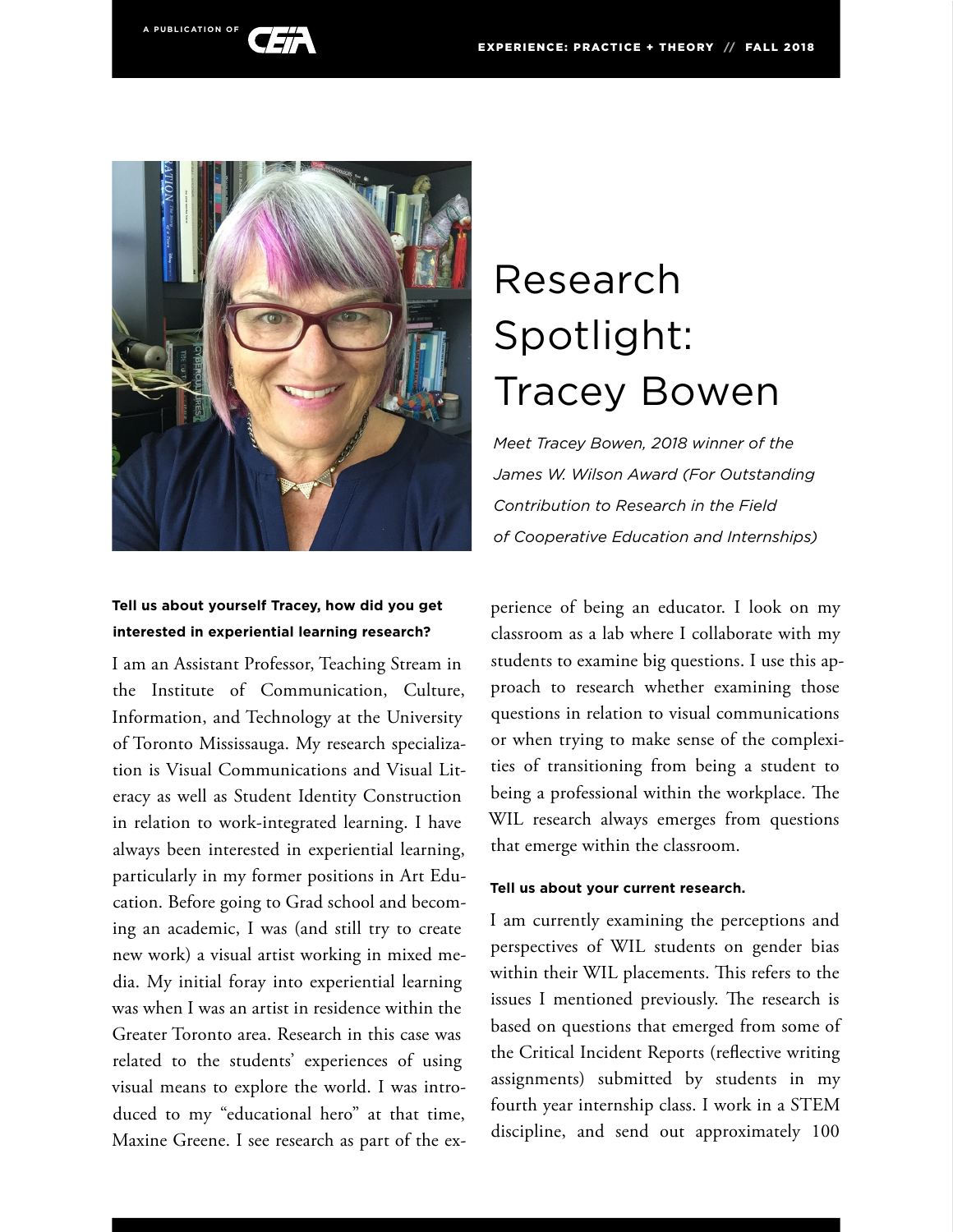students per year into tech-based companies. Many of the female students got interested in digital media because of the recruitment campaigns to engage more girls and young women in STEM in high school. However, the reality is that they are treated differently than the male students in the workplace. This is a huge gap in trust and is confounding (and frustrating) for so many of the female interns. I feel that it is my duty to examine ways to help all students advocate for themselves and for others so they can speak up against bias and discrimination within the workplace. The implications of the findings of this study will be used to develop the WIL curriculum in my department, and hopefully others.

#### **What has been your most significant research achievement?**

Winning the Wilson award!

#### **Who is your role model and why?**

As I mentioned previously, Maxine Greene is my Education Hero. She wrote a book called *Releasing the Imagination: Essays on education, the arts and social change*, which changed my worldview. In her book Greene charges all educators to ask themselves and their students: what else is possible? I use that as my mantra and I think you can go anywhere if that is your starting point.

# **In your opinion, what are the most important issues facing experiential learning today and how can research contribute to their evolution?**

I think we have done a great deal of research on skill transfer and the importance of WIL as a vehicle for students to see how well they have gained the knowledge and capabilities they need

to be successful in the workforce post-graduation. What we haven't done very well, is focus on students' personal growth in terms of selfadvocacy, empathy and resilience. We also assume that the graduate attributes that are privileged in so much WIL research, are universal in nature and provide appropriate measurements for predicting student success. However, students are not a homogenous group. Female students are not treated in the same way as their male colleagues, and we don't even know how LGBTQ students negotiate WIL placements, or if they feel excluded from the whole discussion. We need to examine these issues more closely, acknowledging the nuances and particularities.

### **For someone who might consider getting involved with research, what background or skills are most important?**

Research is both an art and an intellectual endeavor. You need to be curious, thorough, and flexible. You need to respect the integrity of the process, the participants, and the discipline. However, you need a good question – something that is interesting, needs some attention and will have practical implications in the world. But even good questions need fresh perspectives, and above all an open mind. Research is not carried out in a vacuum. You need to be willing to call on others, to engage those with expertise to ensure that what you are finding has merit. And, research findings must be shared, so excellent communication and writing skills are paramount.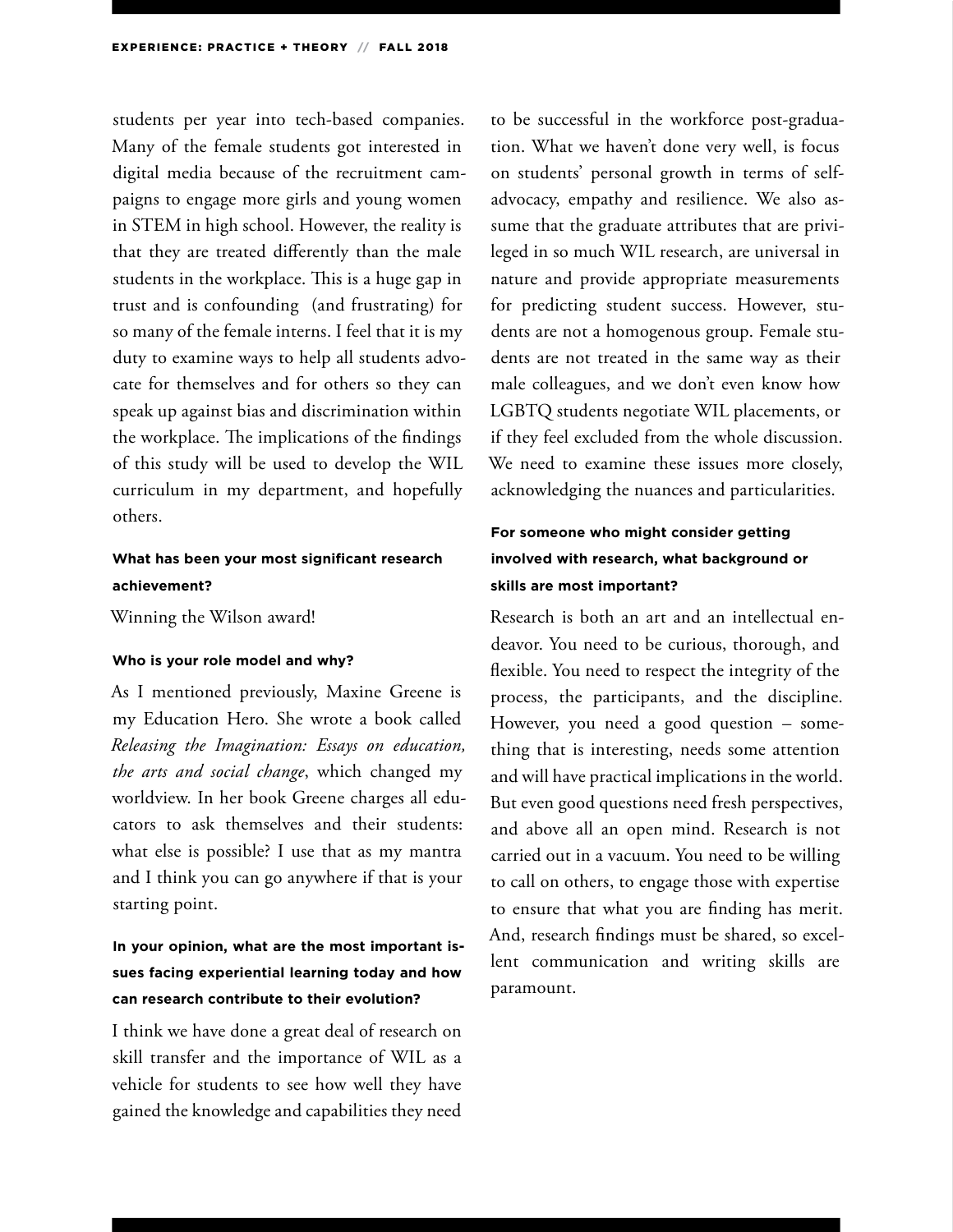*Editor's Note: James W. Wilson was the Asa S. Knowles Professor of Cooperative Education and Director of Northeastern's Cooperative Education Research Center for many years. In 1987, he co-authored a comprehensive book about cooperative education, Cooperative Education in a New Era, as well as numerous other books and articles. He edited the Journal of Cooperative Education, and for many years conducted annual surveys of co-op programs in the USA. He arguably was the most prominent researcher in cooperative education in the second half of the last century. This award recognizes outstanding contributions to the promotion and advocacy of research activity in cooperative education. The award is not given every year. The award is competitively determined and is intended to recognize longstanding contributions to the field both by participating in research activity and providing leadership for others.*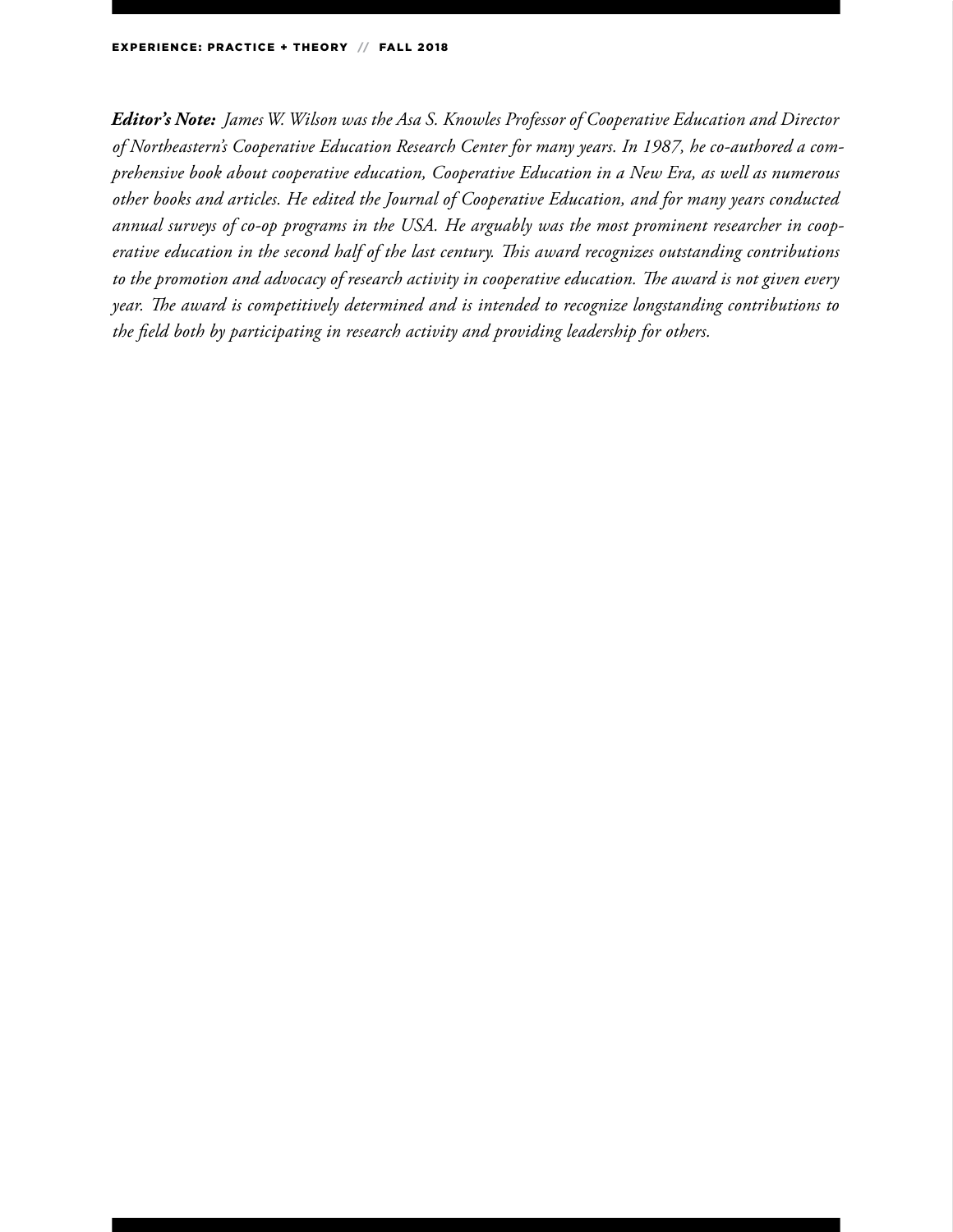

# Creating Innovators: The Importance of Self-Directed Experiential Learning Projects

Erin Alanson **//** University of Cincinnati Debbie Brawn **//** University of Cincinnati PO Box 210115, Cincinnati, Ohio 45221

#### **Abstract**

Experiential learning is foundational to education at the University of Cincinnati (UC) and has been since cooperative education (co-op) began here in 1906. All UC undergraduate students are required to engage in at least one mid-collegiate course or academic experience that includes experiential learning. Experiential learning provides students with the opportunity to apply their learning and engage in reflective and integrative practices.

As educators preparing students for the future, we believe it is our responsibility to help students consider how they will use their gifts, talents and strengths to make a contribution to the world. This will look different for each student, but the common denominator is helping students develop innovative capacities as a result of their collegiate experiences. Why innovation? In our ever-changing world, there isn't anyone who doesn't need to be a creative problem solver and, at the core, that is exactly what innovation means.

Through this article, we will introduce the University Honors Program (UHP) at UC and our approach to guiding students through self-directed experiential learning. Self-directed experiential learning opportunities allow students to explore interests with the maximum amount of creativity which is necessary for students to become innovators within their fields (Wagner, 2012). We will explain how we require reflection and integration and how self-directed experiential learning can be a catalyst for inspiring students to become engaged citizens of the world.

Experiential learning is foundational to education at the University of Cincinnati (UC) and has been since cooperative education (co-op) began here in 1906. It has since expanded far beyond the co-op model and is now purposefully integrated into every academic program at the institution. All UC undergraduate students are required to engage in at least one mid-collegiate course or academic experience that includes experiential learning. Experiential learn-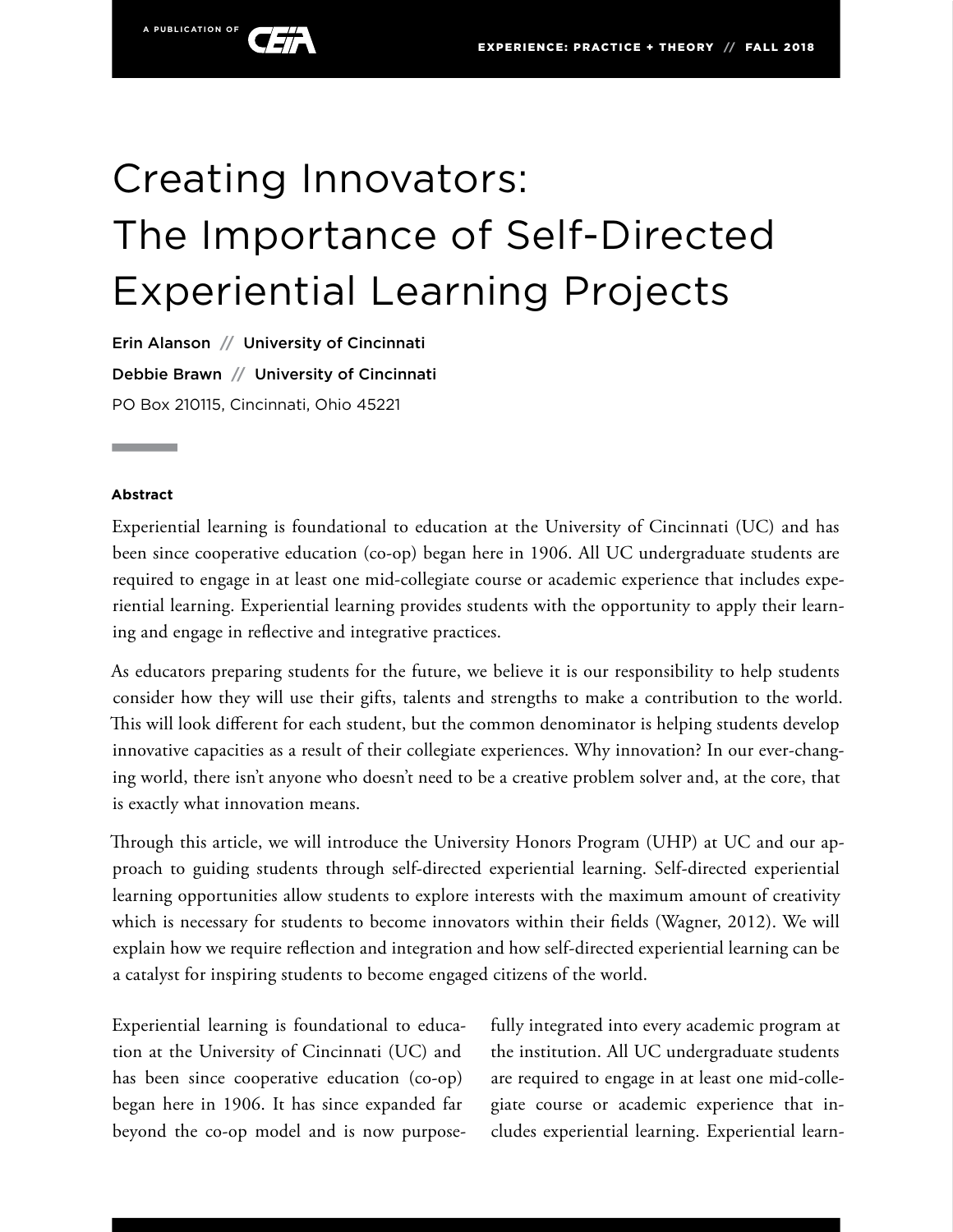ing provides students with the opportunity to apply their learning and engage in reflective and integrative practices. As educators preparing students for the future, it is our responsibility to help students consider how they will use their gifts, talents and strengths to make a contribution to the world. This will look different for each student, but the common denominator is helping students develop innovative capacities as a result of their experiences. Why innovation? In our ever-changing world, there isn't anyone who doesn't need to be a creative problem solver and, at the core, that is exactly what innovation means.

Through this article, we will introduce the University Honors Program (UHP) at UC and our approach to guiding students through self-directed experiential learning. Self-directed experiential learning opportunities allow students to explore interests with the maximum amount of creativity which is necessary for students to become innovators within their fields (Wagner, 2012). We will explain how we require reflection and integration and how self-directed experiential learning can be a catalyst for inspiring students to become engaged citizens of the world.

#### **Program Overview**

The UHP comprises undergraduate students in the top 7% of the university and offers an engaging environment in which students are inspired to experience and learn more. As of fall 2017, there were approximately 1500 participants. The UC experience of these academically talented and motivated students is enriched through honors seminars and experiences, which provide students with opportunities for experiential, interdisciplinary, reflective and in-

tegrative learning. UHP students are challenged through honors seminars and experiential learning projects that focus on five thematic areas: community engagement, global studies, leadership, research and creativity. Students are required to complete five honors experiences and maintain an online learning portfolio by graduation.

The UHP's vision is to develop students into global citizen scholars who lead innovative efforts toward solving the world's complex problems. We recognize the keys to becoming an innovative global citizen scholar include developing a sense of self, a reflective capacity and the ability to integrate learning from experiences rich in meaning. "To participate responsibility as local citizens, then, people must also be citizens of the world, aware of complex interdependence and able to synthesize information from a wide array of sources, learn from experiences, and make connections between theory and practice" (Huber, Hutchings, Gale, 2005). High impact experiences are important but guided reflection and integration are equally important for students to become global citizen scholars.

One important hallmark of the UHP is the focus on the individual student. As our program serves students from all colleges and academic disciplines, we provide unique opportunities for students to gain a better understanding of themselves. Students meet individually with their professional honors advisor to create a plan for exploring their interests. Our ratio is approximately 1:275. Through mandatory advising appointments with their assigned advisor (designated by a student's primary major), we learn about each student's goals, interests, aspirations, and strengths. We ask students to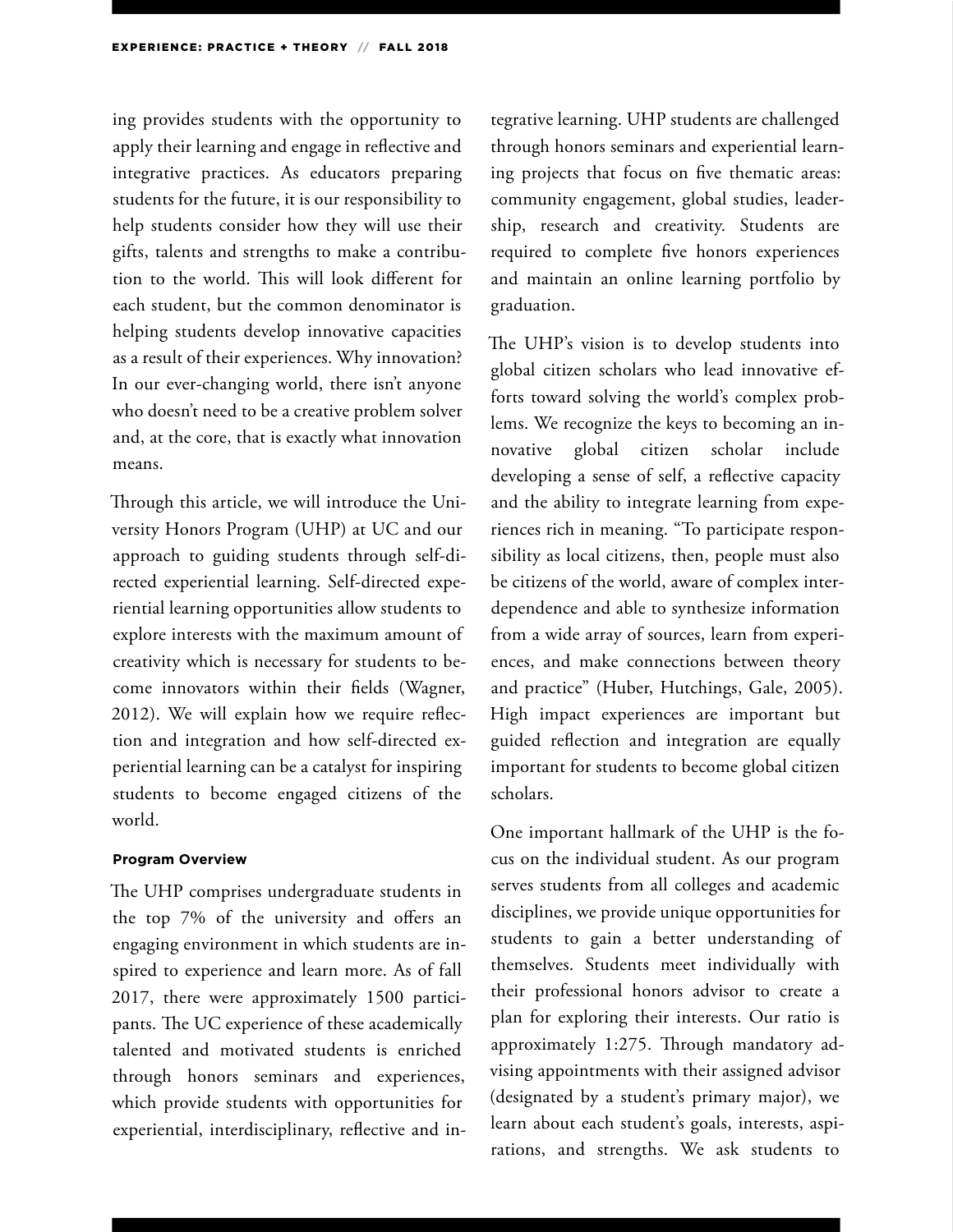reflect upon the motivation for their goals and what they would do if they knew failure was not an option. We promote quality over quantity, though many students are still very involved in the program and the university at large. Intentionally choosing experiences that build upon one another leads to a stronger understanding of self as a global citizen scholar. Each student is required to articulate their definition of what it means to be a global citizen scholar at the end of their first semester in the program. This definition is then revised throughout the remainder of their time as a member of the UHP as part of their learning portfolio requirement.

Through a robust self-designed experience proposal, on-going reflection, a culminating reflection and a online learning portfolio showcase of the experience, students have the option to engage in a unique process of self-guided experiential learning to enhance their collegiate experience. Self-guided experiences (known as self-designed experiences in the UHP) provide an opportunity for students to pursue their unique interests without a grade assigned to their efforts. While students have the freedom to complete any combination of the three types of honors experiences (honors seminars, preapproved experiences or self-designed experiences) to total five experiences by the time they graduate, most students will complete at least one self-designed experience. For high-achieving students, this freedom from external evaluation encourages innovation because the student's success (or failure) is not connected to a grade. Upon the conclusion of each honors experience, a student must reflect on the experience on their online learning portfolio. Students work one-on-one with their honors advisor to develop and execute academically

sound experiences to explore interests to complement and/or diversify their undergraduate experience. Students have the option to develop one or more self-designed experiences and grant funding is available to support experiences with a financial obligation. During the 2016-2017 academic year, we approved 600 self-designed student proposals.

#### **Student Directed Experiential Learning**

Student directed experiential learning, known as the self-designed experience process in the UHP, is an example of a formula that Tony Wagner (Creating Innovators, 2012) suggests with regard to developing innovators. According to Wagner, educators should encourage the pursuit of play, passion, and purpose. Play refers to uninhibited exploration of interests which lead to the development of passion. Then, students should use their passions to frame their larger purpose and goals. Innovation begins with understanding oneself and creating opportunities to impact those around them. "True innovation means using your imagination, exercising the capacity to envision new possibilities… It's not about inventing a new machine or a new drug. It's about inventing your own life. Not following a path, but making your own path" (William Deresiewicz, 2010.) Self-designed experiences are the perfect example of how students can create their own path for growth and learning which can complement their educational curriculum.

Self-designed experiences range from independent, international travel experiences to students developing their own small businesses. Through the self-designed proposal, students complete five sections which require the student to: 1) articulate their personal connection to the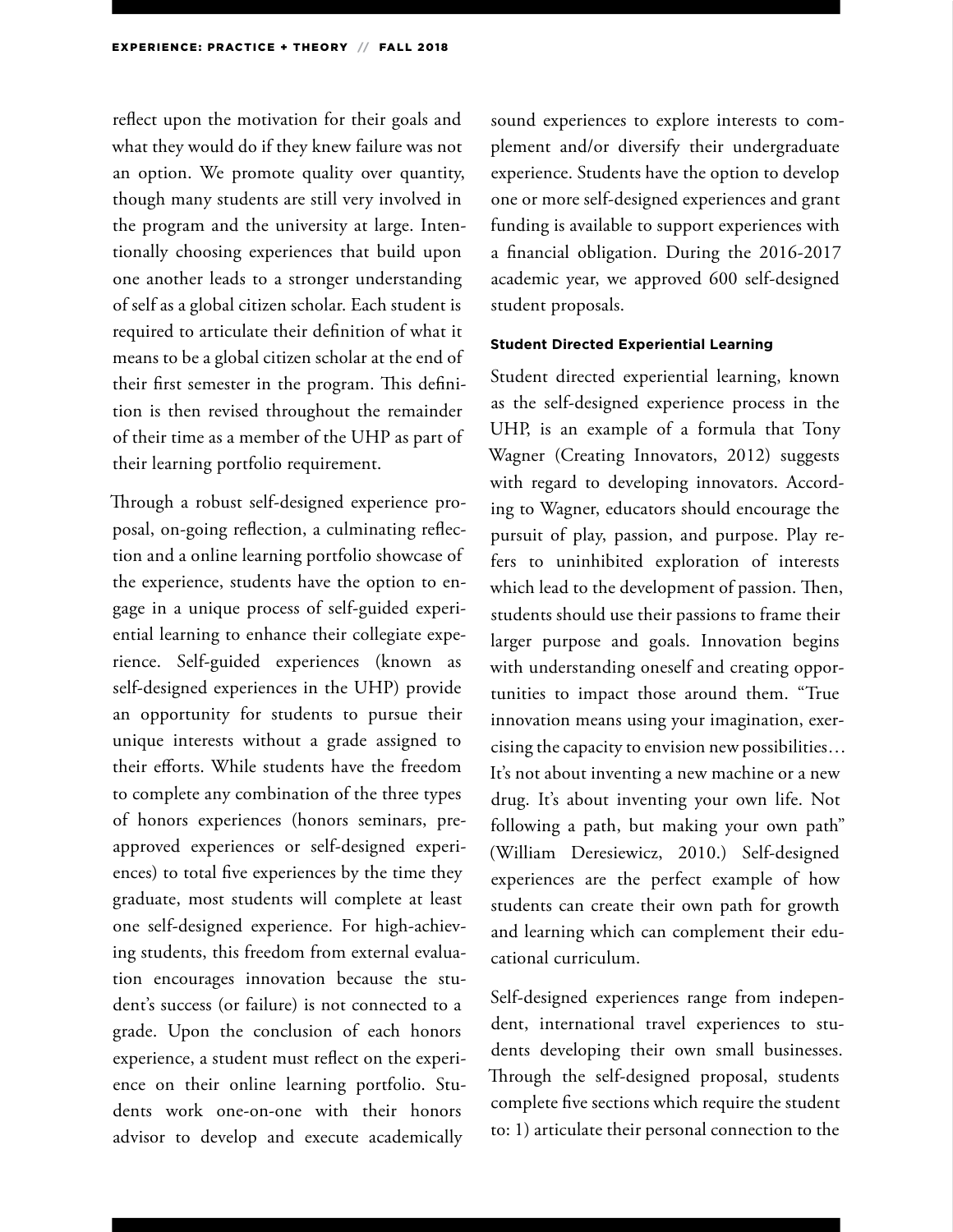experience, 2) create goals for the experience and their personal development, 3) identify academic resources that ground the opportunity in academia, 4) outline a plan for on-going reflection and 5) develop a plan for sharing their learning upon conclusion of the experience. Students are also asked to identify a project advisor who can guide the student through the completion of the experience. The project advisor is not the same as their honors advisor; the project advisor must have a level of expertise on the chosen topic. Students are encouraged to use alternative forms of reflection beyond the traditional form of journaling for their ongoing reflection. Examples of on-going reflection that the UHP staff developed to share with students include sketching, photography, guided discussion groups, lab notebooks, blogs, or video journals.

Students consider interests, both related and unrelated to their major, as the basis of a selfdesigned experience. Through the process of writing the proposal, students take ownership of their growth and learning. Self-designed proposals are an opportunity for students to explore interests that may not initially seem connected to their major, but through the reflection process, they find ways to weave their interests together into an integrated, cohesive story. The self-designed proposal template can be found here: www.uc.edu/honors/students/ experiences/self-designed.html. Here are topics for several recent self-designed experiential learning projects:

- Researching the recolonization of butterflies in the Canadian Rockies.
- Designing a water bottle that was integrated into the body of a commuter-style bicycle.
- Developing a science fair afterschool program for juniors and seniors at an urban high school across the street from UC's campus.
- Collaborating with peers to learn several programming languages to design a video game.
- Writing a novel and researching multiple editing and publishing options.

#### **Student Story**

To further explain the impact of self-designed experiences, we will share the story of one student who we will refer to as Elizabeth. Elizabeth is a student at UC studying industrial design. She began her UHP involvement by participating in the LeaderShape Institute which is a 6-day national program designed to help students lead with integrity. The institute requires intense reflection and students create a personal vision for their future. Through reflection, Elizabeth discovered her passion for understanding others and making a difference one person at a time. She realized that her lived experience was not the same as others and that it would take ample time to truly learn about and appreciate others.

Elizabeth met with her honors advisor to brainstorm how she could explore the interconnectivity of the world and learn about others through community engagement. Over the next three years, she developed four self-designed experiences with the support and challenge from with her honors advisor, each building off the previous experience with the goal of deepening her growth and learning. All four experiences shared a common theme of learning about individuals from different areas of the world rural Appalachia, urban Philadelphia, Guatemala and Japan. In preparation for each experience, Elizabeth spent time researching the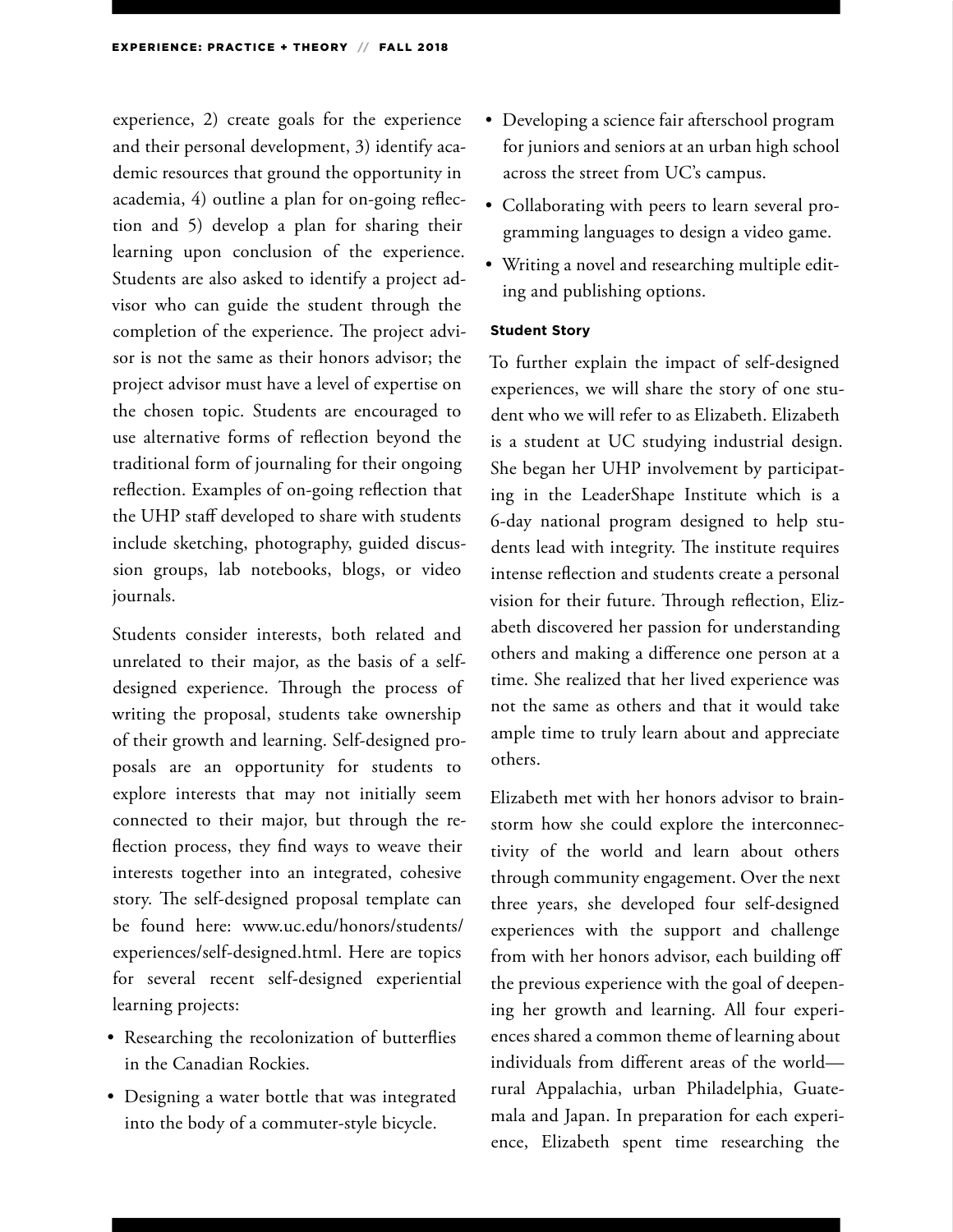culture to gain a better understanding before arriving in each destination. The travel to each location was not part of a required course or her academic requirements; rather, these self-designed opportunities were developed in pursuit of her goals and they counted toward her requirement of completing 5 honors experiences. Her guided reflection questions helped her process what she was learning and how her learning connected to previous experiences and future plans. Each experience broadened Elizabeth's appreciation for others as she learned the stories of those around her and began to understand the power of community. She applied lessons learned from each experience to the next, so that by her junior year, she had a nuanced understanding of how to collaborate with others toward a common goal and lead positive change. This not only impacted her ability to design for a wider audience, but she also considered how she wanted to make a difference in the communities where she lives.

During her junior year, Elizabeth co-founded Sidekick's Made, a non-profit organization, with two of her friends. Elizabeth wanted to make an impact before she graduated and homelessness is a significant issue in Cincinnati. The idea behind Sidekicks is to give comfort and stability to kids experiencing homelessness in the form of custom-made toys and storybooks. Elizabeth and her co-founders ask children to draw a new best friend. They inquire about elements of the drawing to make sure they understand the details and they let the child pick out fabric. Then, they create custom, one-of-a-kind toys for the children based on their drawing and provide them with crayons and paper for continued creative expression. This project is cross disciplinary and collaborative, and it is the sum

of Elizabeth's exploration of understanding others and community.

Upon graduation, Elizabeth will continue her work with Sidekicks in addition to securing full-time employment. The opportunity to take risks, engage in prompted reflection and integrate her learning through the online learning portfolio have aided in her success. She attributes her involvement in the University Honors Program, and specifically her individual pursuit of interests through self-designed experiences, to what led her to where she is today. This directly informs her personal understanding of what it means to be a global citizen scholar.

#### **Reflection and Integration**

Reflecting on the learning resulting from the experience is more important than the success of the experience in the case of self-designed experiences. Students are required to write a 1000 word reflection about the experience that they submit to their honors advisor. This reflection follows the "what, so what, now what" format. We encourage students to circle back to the learning goals they established when writing the proposal and articulate how they accomplished their goals and what they learned from the experience (the "what"). While it tends to be easy for students to describe what happened in the experience, we challenge them to think critically about the impact and implications of the experience (the "so what" and "now what"). The 'now what' prompt is especially critical to help students integrate their learning and place the experience within the context of their future plans.

Once they write the personal reflection, they are required to write a 200-word summary of the experience for their online learning portfolio.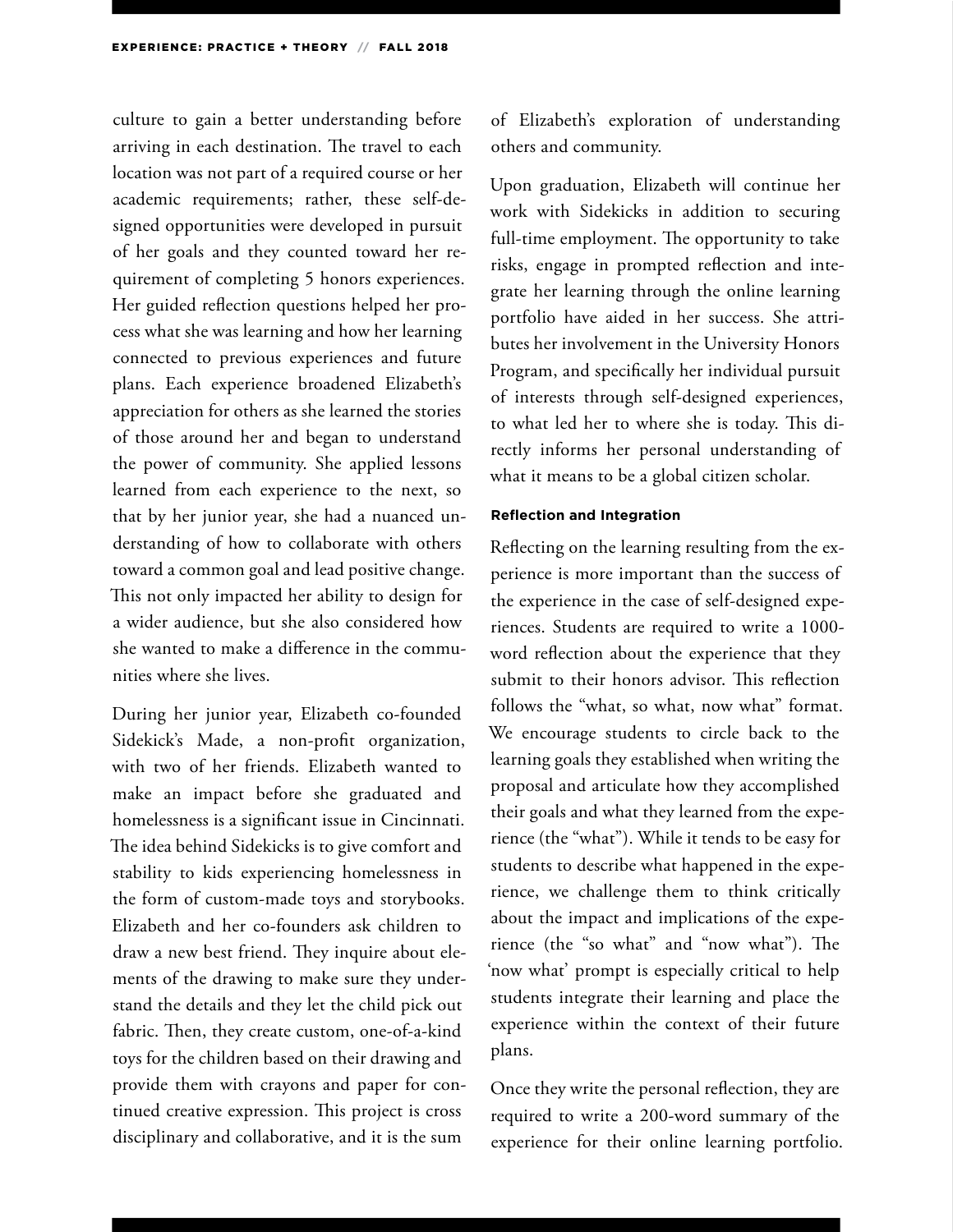This succinct summary should explain the connection between the experience and the student's broader goals/aspirations. The learning portfolio is designed to be an opportunity to practice integration and share learning in a concise way. Learning portfolios help students "overcome fragmentation and make the connections that are vital for personal growth and academic success." (Aracario, Eynon & Clark, 2005). Each learning portfolio includes an introduction of the student, a showcase of each honors experience (brief overview and sample of their work), and an annual reflection about successes/challenges and lessons learned from the previous year. The annual reflection includes an updated reflection on their personal definition of what it means to be a global citizen scholar. The honors advisors read the yearly reflections and provide qualitative feedback to the student. These reflections often serve as the initial brainstorm for future honors experiences. Students are encouraged to share their learning portfolios with professors, peers, and potential employers. Sample learning portfolios can be found here:

www.uc.edu/honors/students/portfolios.html.

#### **Summary**

As educators, it is our responsibility to prepare students for life beyond graduation. Self-directed experiential learning opportunities are a great way for students to explore interests and develop a unique definition of what it means to be a global citizen scholar. With an understanding of how they can make a contribution to the world, students prepare to make a difference in their fields as a result of experiential learning opportunities. Through self-designed experiential learning projects, students gain a better understanding of themselves and how to approach

problems with creativity. These skills will prepare them for life after college and help them consider what it means to be a global citizen scholar.

To finalize self-designed experiences, students must reflect and integrate their learning so that they are able to articulate their experiences to a wide audience and develop the innovative skills that will help them to solve problems in creative ways within their discipline. Online learning portfolios and guided reflection questions are practical strategies to help students reflect and integrate their learning.

Learning portfolios and reflection can be used to promote integration within classroom settings and in optional program (such as an honors program). When learning portfolios and guided reflection questions are layered with experiential learning opportunities, the student will gain a deeper understanding of their growth and learning. This is the result of students being required to think beyond what they experienced to articulate the immediate and long-term impact of the experience on their personal and professional goals. Depending on the scale and size of a program or college, there are tremendous benefits in offering individualized advising and coaching students to identify opportunities for customized experiential learning opportunities that align with their personal and professional goals. If it is not feasible to manage the oversight of helping students develop their own experiences, programs may consider including experiential learning opportunities within the classroom to allow students to explore their interests. Beyond the experiences themselves, students should be required to reflect and integrate their learning as a key learning outcome.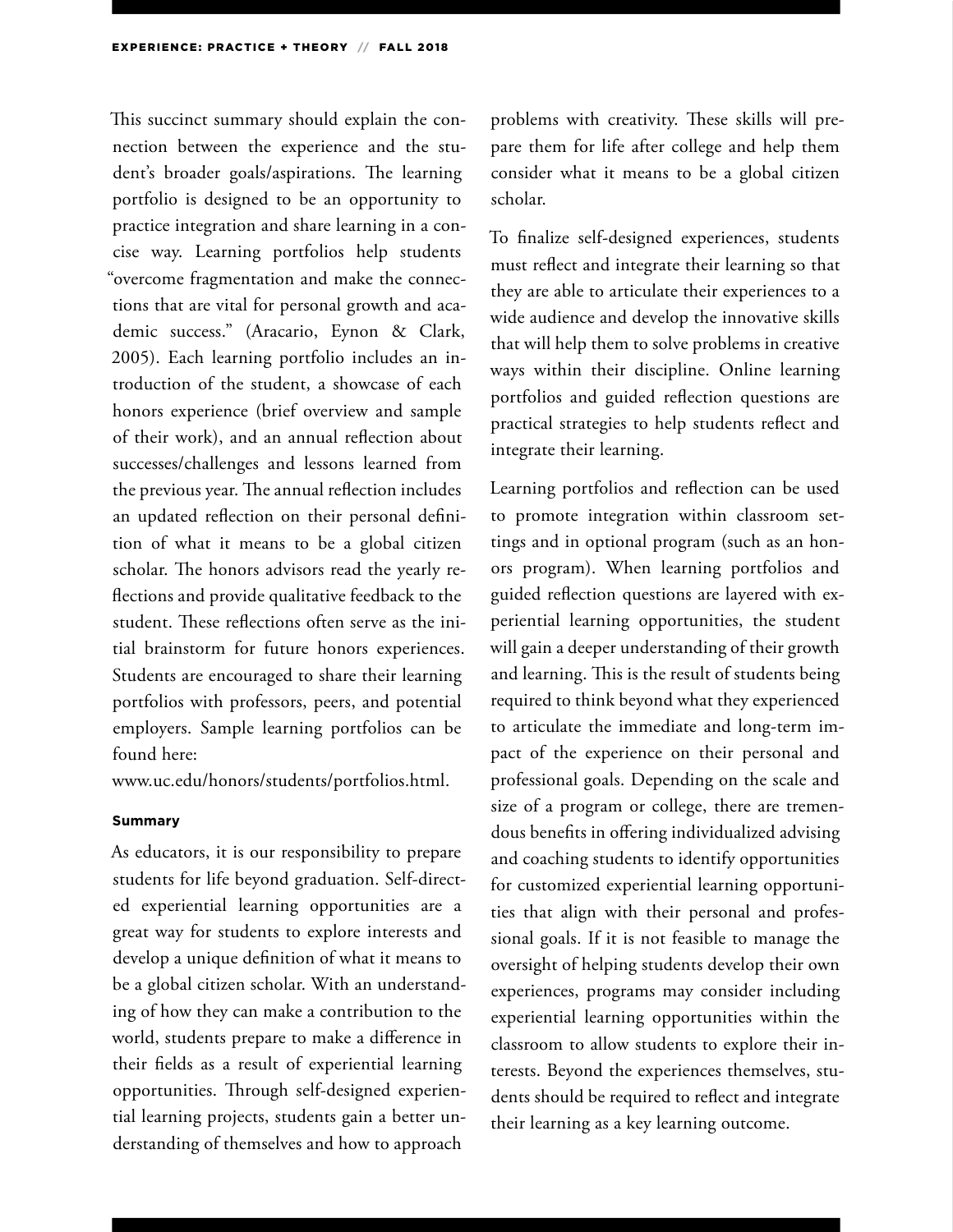#### **References**

Arcario, P., Eynon, B. & Clark, J.E. (2005). Making connections: Integrated learning, integrated lives. *Peer Review, 7*(4), 15-17.

Deresiewicz, W. (2010). What are you going to do with that? The Chronicle of Higher Education.

Huber, Hutchings, Gale (2005). Integrative Learning for Liberal Education. *Peer Review. 7*(3/4).

Klein, J.T. (2005). Integrative learning and interdisciplinary studies. *Peer Review, 7*(4), 8-10.

Kuh, G. (2008). *High-impact educational practices: What they are, who has access to them, and why they matter.* Washington, D.C.: Association of American Colleges and Universities.

Lang, J. (2012). Helping Students to Tell Their Stories. The Chronicle of Higher Education.

Nash, R.J. & Murray, M.C. (2010). *Helping college students find purpose: The campus guide to meaning-makin*g. San Francisco: Jossey-Bass.

Wagner, T. (2012). *Creating innovators: The making of young people who will change the world*. New York: Scribner.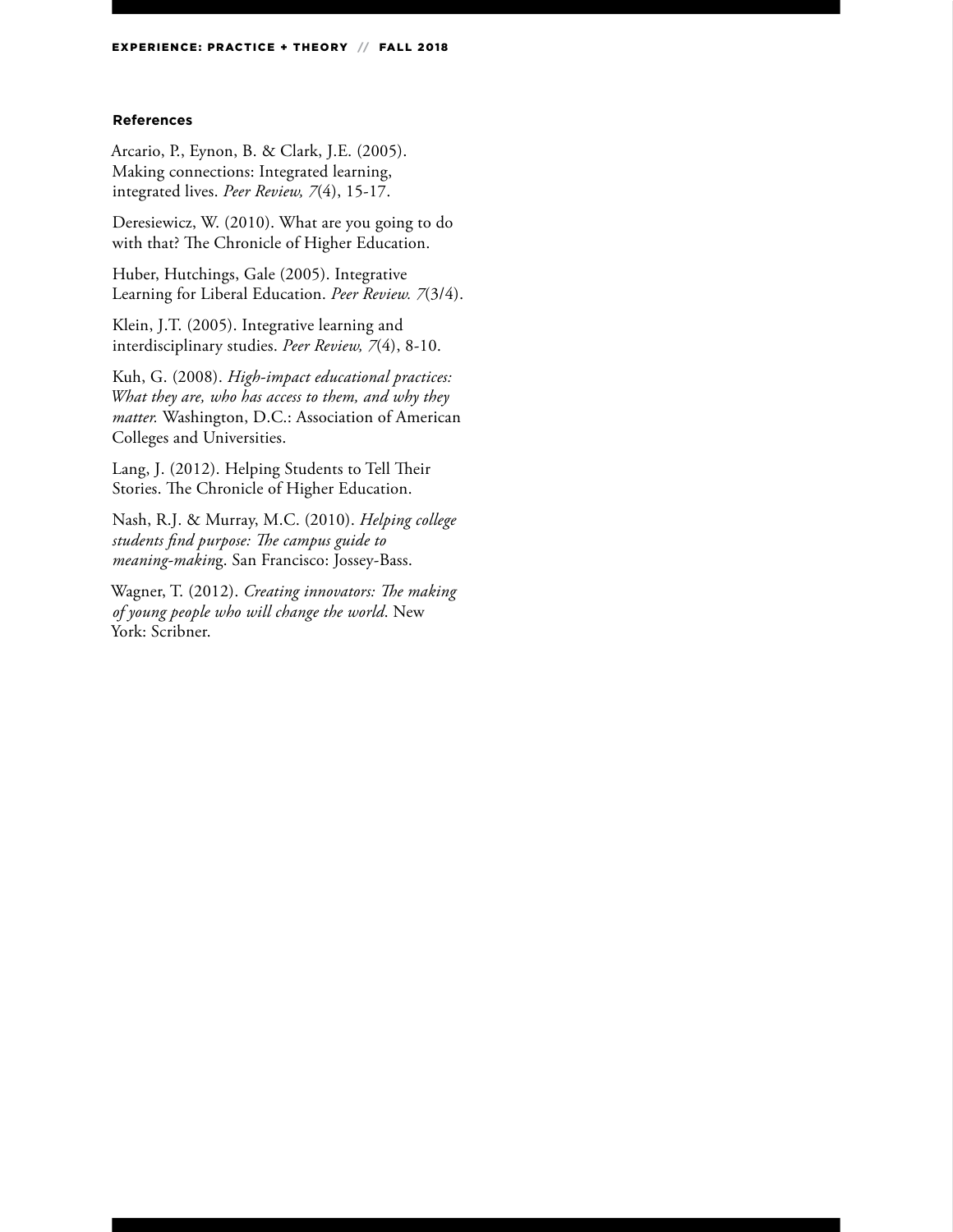

Alex Wilson and Courtney Eckstein

Four months ago, We, Alex Wilson and Courtney Eckstein, were presented with the opportunity to join a study that observes how Cultural Intelligence is impacted in college students that work and study abroad. The study is led by Willie Clark, Cheryl Cates Ph.D., and Emily Frazier, with May Hetzer as a mentor. During this experience, we learned many valuable skills that will be applicable in future careers and will help influence us in the correct direction of future research projects.

I, Courtney, will be a Senior at the University of Cincinnati. I am currently working toward my degree in Communications and Public health, as well as a minor in Biology. My future plans include graduating from UC in the next year and pursuing a Master's degree in Public Health. After that I will decide whether I would like to continue on to Medical School, PA school, or jump right into the healthcare setting. I would eventually like to be CEO of a hospital network.

And I, Alex, am a recent graduate of the University of Cincinnati. I graduated with a bachelor's degree in Biology. I will be travelling to Greece

this summer to work as a Marine Biologist and working on helping to whale population. At the end of the summer I will return home and look for a job that has my passion for saving marine animals.

We both received CITI training and were certified in ethical issues that arise when working with human subjects. This training also informed them of the current regulatory protocol in place for human research studies. We met with a representative from the Institutional Review Board (IRB) to learn about what they could and could not do while conducting this study and the steps that we had to take to conduct a research study. We also learned what was to be kept confidential and how to take proper notes to turn into the IRB if necessary.

I, Courtney, was the people person of the study. I found the students to gather data from and made sure that the students submitted all our surveys in a timely manner. I also went to several workshops to learn how to present the data that was found in the best way possible. The first one was a workshop on how to gather re-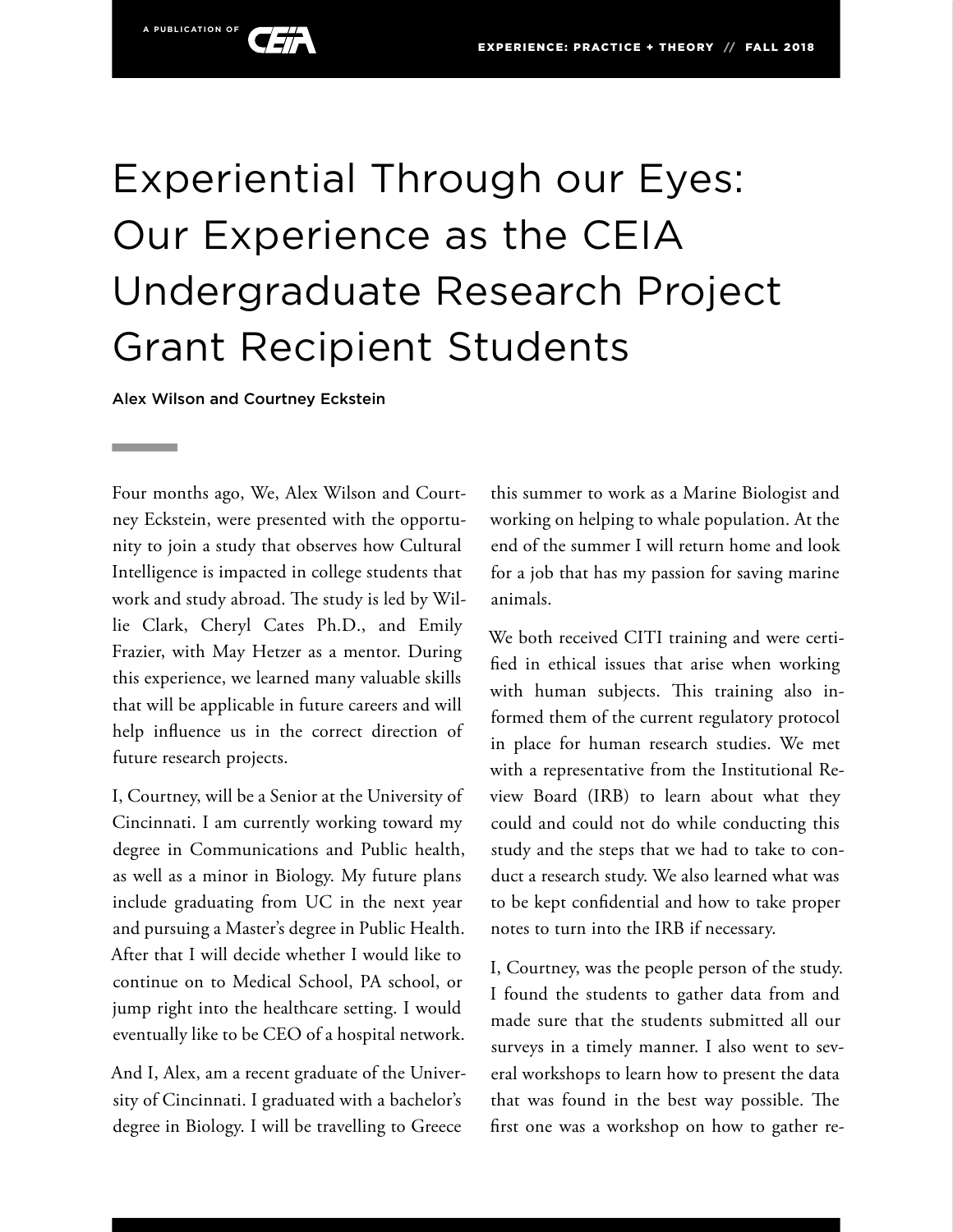search and how to organize it. This became very useful when the project was first started, and we were learning what it was about, and well as later in the semester when the data was being compared to previous studies performed by other researchers. The second workshop was how to build a poster presentation. This came in extremely useful when putting the final presentation together. I learned the proper aesthetic when laying out a project and how to make sure all data and logistics were accounted for. I also worked alongside Alex and learned how to do the statistical analysis of the project.

I, Alex, on the other hand, performed more of the background work. The data analysis was the main focus of my job. The pre and post assessments were compared utilizing t-tests, which determined whether the changes demonstrated by the students were statistically significant. This job allowed me to deepen my knowledge of statistical analysis, as well as learn how to accurately and appropriately represent it in a readable format. I designed the graphs for the handouts utilized at the end of the semester presentation, and also formatted and wrote several other portions of the handout.

We would like to thank the CEIA for giving them the opportunity to take part in this study and allowing us to gain these skills that will help us in the future.

*Editor's Note: The CEIA project grant is intended to provide funding to an evaluation, information gathering and/or assessment project in regards to the field of work-integrated learning. The project funds are targeted toward the use of undergraduate students who will assist with the gathering of data (an ethics review would be necessary) or the assessment of a WIL program, and/or the pilot testing of a new WIL initiative. Up to \$4000 may be awarded bi-annually to an accredited post-secondary department or faculty with 65 – 75% of the project funds to be used to pay undergraduate student researchers, and 25 – 35% available for administrative costs including the purchase or use of required software to carry out the project. CEIA expects the grant recipients to publicly share the results of their project outcomes in relation to general practice within the field and CEIA reserves the right to use and disseminate the information through their networks and membership. CEIA must be acknowledged as a project funder on all disseminated documents.*

*For those who would like to hire undergraduate research students with this funding, a new award will be given out by CEIA in 2018. The deadline to apply is November 1, 2018 at* 

#### **http://www.ceiainc.org/knowledge-zone/research-grant/**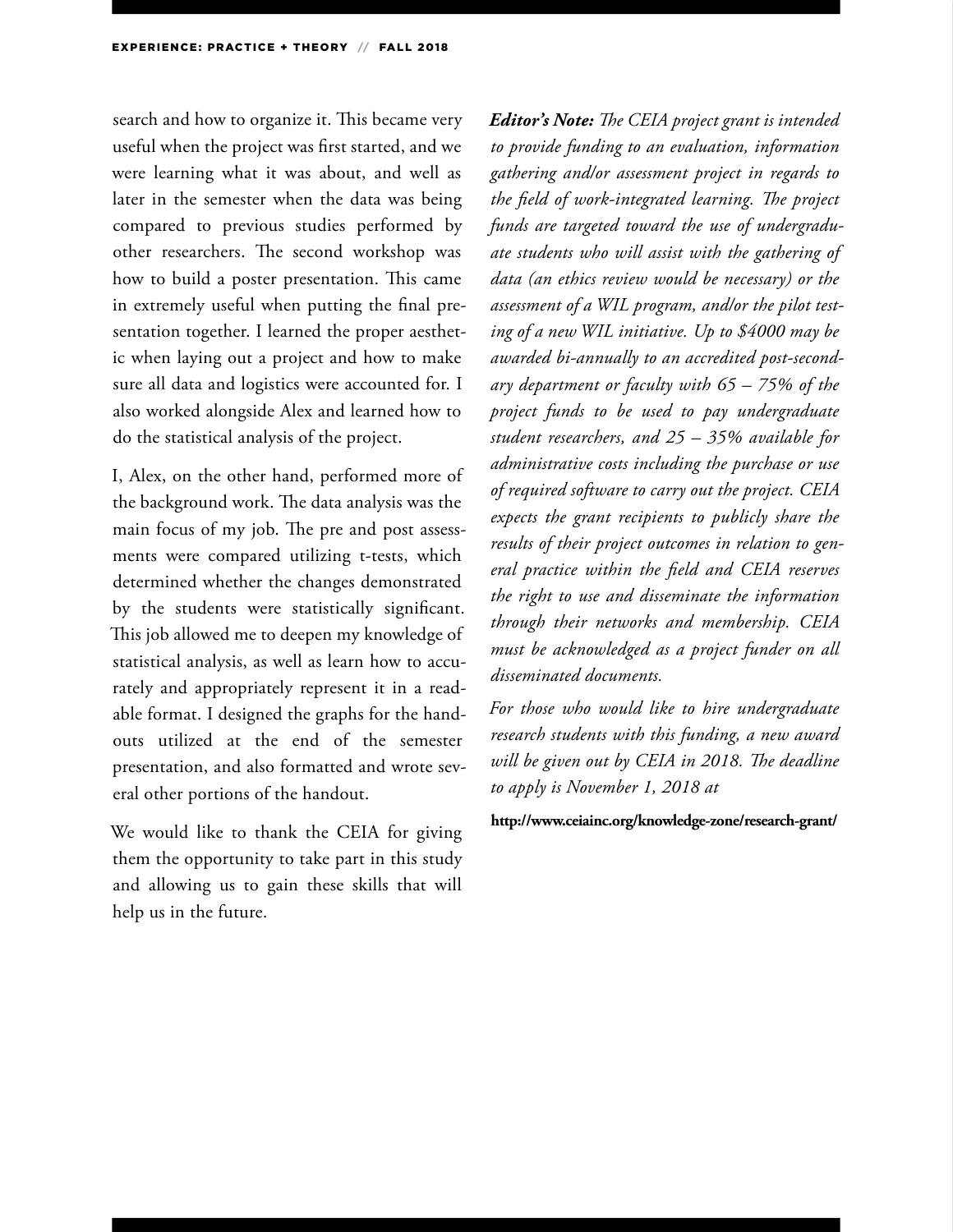

# News from the North: The Changing Landscape of WIL in Canada

Ross Johnston **//** University of Waterloo

200 University Avenue West, Waterloo, ON N2L 3G1, Canada 519-888-4567 ext. 37369, rossjohn@uwaterloo.ca

#### **Abstract**

This article describes why work-integrated learning (WIL) at the post-secondary level is an essential component of Canada's future economic growth. Co-operative education, while one of the most robust and well-known examples of WIL, is only one of the many ways that work experience can be incorporated into higher education's academic curricula. The article illustrates how the strategic alignment and collaboration between business, government and higher education is critical to ensure that our students graduate from post-secondary education ready and equipped to make a significant contribution to their employer as soon as they enter the workforce.

Co-operative education is a widely-known pedagogical model that integrates academic learning with work experience. In Canada, the University of Waterloo was the first school to offer the co-operative education model. Founded in 1957, co-operative education (co-op) was an essential component of the curriculum at Waterloo, connecting industry with academy through alternating paid work terms and academic terms. By the late 1970s, two decades after the Waterloo launch, Canada had 26,000 students enrolled in 50 co-op programs across 12 post-secondary institutions. By 2017, that number had increased to more than 112,000 co-op work terms across 56 post-secondary institutions. Sixty years since its launch in Cana-

da, the co-op model has been widely adopted by higher education across the nation as an integral component of its degree or diploma programs.

In 1973, the Canadian Association for Co-operative Education (CAFCE) was formed as a member organization comprised of representatives from all higher education institutions engaged in co-operative education. Its purpose was to serve as a forum through which educators could meet, share their thoughts and assist one another as co-op practitioners. This association has led the development of a common definition of co-operative education and accreditation criteria for each co-op program to ensure high quality and best practices. CAFCE has been instrumental in promoting and advocating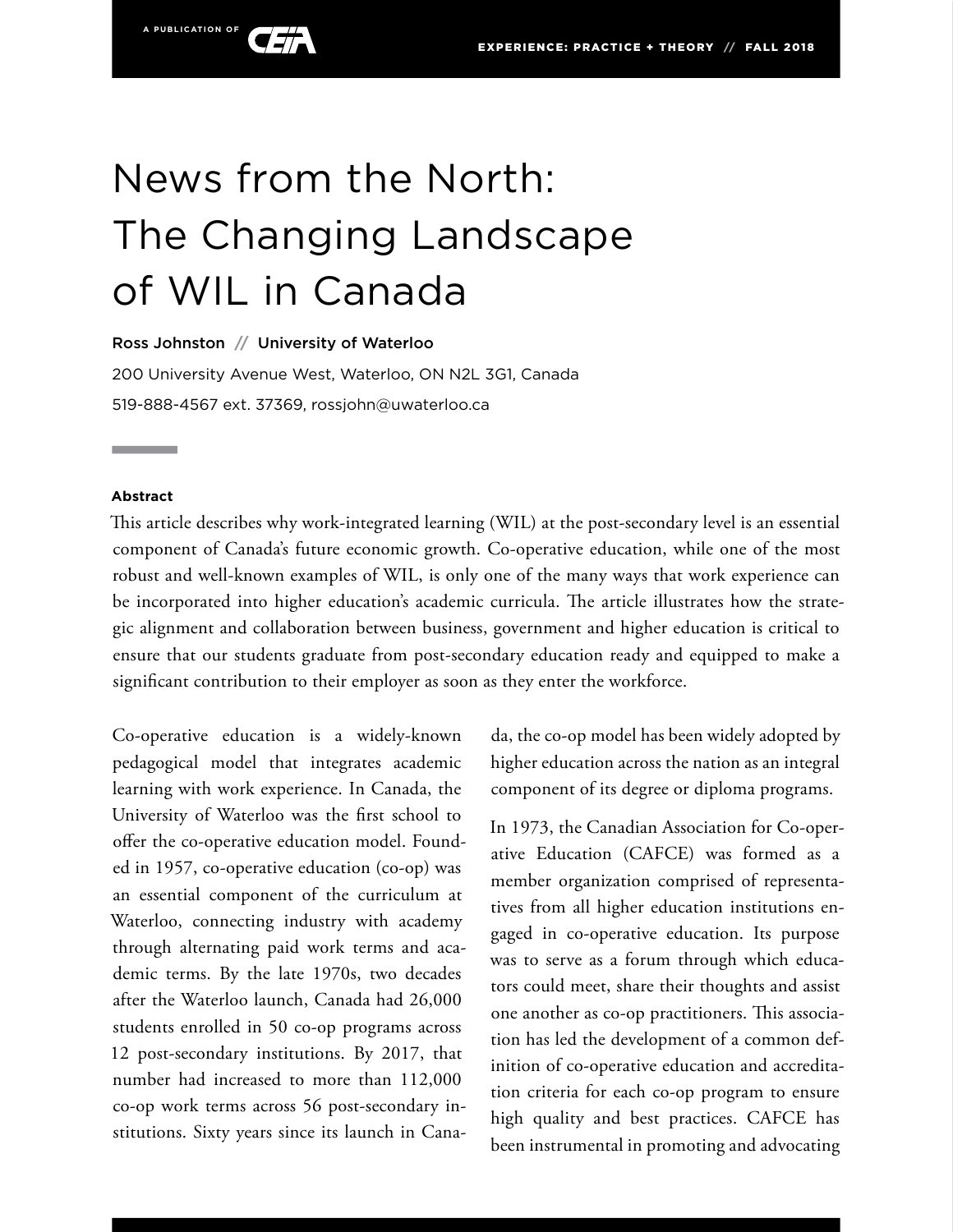the value of co-operative education through dialogue with government and industry. Yet, cooperative education, while very prevalent in higher education, is but one part of the broader work-integrated learning continuum. Once again, post-secondary institutions in Canada are at the threshold of exponential growth and interest in other forms of experiential education.

This article portrays the social and economic context behind Canada's increased emphasis for work-integrated learning in higher education. The article discusses the business perspective and the government support that will enable higher education institutions to promote and integrate experiential learning within their degree or diploma programs. This article further shares how higher education institutions have come together in the evolution of CAFCE to embrace work-integrated learning.

#### **1. Business perspective**

The growing knowledge economy, the demand for innovation and disruptive technology to keep pace with global competition and an aging workforce has increased competition among employers for career-ready graduates. As a result, organizations are turning to work-integrated learning to fill the gap. We see evidence of this desire for work-ready graduates in a recent study conducted by Morneau Shepell, a human resources consulting and technology company. Based on responses from hiring managers at 95 of Canada's largest companies, the study found that 83 per cent of the companies surveyed participate in co-op programs and other forms of work-integrated learning initiatives that help them identify potential new employees. This percentage has increased from two years ago, where a similar survey indicates 76 per cent of employers said they were participating (BHER.

# ca, "[Navigating Change: 2018 Business Coun](http://bher.ca/publications/2018skillssurvey)[cil Skills Survey](http://bher.ca/publications/2018skillssurvey)").

As this report states, with Canadian companies working harder than ever to recruit and retain talent, the voice of Canadian business is advocating for a clear mandate to higher education to equip today's students with the technical and soft skills required to succeed in today's workplace. In response, business, higher education and government have partnered to collaborate and create opportunities for our students while they are in school, allowing them to gain valuable work experience in addition to academic knowledge. One example of this is the Business Higher Education Roundtable (BHER), which brings together representatives from large Canadian enterprises and higher education institutions to examine and develop a coordinated strategy. "In 2015, the Business/Higher Education Roundtable set a bold target: for 100 per cent of undergraduate students to have access to some kind of WIL prior to graduation" (BHER. ca, ["Work-Integrated Learning: Getting to](http://bher.ca/initiatives/work-integrated-learning-getting-100)   $100\%$ ").

The findings from the Ontario University Graduate Survey of 2014 graduates seem to support the BHER platform that work-integrated learning is a key factor in early career success. Ninety-six per cent of University of Waterloo co-op graduates surveyed said they were employed six months after graduation and worked in positions related to skills they acquired at Waterloo (compared to 74 per cent of Ontario graduates). Within the group of 96 per cent of co-op grads, 79 percent were earning \$50,000+ two years after graduation compared to 39 per cent of Ontario graduates (*Ontario University Graduate Survey of 2014 graduates*).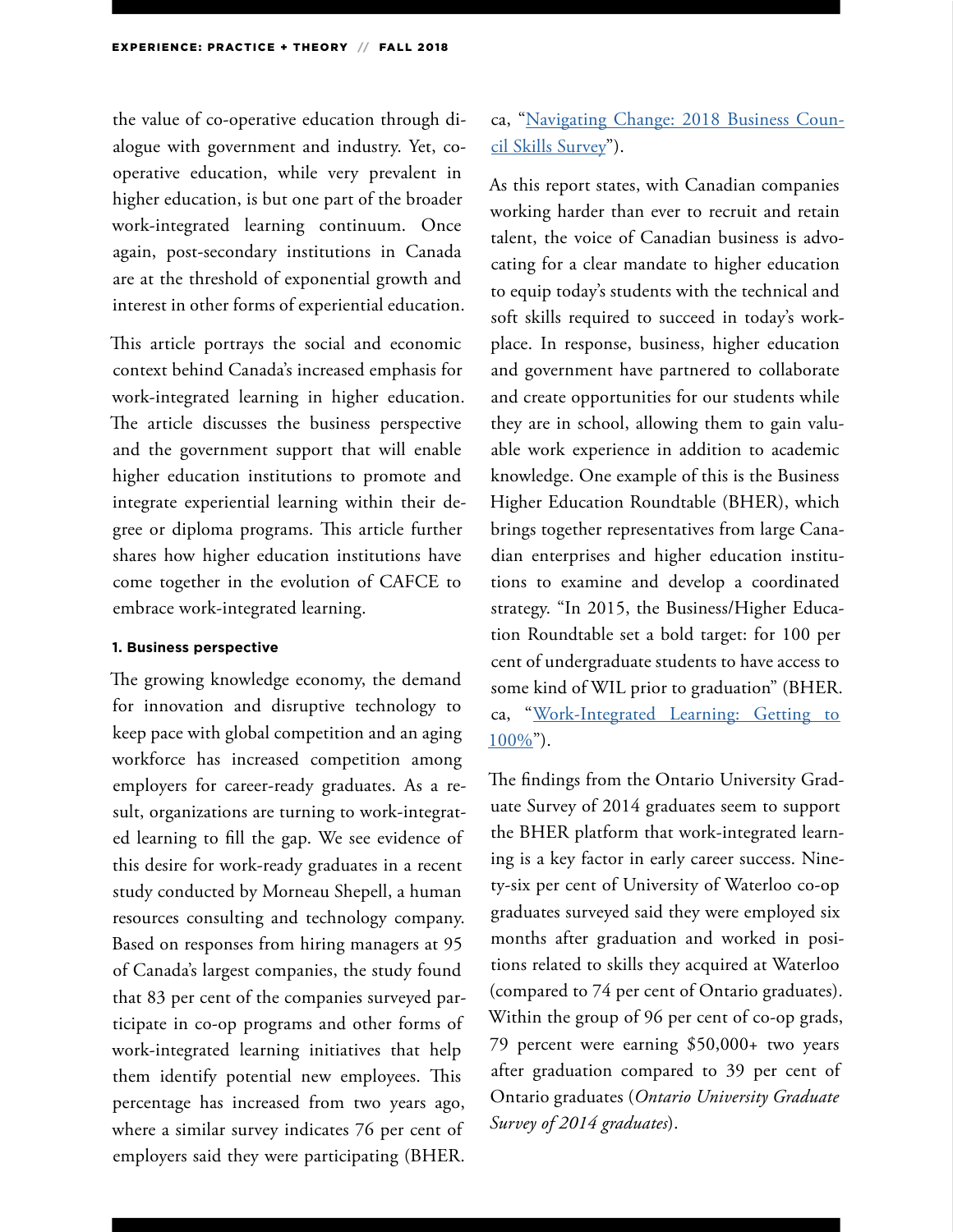#### **2. Government support**

In 2016, a series of funding initiatives were launched by the Federal government and by various provincial governments to help create thousands of paid work-integrated learning opportunities for students enrolled in higher education. One such initiative was the Canadian government's Student Work Integrated Learning Program (SWILP), which allotted \$73 million to support the development of new WIL opportunities, with the intention of creating 10,000 new jobs with new employers. The SWILP program mandate is to "help post-secondary students in science, technology, engineering, math (STEM) and business programs get work experience they need to prepare for jobs in these high-demand fields" (Canada.ca, "[Student Work-Integrated Learning Program"](https://www.canada.ca/en/employment-social-development/programs/work-integrated-learning.html)).

This program is administered through a number of industry associations that serve as delivery agents that review and approve employer applications for funding to pay for students' work-integrated learning experiences.

CAFCE recently revisited its own mandate. In November 2017, some 45 years after the inception of CAFCE, members voted to formally expand their mission and mandate to represent all forms of WIL across Canada, officially becoming Co-operative Education and Work Integrated Learning Canada (CEWIL Canada). A key priority for the board is to work on creating common definitions and quality standards for all forms of WIL.

Anne Fannon, President of CEWIL Canada, explains that "WIL is more than simply connecting students and industry. It is the infrastructure that exists around the experience, helping to make it meaningful and valuable for both employer and student. Everyone at CEWIL Canada is very excited about the focus on increasing WIL. We just want to make sure that it is done with quality outcomes in mind, leveraging the expertise that exists already within the country."

#### Student Work-Integrated Learning Program (SWILP) at a glance

- For co-op students in science, technology, engineering, math and business programs
- Covers 50 per cent, or \$5,000, of a student's wages
- Coverage increases to 70 per cent, or \$7,000, for:
	- o First-year students
	- o Women in STEM fields
	- o Indigenous students
	- $\circ$  Persons with disabilities
	- o Recent immigrants (within five years)

#### **3. Evolution of CAFCE**

With the broader focus on WIL becoming an increasing priority in the Canadian government and across many post-secondary institutions,

#### **4. Conclusion**

Once again, Canada is at the threshold of change in experiential education and workintegrated learning which is inclusive of co-op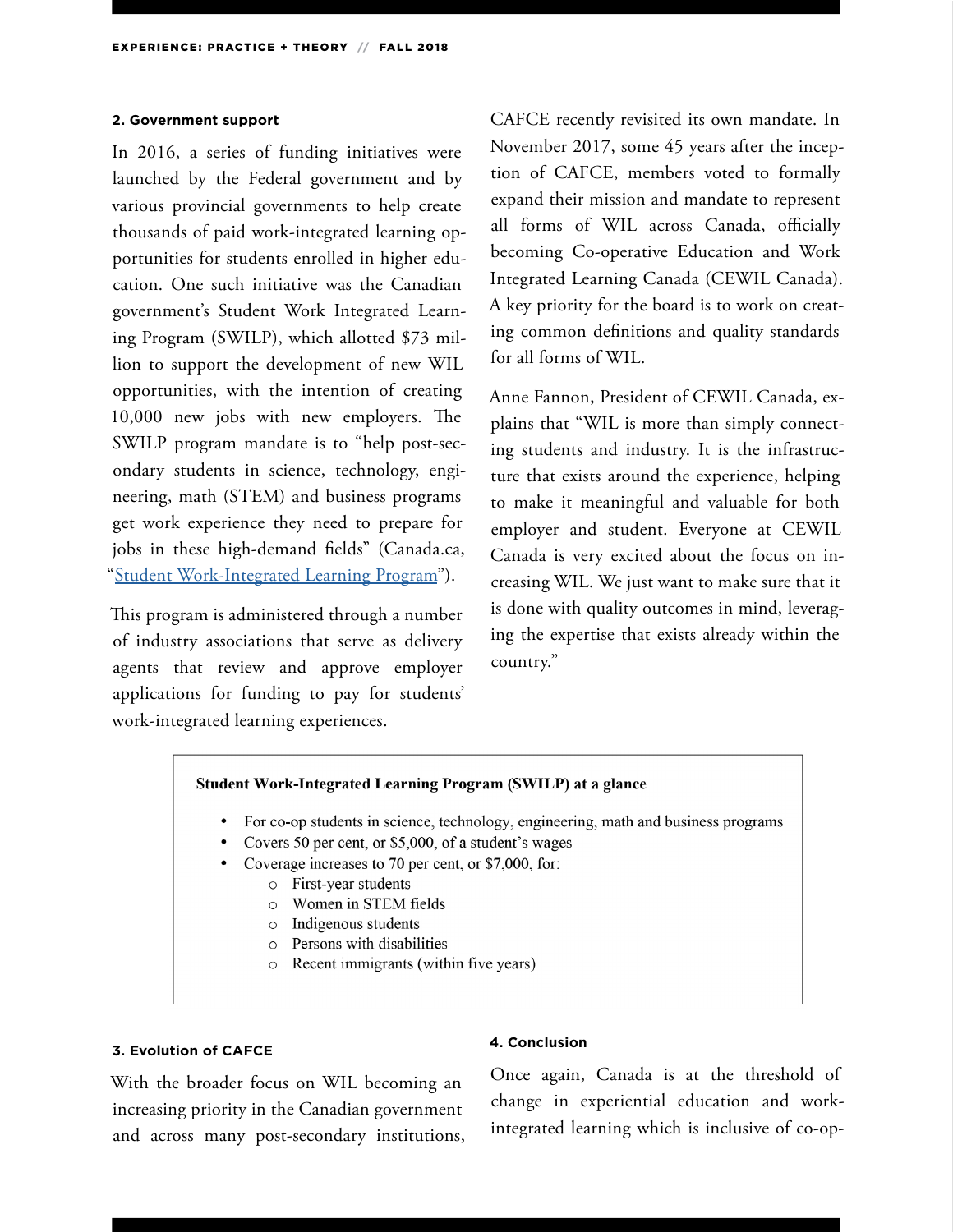erative education. With support from all levels of government, opportunities within growing industries and post-secondary institutions, career-ready graduates are aligned to fuel Canada's economic growth through innovation, disruption and enterprise.

"As the next generation enters the workforce, profound economic, social and technological change means that collaboration is key to unlocking our future economic potential," says Dave McKay, President and Chief Executive Officer of RBC and leader of the Business/ Higher Education Roundtable's work-integrated learning taskforce. "It takes commitment and investment to launch work-integrated learning programs, but the payoff is well worth it" (BHER.ca, "[BHER applauds federal invest](http://bher.ca/news/bher-applauds-federal-investments-in-skills-development)[ment in skills development](http://bher.ca/news/bher-applauds-federal-investments-in-skills-development)").

With employers, government and post-secondary institutions across Canada, the commitment to WIL grows stronger every year. When it comes to quality post-secondary education, here in Canada we truly believe… where there's a WIL there's a way.

*Ross Johnston is the Executive Director of Co-operative Education at the University of Waterloo in Waterloo, Ontario, Canada. He is also the Ontario representative for the Board of Directors of Co-operative Education and Work-integrated Learning Canada, the incoming President for Education at Work Ontario and vice president of Global Networks for CEIA .*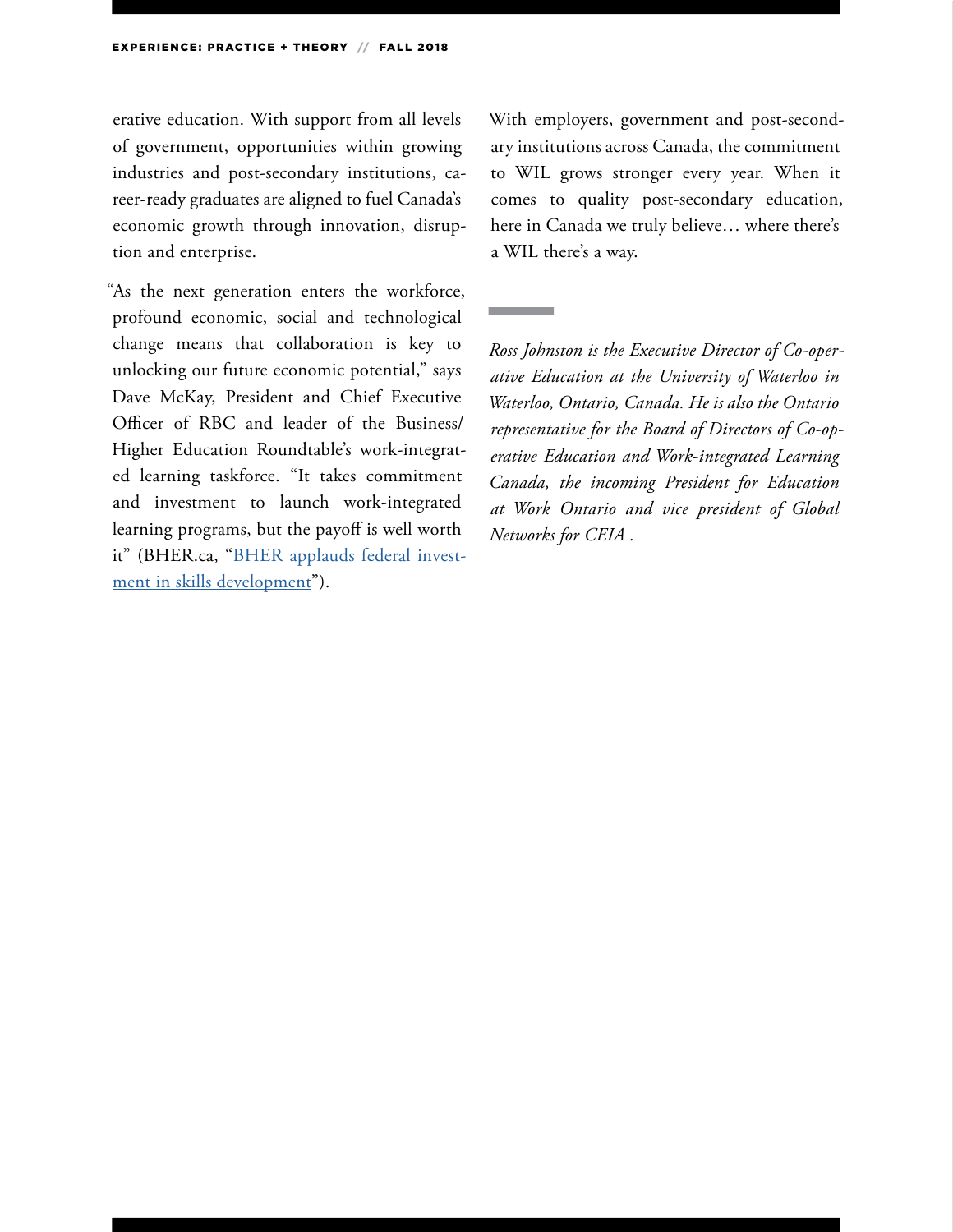# Sharing Experiences and Taking Responsibility: White Faculty and Staff Working Toward Racial Justice

Dr. Robin Selzer **//** University of Cincinnati Dr. Peggy Shannon-Baker **//** Georgia Southern University Christina Black

#### **Abstract**

Frustrated at the lack of response among White faculty and staff to racism on their Cincinnati campus, the authors of this piece draw from their own experiences and assert that it is possible—and necessary—for White faculty and staff to learn from these experiences and take responsibility in fighting racism. In support of this assertion, we draw on Kolb's (1984) *"What? So what? Now what?"* model of experiential learning to address two specific goals within this article: increase accountability among White faculty and staff through the examination of localized instances of racial violence, and articulate concrete action steps that can be taken in response to racism. Beginning with an examination of racist violence on their own campus as well as the rhetoric surrounding these incidents, the authors demonstrate that each campus can be viewed as a microcosm in which systemic racism is enacted at the local level. The goal of this examination is not mere identification, but to cultivate a sense of personal accountability among White faculty and staff. We conclude with a series of practical steps as well as a call to action.

We began working on this piece not long after the shooting death of 18-year old Michael Brown Jr. at the hands of a White police officer in Ferguson, Missouri on August 9, 2014. In the years that have passed since, the details of this incident, and many others that followed, have been replayed over and over in the national media. For us—current and former White faculty and staff at the University of Cincinnati—this incident was an important one to engage with for a few reasons. First, Michael Brown Jr. was a

student. He was just two days shy of starting at Vatterott College, a technical school in the area. The similarities between him and our many students of color could not be ignored. Second, we believe that acts of violence against people of color are not isolated circumstances perpetrated by singularly racist individuals. These acts are symptoms of a culture that systemically perpetuates violence against communities of color, where violence, according to Dr. King, is "anything that denies human integrity and leads to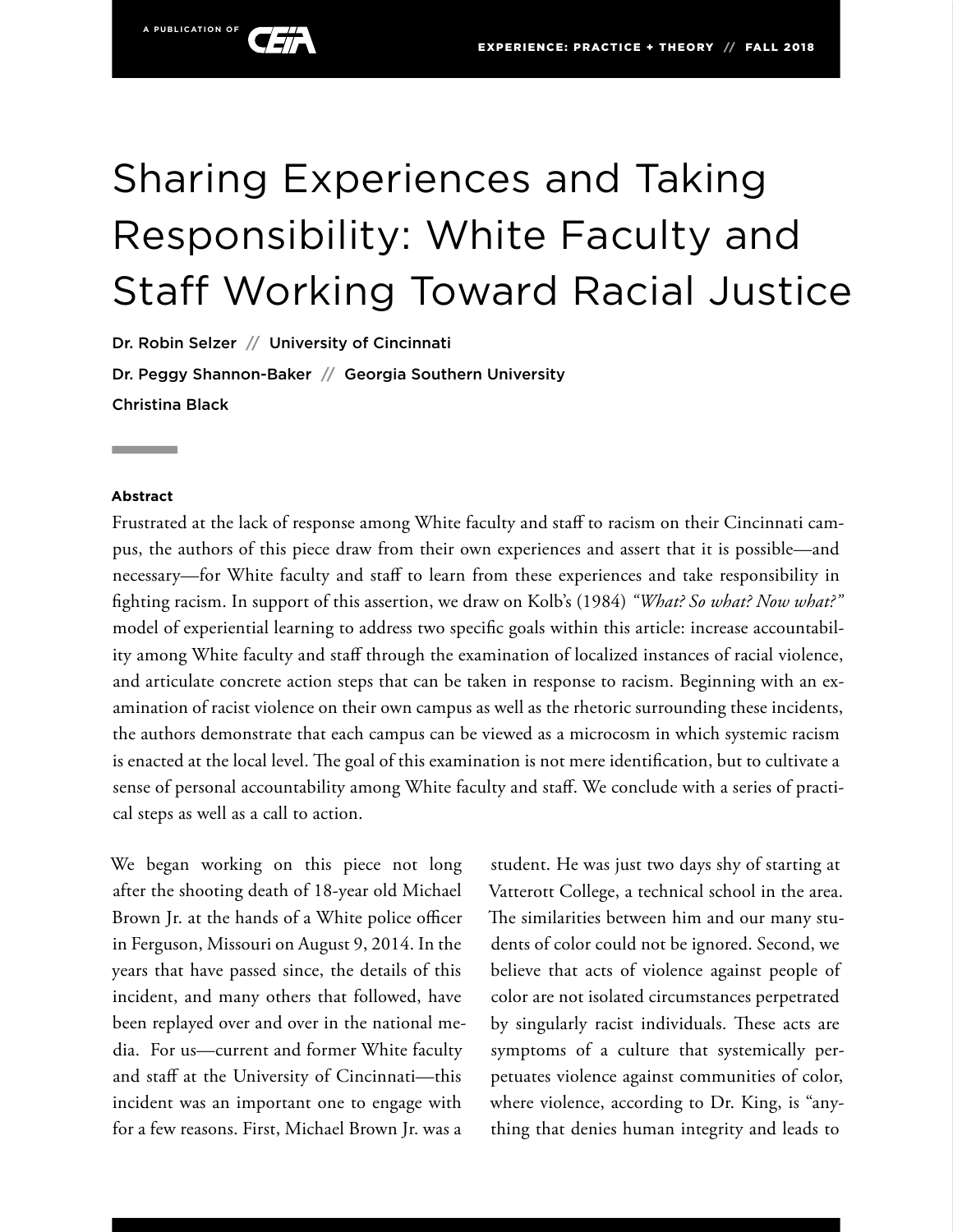helplessness or hopelessness" (Brown, 2015). Third, we observed an unfortunate tendency among the members of our local community (especially those who are White) to treat the issue of racist violence as something that happens "over there," in some other place, construed as being both geographically and culturally removed from our own city and our own university. We could not have known at the time we made these observations that we would be faced with a case of racial violence at our own university, where, like in the Mike Brown case, the criminal justice system failed to indict the officer responsible for a Black man's death and has struggled to make any meaningful movement toward amends or reform.

Both the belief that racist violence is perpetrated by bad apples and this act of distancing oneself from the issue serve as absolution--a permission to do nothing. In short, we see the silence of White people, including ourselves, as collusion, and feel the need to disrupt this silence by challenging White people to stop doing nothing when such racial violence invariably arises.

To be sure, these observations are not new or unique. They have been made by activists and scholars the world over, many of whom are people of color who have lived experiences of racist violence. For us, the value in making these observations lies not only in their assertion, but in the process of taking these arguments off the page and determining what White staff and faculty members at universities all across the country can do to address this culture of racism. Many career education and professional development faculty and staff working in experiential learning know the value of moving from theory to practice and that the best real world problem solving will not be accomplished without asking the important question, "Now what?" To

that end, there are two goals within this article: increase accountability among White faculty and staff through the examination of localized instances of racial violence, and articulate concrete action steps that can be taken in response.

### **WHAT?—THE CASE OF CINCINNATI AS A MICROCOSM**

We believe that examining local instances of racist violence—both material and ideological can serve as an entry point for why White antiracist activism must be continually sustained. Acknowledging that racial violence is happening everywhere—not just in highly publicized cases conveniently located a safe distance away—is critical to understanding and dismantling privilege. This has certainly been true in each of our experiences at the University of Cincinnati (UC), a microcosm of systemic assaults on communities of color happening throughout the USA. Within the past several years, there have been too many violent incidents to support this assertion, some physical, some ideological; some well-publicized, others barely noted.

#### **EXAMPLES FROM CINCINNATI**

In September 2013, fliers featuring a racist political cartoon were posted on campus. The cartoon criticized two upper-level African American administrators in the McMicken College of Arts and Sciences, Carol Tonge-Mack, an Assistant Dean, and Dr. Ronald Jackson, the college's first—and the university's only—African American Dean, also an alumnus of UC. The cartoon depicted the two as ruthless rulers, and included derogatory, racist mischaracterizations. In an open letter addressing the incident, Dr. Jackson described the cartoon as "reprehensible" and "racist" (Wegener, 2013). The response to the incident included public statements, calls for dialogue, and public demonstration, all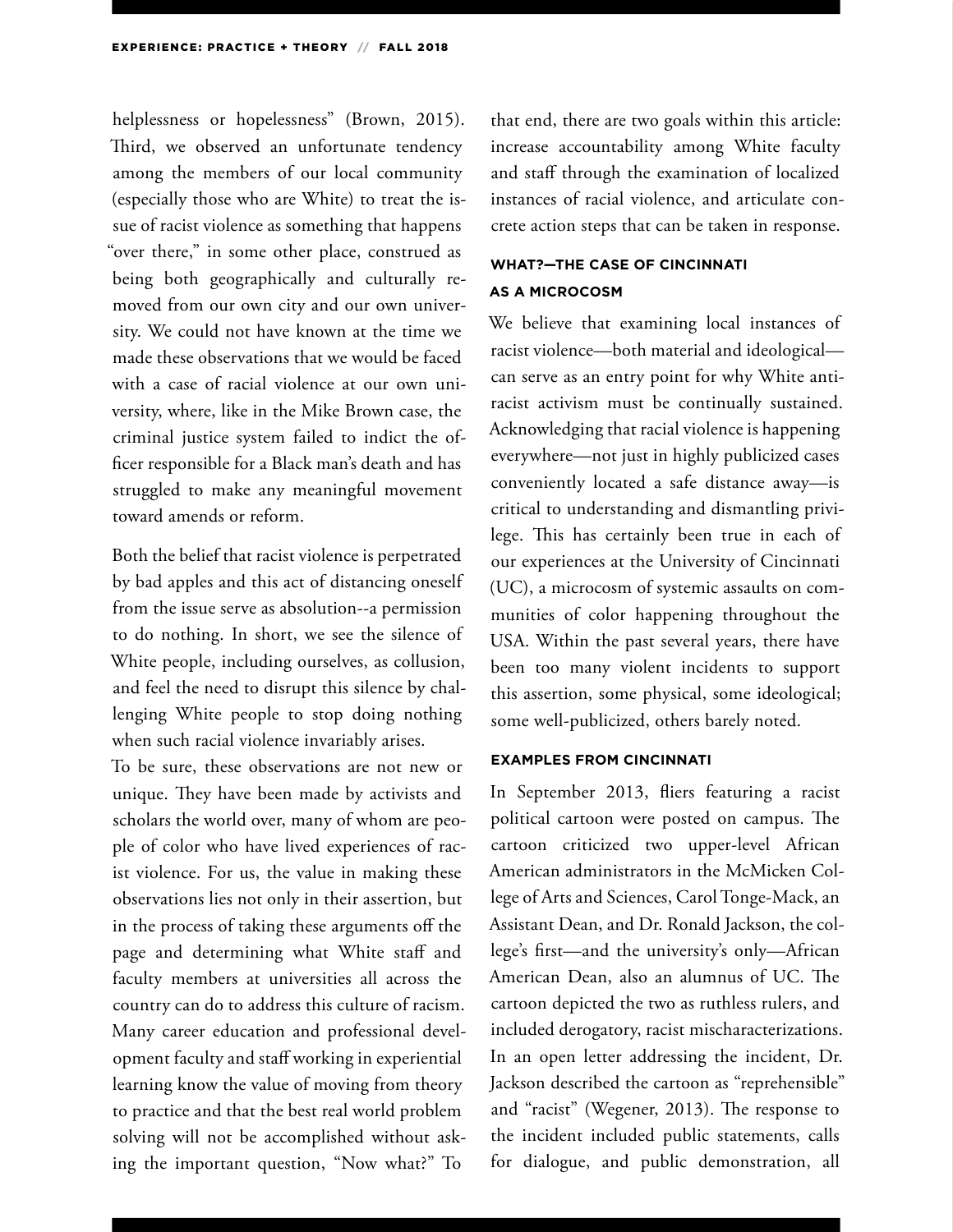of which were organized and implemented predominately by people of color at UC.

Several weeks later, Samuel Burbanks, a Black male doctoral student in the College of Education, Criminal Justice, and Human Services, was the target of a racist, threatening letter mailed to the university's Graduate School. Burbanks (2014) discussed the letter in a public statement published by the school's student newspaper, which read in part, "The letter I received is a form of racial harassment and part of the psychic violence that has been all too frequent at the University of Cincinnati." The silence in response to this incident from the UC community and university leadership was deafening.

As if these incidents of bigotry were not reprehensible enough, UC has also been the site of deadly, racially-motivated violence on more than one occasion. In August 2011, Everette Howard—another young, African American male—died after a campus police officer used a Taser on him at a campus dormitory. Most recently, in July 2015—nearly a year after the death of Michael Brown Jr.—a UC police officer shot and killed Samuel Dubose, a Cincinnati resident, during a traffic stop. In July 2017, following two mistrials, a judge dropped all charges against the officer responsible for Dubose's death.

Most recently, under threat of a lawsuit and the guise of free speech, the University accepted a request from well-known neo-Nazi and White nationalist leader Richard Spencer to speak on campus sometime in 2018. The University's efforts to avoid a lawsuit backfired when Cameron Padgett, the Georgia State University student who initiated the speaking request on behalf of Spencer, filed a lawsuit against UC alleging that

his right to free speech was violated when the University charged Padgett and his team with security costs for the pending event.

The similarity of the circumstances in all of these examples—along with the many, many deaths of people of color at the hands of police officers—serves as a tragically apt example of how violence against individuals and communities of color is systemic. The environment within the University of Cincinnati is but one microcosm within the broader context of violence. But you would not know this if you read the public statements issued by university leadership in response to these events.

# **SO WHAT?—RHETORIC OF RESPONDING TO RACIST INCIDENTS**

The University continues to call incidents like these "teaching moments." The common refrain is one that characterizes these incidents as departures from the norm or as violations of shared community standards. For example, a public statement on civility in response to the racist cartoon stated, "Please join us in reaffirming our collective commitment to civil discourse and respectful behavior by extending to everyone in this community the same respect, cooperation and caring that we, ourselves, expect" (Ono, 2013). Years later, when the University was embroiled in controversy yet again over its acceptance of Richard Spencer to campus, University President Neville Pinto appeared alongside campus leaders, faculty, staff, and students in a video response titled, "#1UC." In the video, participants share a message of hope to an ostensibly unified campus, saying things like, "Be assured that your broader community stands with you," and, "We are one UC. We choose love."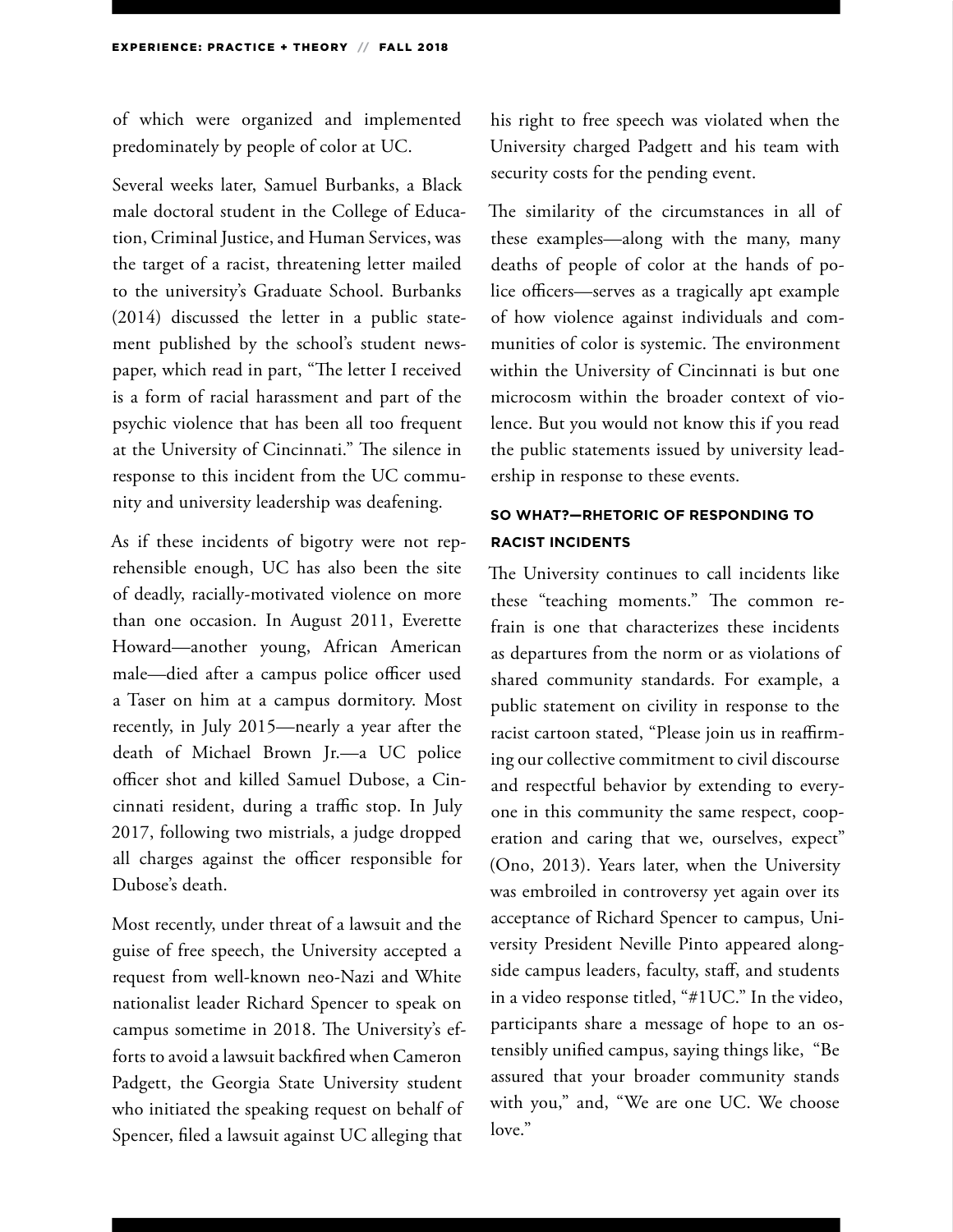The subtext of these public statements is one of brash assumptions: that everyone within the community is treated with respect and care, that the members of this collective community buy into these notions, and that these concepts have been previously affirmed and upheld. "This doesn't define us," President Ono said, "but we must grow from this" (Sparling, 2015). In other words, statements such as these imply we usually get this post-racial society right. This isn't like us. But it is often also these calls for peace that silence the folks who begin to question White supremacy as the underlying problem. For example, in the video response to the Spencer controversy—a decision reportedly made at least in part in the spirit of free speech—one video participant recites the line, "If we become divided, he wins." This statement, which presupposes a unified campus community, puts any who would publicly question the University's stance in the role of "divider" and potentially discourages dialogue, especially from those marginalized by the University's choice. Christina Brown, a leader with Cincinnati Black Lives Matter, has rightfully called out this kind of rhetoric as a strategy for further silencing Black activism.

How many people of color have to die before we acknowledge a pattern, before we admit that these incidents do define us? How many lives lost? How many racist cartoons have to be posted? How many threatening letters penned? At what point do we understand that these issues are in fact woven into the fabric of our institution? That these are not bumps in the road--but the road itself? If we ask our students to be selfaware, reflective thinkers, to learn from their actions and experiences, should we not also be practicing what we preach?

Of all places, America's universities should be the places where we can have an open, productive, truth-seeking dialogue around these issues. And yet it doesn't happen. The denial is insulting at best, deadly at worst. As Ronald Jackson (2013) wrote in his resignation letter (submitted two months after the defamatory cartoon was posted), "I find this not only unfortunate but also indignifying for anyone, but this is especially hurtful and shameful in an educational environ designed to trained [sic] the next generation of industry and civic leaders to be good citizens."

Because all young students of color are valuable members of our college communities, we cannot afford to think of these issues as unrelated to us in higher education. In the wake of these occurrences, it is clear to us that the problem of racism (at UC and elsewhere) is not one that will be solved without members of the White racial majority exploring the ways that we can engage in anti-racist work. After witnessing the burden that this culture of discrimination and "psychic violence" (Burbanks, 2014) has been on our colleagues of color, we believe that responsibility is on the White community to speak up and out on issues of racial inequity.

#### **NOW WHAT?—SPEAKING OUT, TAKING STEPS**

In the interest of taking action on this belief, we came together to reflect on some of the effective practices of learning by doing that we have used in our lives and in our work to address these issues, as a teacher educator, student affairs staff, and experiential learning faculty member. Of the many lessons learned through this process, most important is connecting with like-minded people doing like-minded work who care about the effects of racism. Sharing creative strategies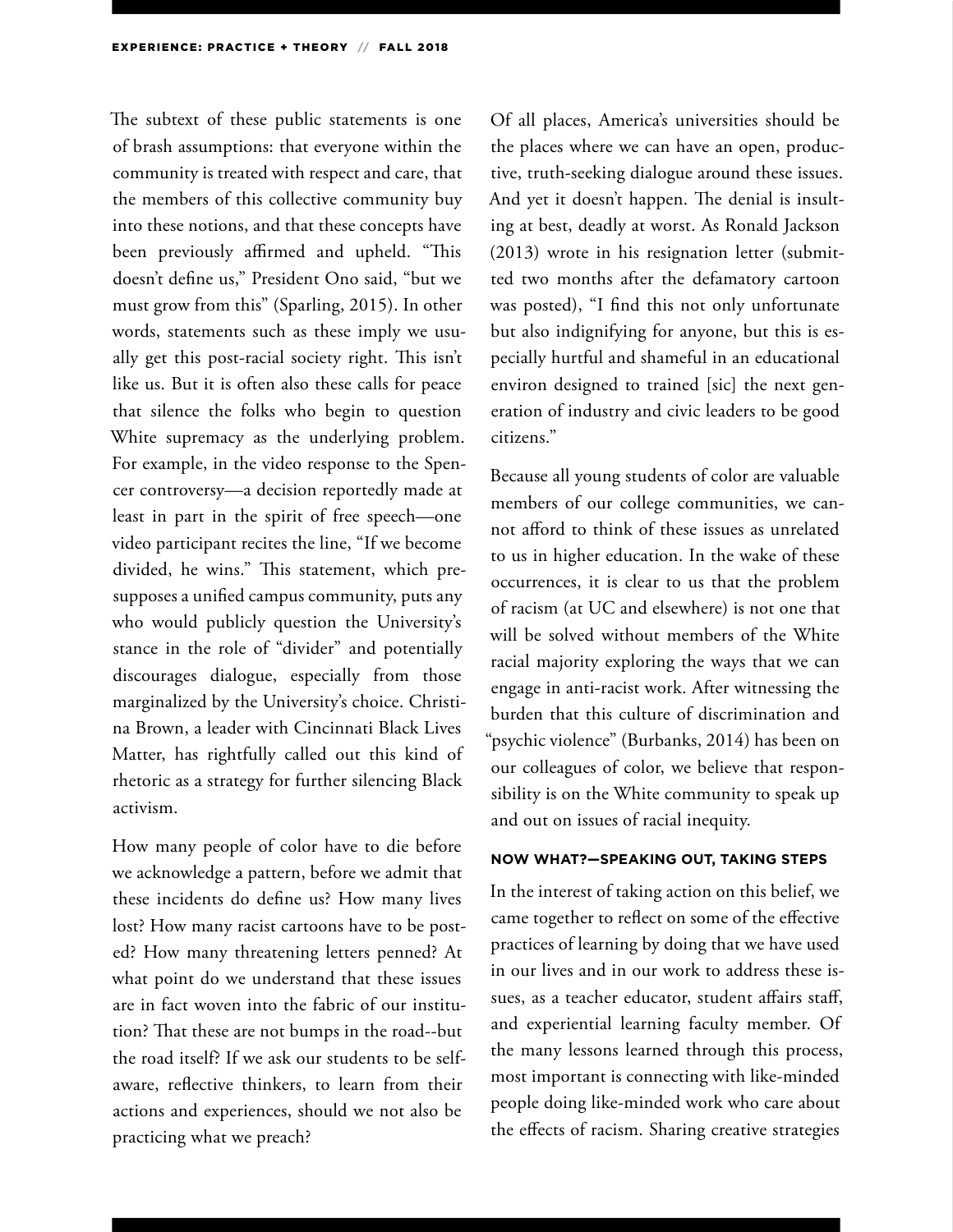for anti-racist action can push White people to be more explicit in addressing issues of bias and discrimination in their personal and professional settings. Through our dialogue, we identified three areas of focus for our anti-racist daily practice: educating and identifying the self, interacting with students (e.g. teaching, advising), and advocating among colleagues and supervisors.

#### **EDUCATION AND IDENTIFICATION**

An important initial step we all recognized in our reflections on doing anti-racist work as White people was our continual self-education and self-identification. In general, we came to know our own racial privilege through examining the intersectionality of our identities and in finding our own voices. Understanding our own oppressions based on gender, sexuality, and/or class provided a critical lens through which to view oppressive cultural structures more generally, and helped us to develop a desire to cultivate empathy and to acknowledge privilege within ourselves. It is critically important for us to be mindful of our own access to privilege as White academics and how we have enacted—consciously or not—our privilege over others. For example, following the postings of the cartoons, we enacted our racial privilege to choose whether to respond and when to do so. Our colleagues of color did not have this same choice. Situations like this demonstrate that, as White people, we need to consistently engage in a process of self-actualization by examining our values, beliefs, and actions as they come to fruition in the face of bias and discrimination. Educating the self is also about familiarizing oneself with what is going on around you, what is available in terms of resources, and who is in your community or organization. In many cases, this means actively seeking out information

about equity issues such as statistics on minority enrollment and persistence at a university, even if those facts are not part of your institution's or department's typical talking points.

Mindful, active self-identification was also a critical point for us as White people seeking to address racism. Specifically, we believe that identification as White allies or White antiracists can sometimes serve as a label to denote enlightenment or self-congratulation (or, in today's parlance, "wokeness") as opposed to a dedication to continuous work. The label of ally or anti-racist should never imply that our anti-racist work is complete, nor that we are not implicated in the problem. These identifications do not cancel out our continued access to White privilege. We believe that the focus should not be on how people identify, but what they are doing.

#### **CONFRONTING RACISM IN OUR INTERACTIONS**

To be sure, balancing a university job and activism can be risky (June, 2015). However, White academics can actively address structural racism in our work culture. In terms of White responsibility, we believe that using our privilege to commit to anti-racist acts can have an effect on individuals and systems alike. We see this play out in our daily lives as teachers, colleagues, advocates, and advisers.

Although we acknowledge that it is a challenge, we believe that it is possible to use one's privilege to draw attention to incidents of racial violence and to the often-obscured and ignored experiences of those who are oppressed. This might mean challenging someone who says something subtly or overtly racist; raising the question of racial dynamics when contributing to a dialogue on funding, hiring, or policy deci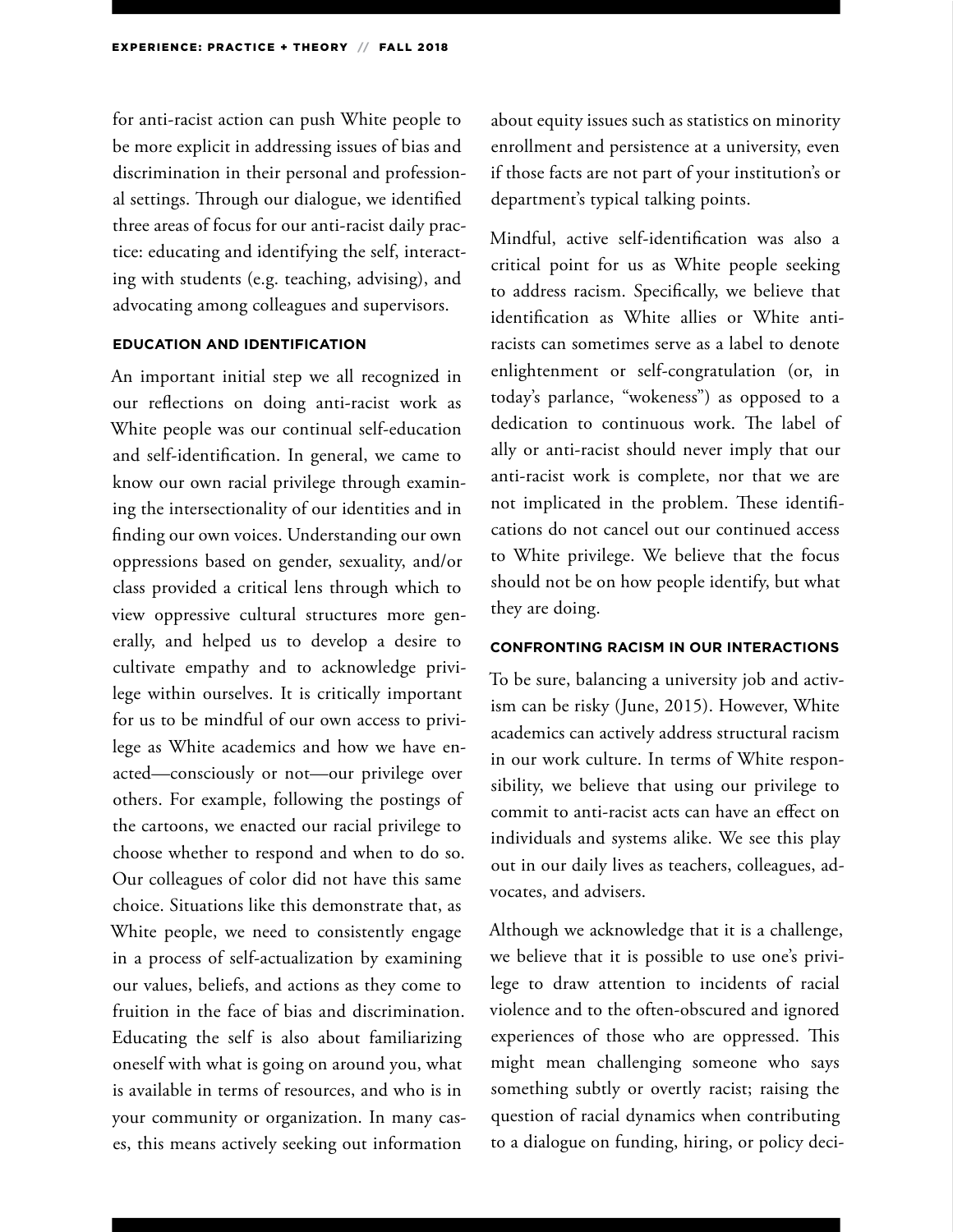sions; promoting and celebrating the work of our students and colleagues of color; or showing up to public protests of racial violence or injustice. We can also start conversations and empower other White people to act. Ultimately, our activism can help our students, and is therefore worth the risk.

#### **ANTI-RACIST ADVOCACY WITH STUDENTS**

One of the most important ways we can have a positive impact is through interactions with our students. For example, in our classrooms, we talk about racist ideologies or systems, such as racially disparate disciplinary practices in schools (where Black students, especially young black men, face more and harsher discipline than their White counterparts). We can also engage in critical reflections on experiential placements so that diverse opportunities do not reinforce students' stereotypes, but instead they start to see the more systemic nature of racism. These dialogues can result in the recognition that racism is pervasive. This action breaks the polite silence so that such acts of racial violence in schools can be brought to the attention of the administration or community organizations by a diverse group of voices. Here, individual actions become part of a chain of events addressing these acts of violence from the individual level to the organizational level and higher.

This same logic follows when working with students outside of the classroom. Through advising or co-curricular work, we can share resources on supportive communities and organizations with students of color and White anti-racist students. For example, during service-learning experiences, program leaders can not only support critical dialogue with the students about their experiences, but also position themselves as a person open to discussing the racialized

experiences of culture shock or discrimination. At UC, we make a point to promote our Racial Awareness Program (RAPP) among students we serve. RAPP is an initiative that uses intensive development programs and outreach to educate students and staff on social justice issues and fighting oppression. By encouraging students to engage with such organizations, we help them learn effective responses to bias, violence, and racism, both locally and around the world. Through our students, our impact can span space and time.

#### **ANTI-RACIST ADVOCACY WITH COWORKERS**

In addition to our work with students, it is also important to maintain anti-racist advocacy among our colleagues and supervisors. For example, we can make it a point to utilize minority-owned businesses as vendors. While sitting on hiring committees, we can make sure that the committee has diverse representation and reaches out to a diverse range of potential candidates as soon as the posting is available. Furthermore, White professionals should be intentional about networking with colleagues of color to ensure equal access to the advancement opportunities that professional networks provide. In other words, we must be intentional about ensuring that professional development and advancement opportunities are consistently available to and comprised of our colleagues of color.

Finally, we can encourage this dialogue in our campus community at large. To do this at UC, we organized a panel for our annual Diversity Conference titled, "White Privilege & Responsibility: Showing Up to Discuss Racism on UC's Campus." During this panel, we discussed our explorations of our racial identities as White women, acknowledgements of White privilege,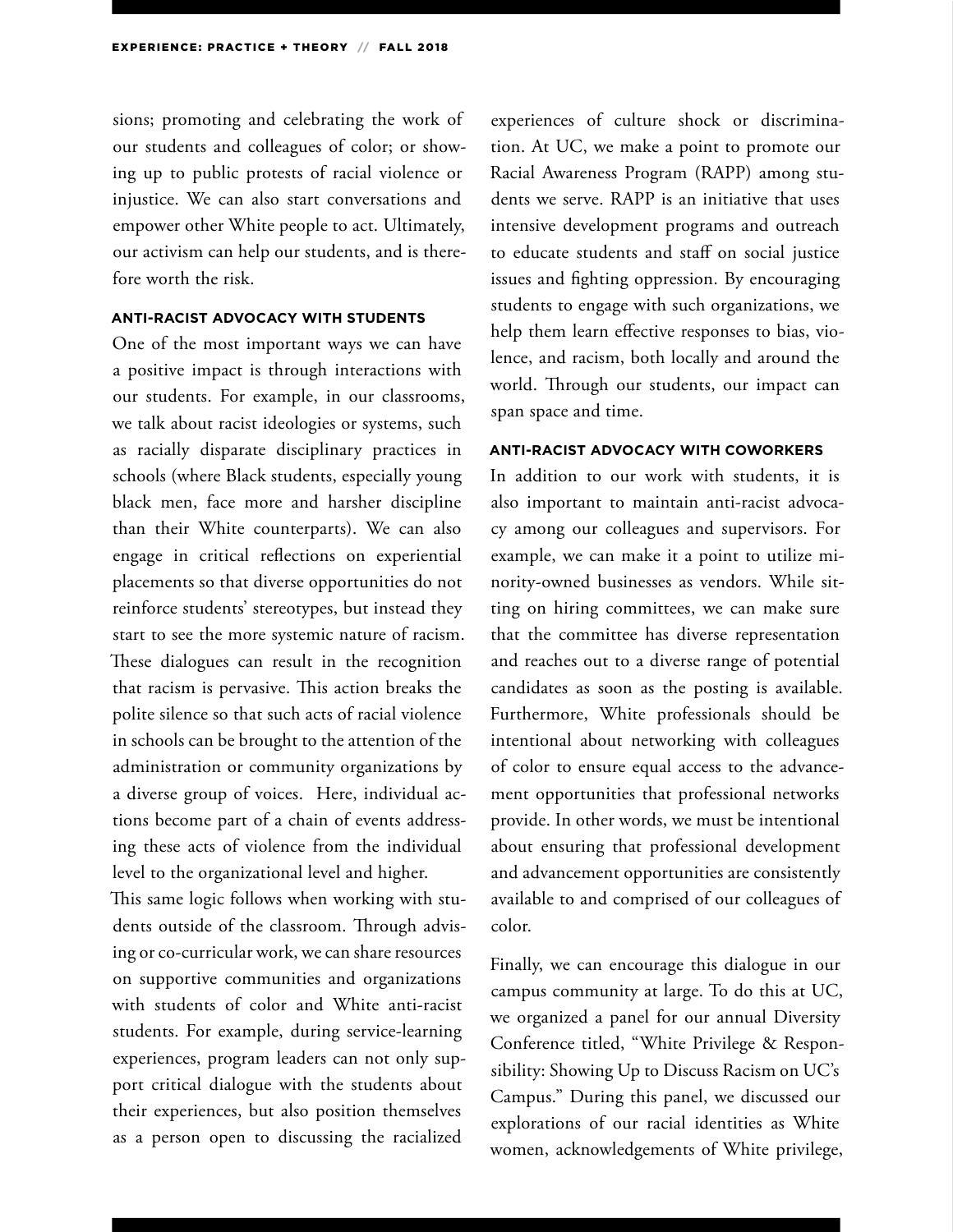and the ways we have enacted anti-racist daily practices. White accountability like this conference presentation is critical. Yet, we know that as White people, we should never dominate the dialogue. Listening to the experiences of people of color (without expecting them to teach us) will always remain paramount.

#### **TAKING RESPONSIBILITY**

We believe in the transformative power of individual actions. However, we acknowledge the reality of White hesitation (Holt Shannon, 2001). Frequently, well-meaning White faculty or staff members may be hesitant to speak out about racism on their respective campuses. This hesitation could be a fear of possible missteps, a feeling that the privileged White voice can't speak truth to experiences of discrimination, or even a legitimate fear of reprisal in the form of professional consequences. We understand those hesitations. We have felt them, and know that they do not compare to the economic, social, and spiritual consequences of racism that people and communities of color experience. In truth, we realize that writing this article is easier than almost any of the action steps that we have suggested.

In spite of our empathy for White hesitation, we stop short of believing that these fears are a legitimate reason for inaction. This is especially pertinent to those in higher education, who are privileged to have access to information to know better, show up and do better, and be better. The level of privilege experienced by White faculty and staff members at universities is not only one of race, but also one of socioeconomic status, access to education, and therefore, access to power. This racial privilege is that which our colleagues and students of color do not experience in this country. We understand the fears

and hesitations associated with the dialogue around race and racism in academia. But we also argue that these fears are not a reasonable excuse to opt out of the dialogue.

It is time to disrupt the status quo of "loud, pronounced, egregious," cultural silence and "lackluster" responses around racism at universities in a time of a public relations crisis (R. Jackson, personal communication, November 25, 2014). Addressing the level of violence endured by communities of color in this nation is a moral imperative for leaders in academia, especially if they are White. It is time that White academics exercise critical self-reflection and accountability on this issue. There remains much work left to do, and we are motivated by the dialogue and calls to action with like-minded community members.

#### **References**

Brown. C. (2015, August 1). On Cincinnati and the violence of riot prevention [Web log post]. Retrieved from http://christinadbrown.tumblr.com/

Burbanks, S. (2014, January 12). Opinion: UC student's reaction to "disgusting," racist letter. *The News Record*. Retrieved from http://www. newsrecord.org/

Holt Shannon, M. (2001). White hesitation: A message from a well meaning White person about herself. *About Campus, 6*(3), 31-32.

Jackson, R. (2013, November 13). Ronald Jackson explains resignation in letter to A&S faculty. *The News Recor*d. Retrieved from http://www. newsrecord.org/

June, A. W. (2015, July 20). When activism is worth the risk. *The Chronicle of Higher Education*. Retrieved from http://chronicle.com/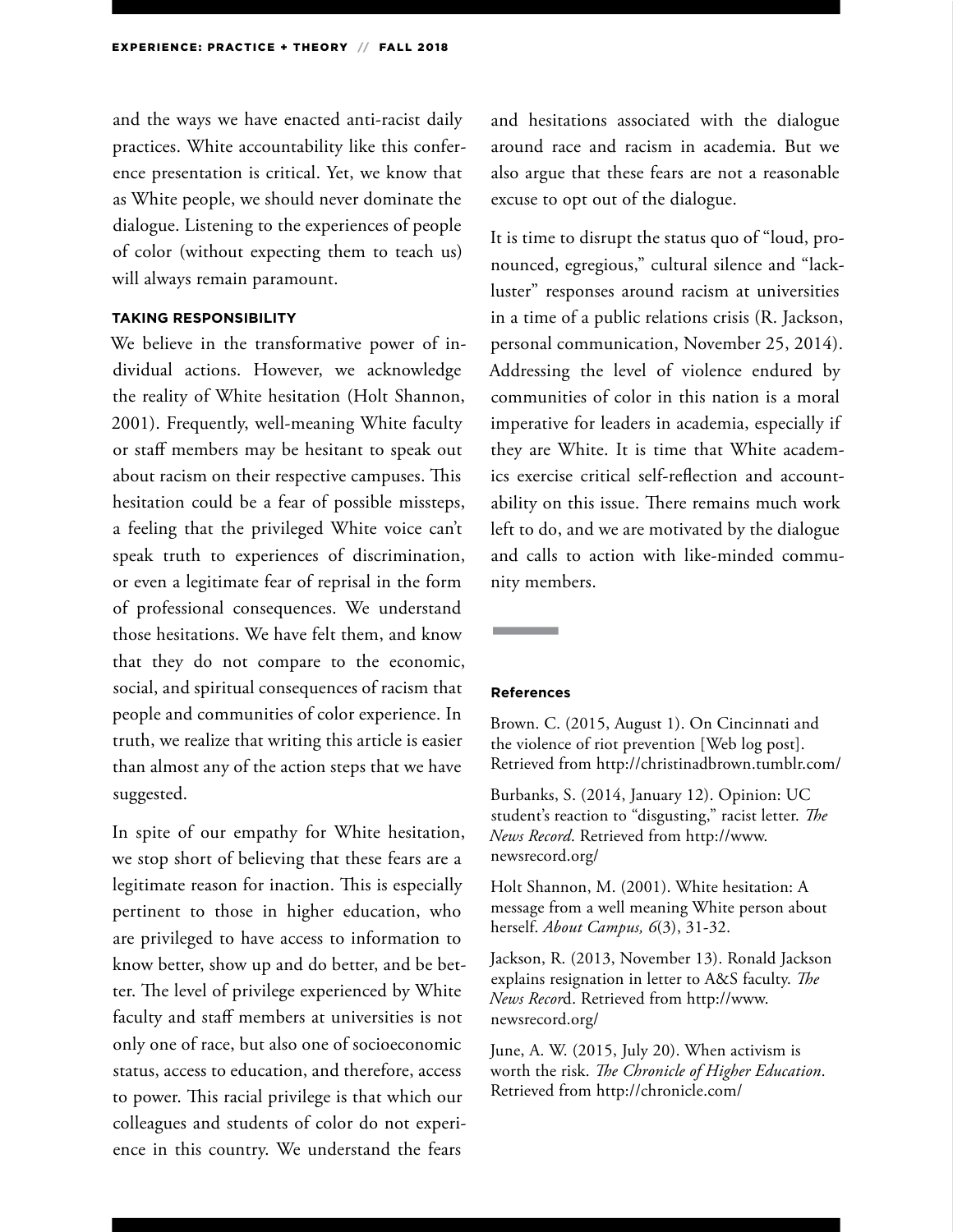Kolb D. (1984). *Experiential learning: Experience as the source of learning and development*. Englewood Cliffs, New Jersey: Prentice Hall.

Ono, S. (2013, September 19). Statement on civility [Web post]. Retrieved from http://www.uc. edu/president/communications/news/2013/civility. html

Sparling, H. (2015). The education of Santa Ono: Can UC's president hold up under pressure? *The Cincinnati Enquirer*. Retrieved from http://www. cincinnati.com/

University of Cincinnati. (2017, October 27) "#1UC." Retrieved from https://www.youtube.com/ watch?v=0EltogqmF9I

Wegener, S. (2013, September 19). "Racist" cartoon stirs controversy at University of Cincinnati. *WCPO Channel 9 News*. Retrieved from http://www.wcpo.com/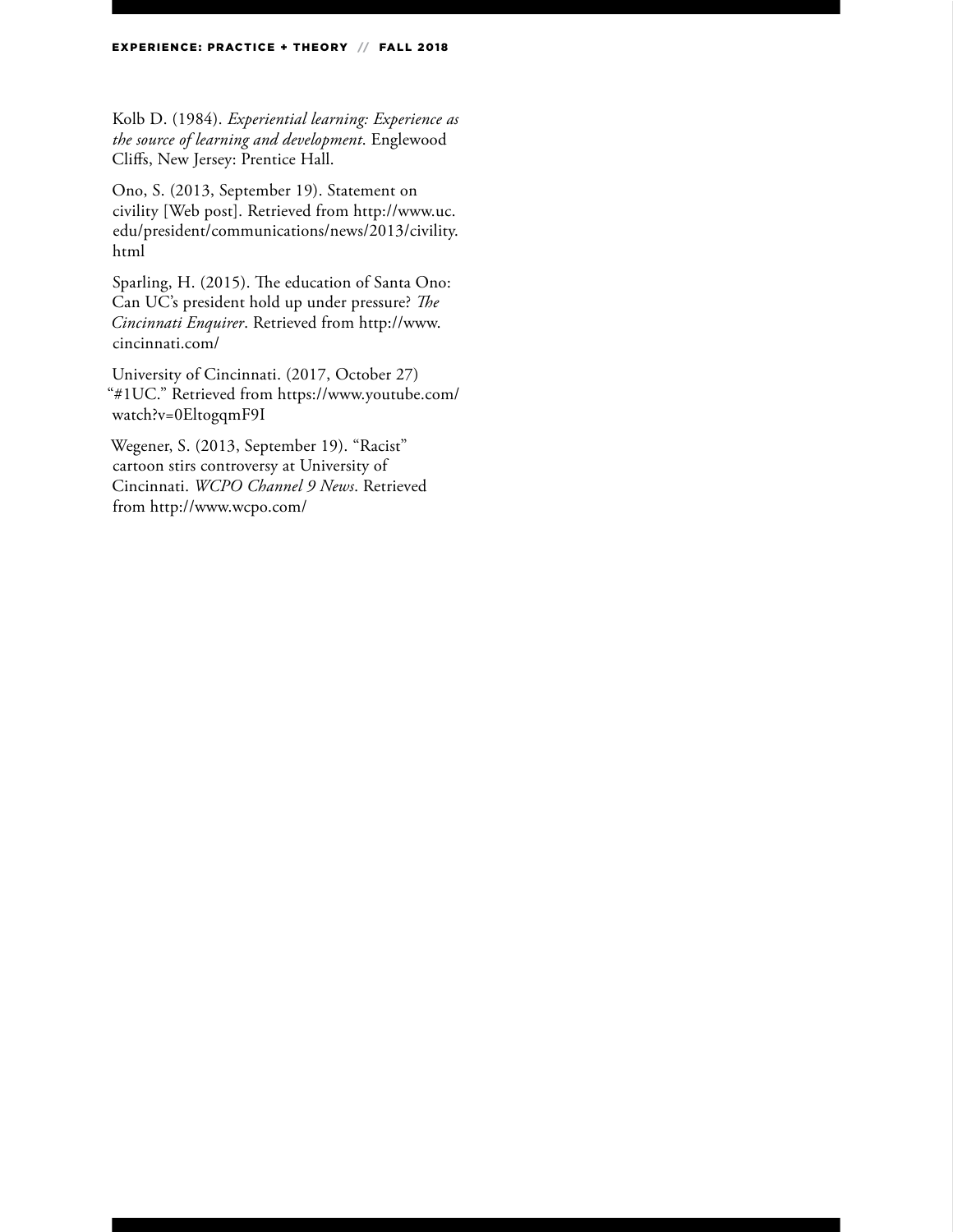

# How Do You Save the Planet?: Service Learning and Student Philanthropy in an Introductory Environmental History Course

Robert Gioielli **//** University of Cincinnati Blue Ash College 9555 Plainfield Road, Cincinnati, Ohio 45236

#### **ABSTRACT**

Service learning is a recognized part of the environmental studies curriculum at many institutions, but students usually complete these projects as part of courses in the STEM disciplines. This article explores the use of service learning in an environmental history course that focuses on the American environmental movement at an open-access, two-year teaching campus of a major research university. It details the design and execution of the course in Spring 2018, when in addition to regular service learning volunteer work, students participated in a Pay it Forward student philanthropy project. Issues explored include deploying service learning in content focused courses; encouraging students to think critically about philanthropy in American society; and general tips on course design and execution.

#### **INTRODUCTION**

"How do you change the world?"

That is a question I asked my students at the beginning of my class, "Environmental Activism." Although they do not know it at the time, the question is both an intellectual and personal challenge. On an intellectual level, the question is asking them to understand the history and development of the American environmental movement, and to understand how various activists, groups and organizations went about trying to improve natural conditions, save endangered species, and protect their children and

families from toxic waste. But personally, it is also asking them to think about the work that needs to be done to create real social and environmental change, and how they see themselves engaging in that work.

Each part of this question represents one part of the class. "Environmental Activism" is a sophomore level class taught at the University of Cincinnati Blue Ash College (an open-access branch campus), cross-listed in the history and environmental studies programs. It is designed as part of a core of classes to introduce students to different ways of approaching, and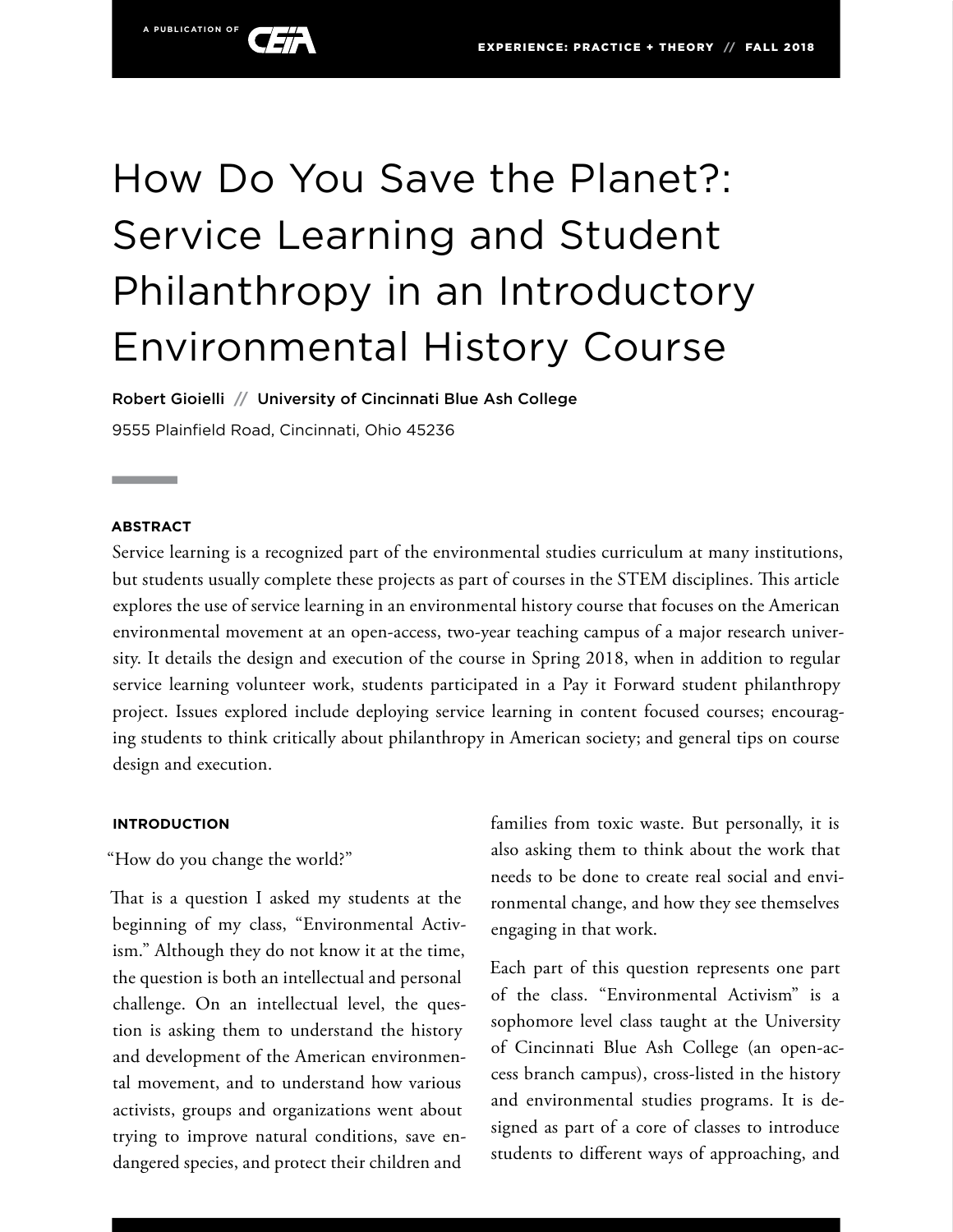understanding, environmental issues outside of a solely scientific and technical context. But since it also fulfills general education requirements, the course also attracts students who are simply interested in the topic, as well as a smattering of history majors. In terms of disciplinary learning outcomes, it is designed to introduce students to the structure, development and diversity of American environmentalism, as well as the broader field of environmental history, which examines how human and natural forces interact and shape human societies over time. In order to help students connect theory to practice, it has an optional with service-learning component, where students complete a service project with a local environmental organization over the course of the semester.

This was the structure of the class when I taught it for the first time in Spring 2016. In addition to regular lectures, readings and discussions, students were required to identify and volunteer with a local environmental organization, and then provide a final presentation on their experience, that connected the history and structure of the organization to what we had learned in class about the American environmental movement. Although I identified about twenty-five environmental organizations in advance and matched one to two students with each group, overall I provided little supervision for the service learning projects. This was a good model for the first time teaching the class, as it allowed students to follow their interests, and I was able to survey the diversity of opportunities in the Cincinnati area, and which organizations would be good partners in the future. The level of student engagement was mixed. Some got very involved with their organizations and continued after the class was over, while others simply

fulfilled their service hours, and did not make any real effort to connect, even critically, with the organization.

The primary lessons I learned from this first environmental service learning course were to choose partners more intentionally and carefully, and include more intensive reflection over the course of the project. I would apply these to the next time I taught the course in Spring 2018, which would be a fundamentally different, demanding (sometimes overwhelming) and ultimately more rewarding experience for both myself and the students.

#### **PAY IT FORWARD**

Originally, my primary revisions to the class were going to be with the historical content. My research focus is on the long history of environmental justice and activism by marginalized and minority groups, as well as critical histories of the mainstream movement. But in the Spring 2016 section, I had done a mediocre job of providing students with the tools to think about how particular groups develop certain types of environmental consciousness, and ultimately participate in certain types of activism, depending on their race, class, gender and general position in American society. But in Spring 2017, I taught a new class, "Race and the Environment in American History," which forced me how to address these issues head on in class, ultimately providing the pedagogical tools to help students understand how different forms of environmental inequality and privilege have developed historically in American life, and how they shape different forms of activism.

But then, in Spring 2017, I was part of a cohort of University of Cincinnati colleagues that applied for and received a Pay it Forward grant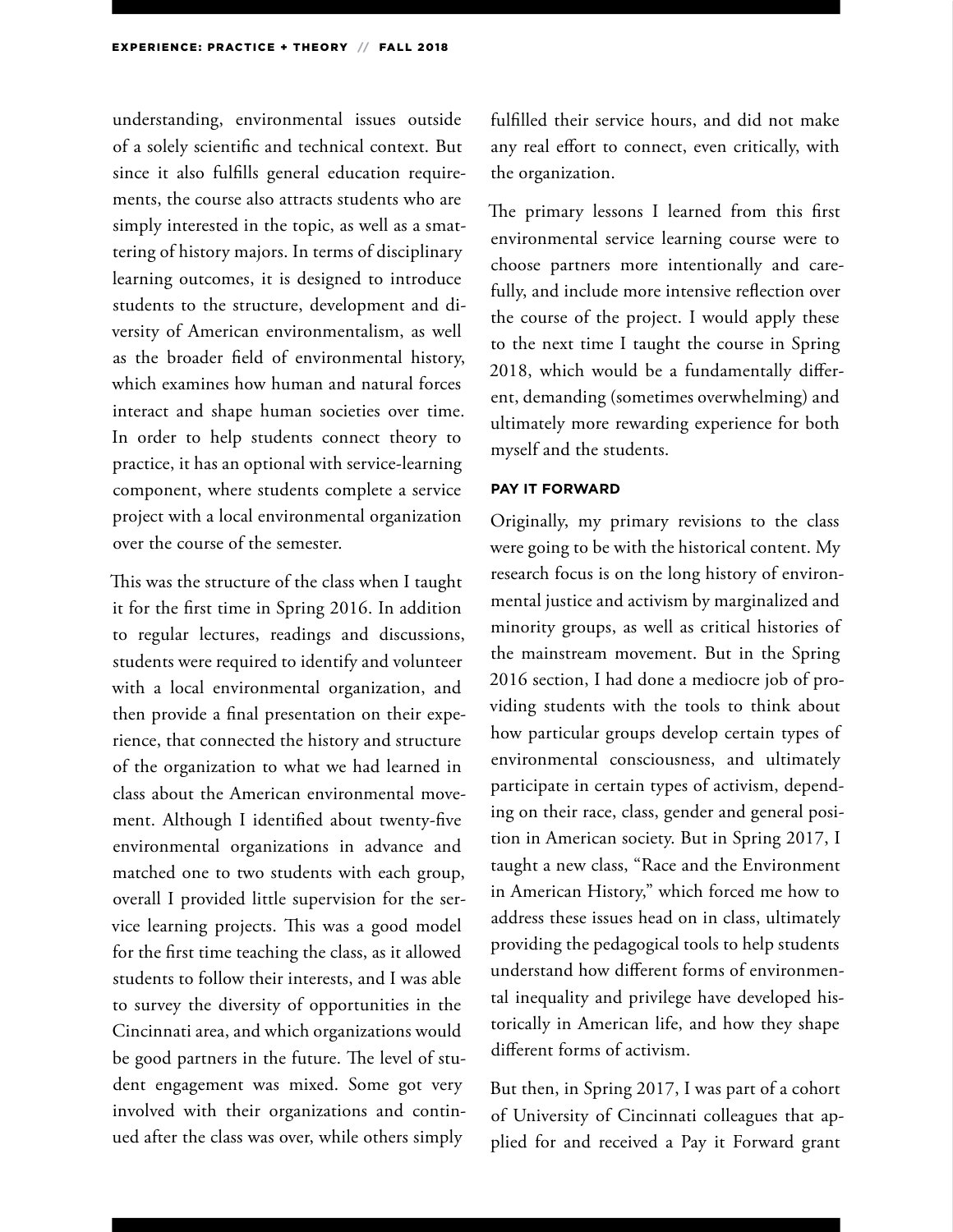from Ohio Campus Compact, which provided my class with \$1,000 to distribute to a local non-profit organization as part of a larger service learning and student philanthropy class. Working with staff and faculty from the UC Service Learning Program and Ohio Campus Compact, I realized that in order to successfully take advantage of this opportunity, I would have to significantly restructure the service learning component of the course, and, in general, more intensively manage the students projects than I had previously.

With this in mind, my first step was approaching local environmental organizations in the fall of 2017 to see if they would be interested in partnering with the course. My goals was to divide the class into four to six groups, with each completing a significant project that would provide a real benefit to the organization. After multiple meetings, I eventually decided on four nonprofits: Groundwork Cincinnati Millcreek; the Greater Cincinnati Civic Garden Center; the Miami Group of the Sierra Club; and Scrap it Up Cincy. These organizations represented the breadth and diversity of the environmental movement both locally and nationally, and all four were eager to partner with the students.

In addition to forcing me to focus in on a smaller number of nonprofit organizations, the Pay it Forward grant also led to the restructuring of the course assignments. For their final presentations, I wanted students to talk about their experiences as well as make connections to larger class themes. But we also needed to decide which groups would be receiving the grant(s). With this in mind, I decided that wrap the final presentation into a grant "pitch" that each group would give as part of a formal panel at Mediated Minds, the UC Blue Ash undergraduate student

research conference. In addition to discussing their projects and the organization, this would force them to work with their partners to decide how the money would be spent and convince their peers that their project should be funded.

#### **JANUARY 2018**

At the beginning of the semester I looked through the syllabus and realized that the course would be quite challenging for students, both in terms of material and workload. But, I figured, this was part of the challenge getting the real value from a course that synthesized a strong content component with service learning, so I did not immediately revise course expectations. This was a key mistake.

On the first day I told students that the service learning project was a core part of the class, and they would be expected to work in groups for both the project and their final presentation. On the advice of the staff at Ohio Campus Compact I did not mention the student philanthropy component until about a month into the semester, and it made sense to have the students get started with their projects before we rolled this out. I assigned them each to one of the four partners based on personal preferences the second week, and then worked to arrange orientation meetings. I did not attend any of these meetings, but told students they were mandatory. Nevertheless, some were not able to fit these initial meetings into their schedule. This was another small, but key, oversight. Students at UCBA are usually overcommitted in terms of coursework and outside responsibilities (work, family, etc.). In order to ensure better attendance, I should have scheduled the meetings well in advance, putting them on the syllabus, or actually had the partners come to class sessions, to meet with students.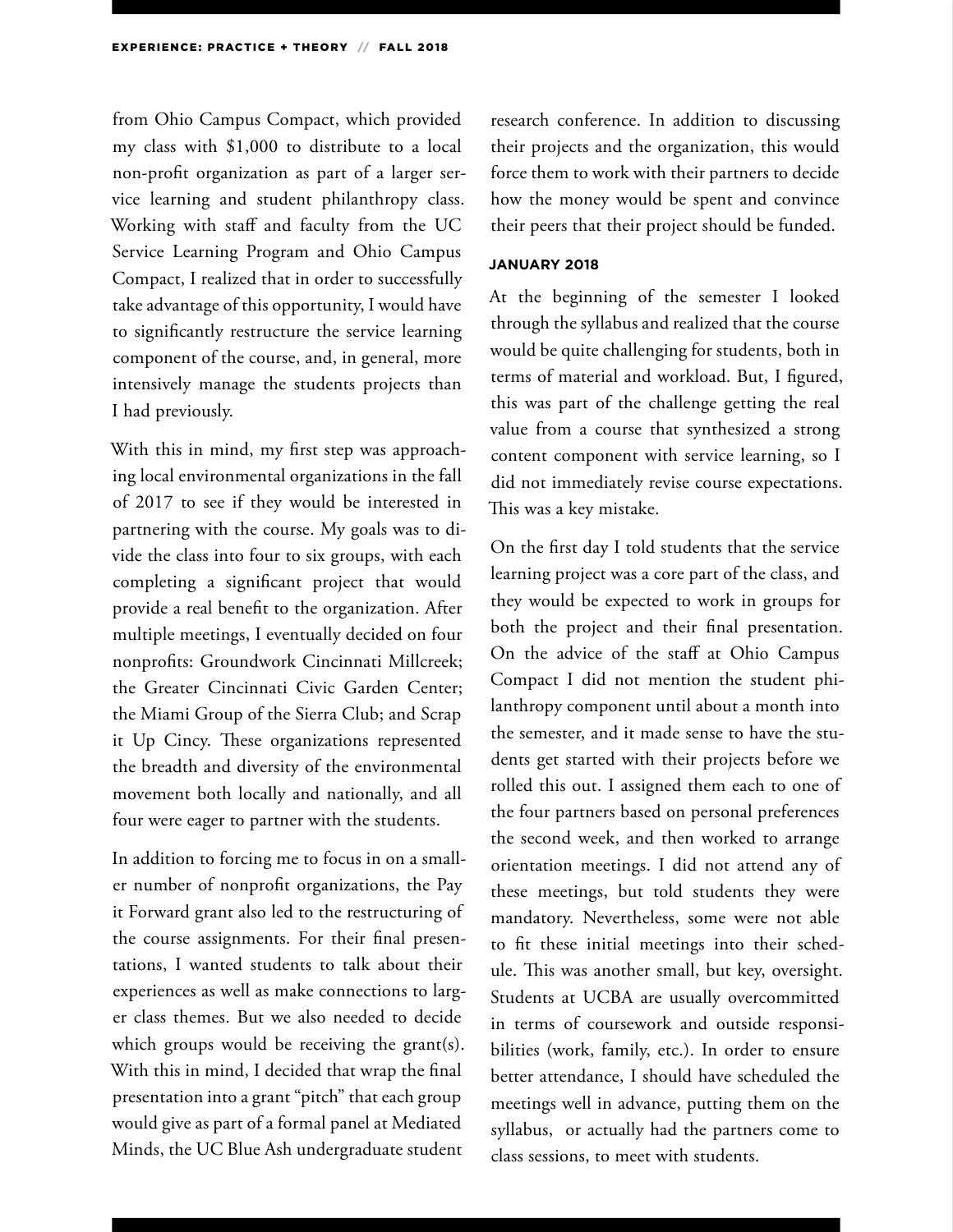By about a month into the semester, the majority of students had begun working on their projects but others were having difficulty. Some of these challenges were their responsibility in terms of procrastination, etc., but for other students, there were issues with the partner. One group of students was working with the local chapter of the Sierra Club on a campaign to create a "bag tax" to reduce the use of plastic bags in the City of Cincinnati. Although this was an important effort, the chapter had no full-time staff, and for this campaign, was also part of a larger coalition that was also all volunteer. This led to a lot of miscommunication and lack of direction, especially for the students. To help provide direction, I attended a coalition meeting with the students to assess the situation and open up lines of communications, and afterwards, helped the students decide on the best ways they could support this effort.

This intervention raises an important issue with service learning classes. Personally, my instinct is to let students solve issues with partners on their own. That is part of the experience. But sometimes assistance from the professor is necessary. After this meeting the Sierra Club group had a lot more direction, and required very little assistance from me. Service learning instructors need to strike a balance between giving students independence but also providing direction and direct support when necessary. They also need to be flexible with class time. At the beginning of the course, I told students we would have one or two in-class work sessions, and they would generally be expected to schedule group work outside of class. But I realized that class was often the best time for all students in a group to meet, and was also ideal for me to have give to ten minute conversations with each group to

check-in and provide direction. By the end of the semester we had five classes where I set aside twenty to thirty minutes for students to work in groups on their projects.

By the middle of the semester, most of the students were engaged in their projects, and I had introduced the Pay it Forward opportunity. I gave students detailed instructions on how to approach their partners about the program, how to develop the funded project, and their responsibilities with the final presentation and grant "pitch." But although this part of the course was going well, we reached some significant issues with the content side. The course was designed to provide a survey of the American environmental movement, and by about week nine, we were getting into a critical exploration of different aspects of the movement, particularly environmental justice, radical environmentalism, and the role of philanthropy in shaping the environmental movement. In order to explore these issues in-depth, I assigned two monographs and a few other longer readings. This was a significant amount of work at the time in the semester when students were putting real effort into their service-learning projects. As a result, a number of students did not complete the reading (and failed the assignments associated with them) and attendance on days when we were supposed to discuss the readings suffered.

This issue also raises a bigger picture concern that instructors in introductory courses that marry service learning with course content need to consider: workload. Since this was a sophomore level course that also fulfilled general education requirements, I had a number of students who were not mentally committed to completing the amount of work I expected in the course, and it showed. All of the negative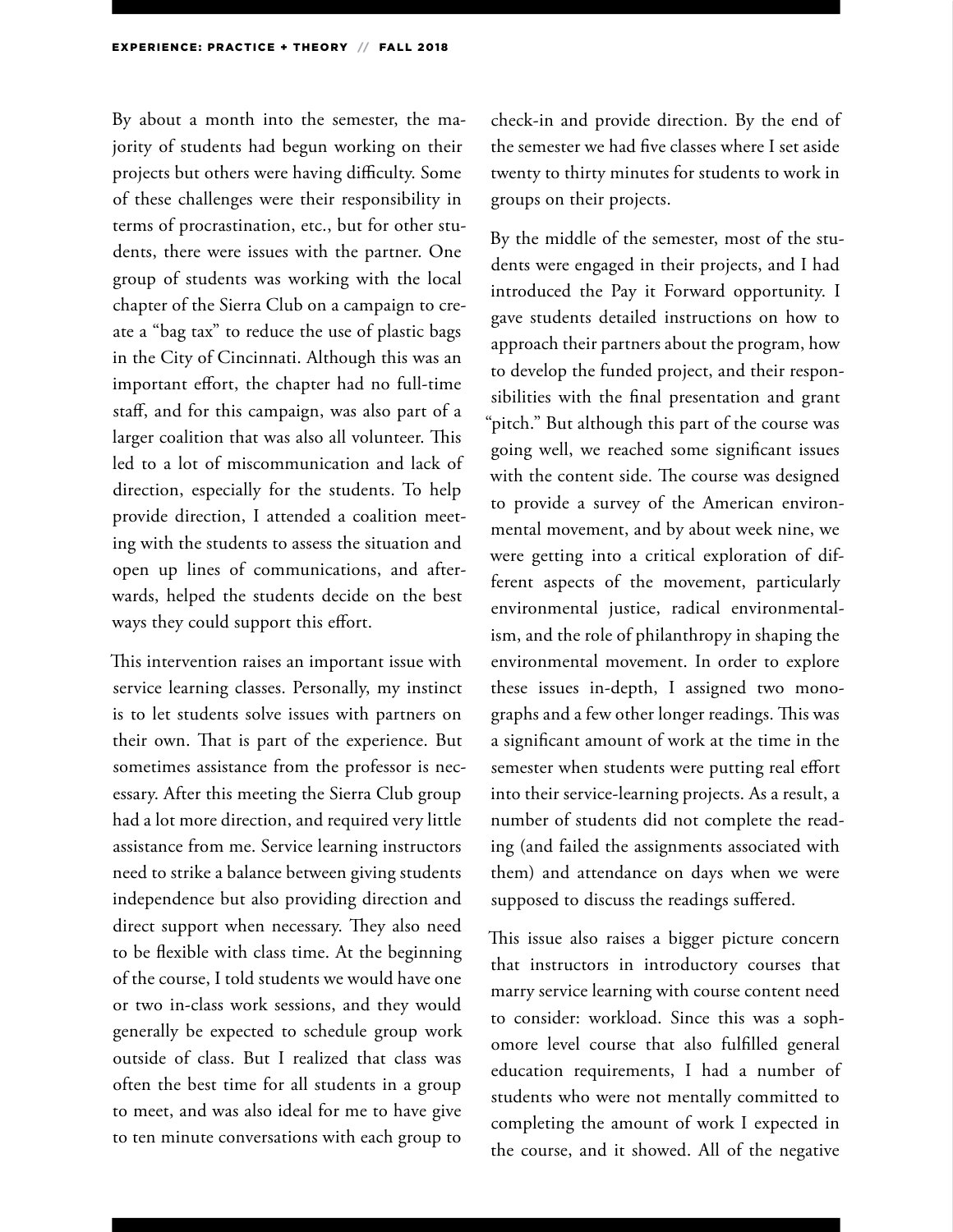feedback I received in course evaluations was from students complaining about the workload. When placing these types of expectations on students, think about their major and where the course fits in their degree plan. In a history course with significant content expectations fifty to one-hundred pages of reading per week, along with papers and other forms of written assessments—having the students also complete a service learning project is a challenge. In the future I am going to work to more closely align readings with the service learning project, so students see the relevancy, and work to have the majority of enrollees be students majoring in history or environmental studies.

#### **MEDIATED MINDS**

In response to workload concerns, I cancelled or cut back some of our final readings at the end of the semester. Both explicitly and implicitly I wanted students to concentrate on their Pay it Forward grant proposals. Because of our commitment to the program, and our partners, I wanted these presentations to be as strong as possible, and was willing to make small sacrifices in other areas of the course.

In order to streamline the presentation, I told students to split their groups up into two teams for their fifteen minute presentation: "Team Grant" and "Team History." The history team would be responsible for outlining the organization and connecting it to the history of environmental activism, while the grant team would present what the Pay it Forward grant would be used for. Two days before Mediated Minds we had presentation run-throughs in class and the students completed peer evaluations.

The overall presentations at the conference went well, and one of the groups, Groundwork Cincinnati Mill Creek, actually won the best presentation award for the entire conference. In order to make sure all students attended each presentation, I had them fill out peer review sheets. I also invited the executive director of Greater Cincinnati Green Umbrella, our local sustainability consortium, to serve as outside evaluator. She gave excellent critical commentary and raised issues some of the students had not even considered.

The final task was for us to decide which organizations got the Pay it Forward grant. The class has \$1,000 from Ohio Campus Compact, and I decided that we would award two \$500 grants. Originally, I had planned awarding the grants at Mediated Minds, either through a student vote, or from the recommendation of outside evaluators. But based on the advice of Ohio Campus Compact staff, I decided to have the students debate and then vote on the projects at the next class meeting. This was arguably the best class session of the semester. A few weeks before, I had the students brainstorm what they believed a grant officer should consider when awarding an environmental activism grant. We had an excellent discussion about balancing feasibility with potential impact, thinking about longterm goals vs. short-term accomplishments, and funding established groups versus new startups, with new idea. I took all of their ideas and boiled them down to a one-page rubric where they had to rank each proposal based on four factors: feasibility, need, impact and passion. Each group had to complete the evaluation for the other three groups in the class.

By this point in the semester, the students had a good rapport with each other, and because of their experience constructing their own projects and presentations, had thought critically about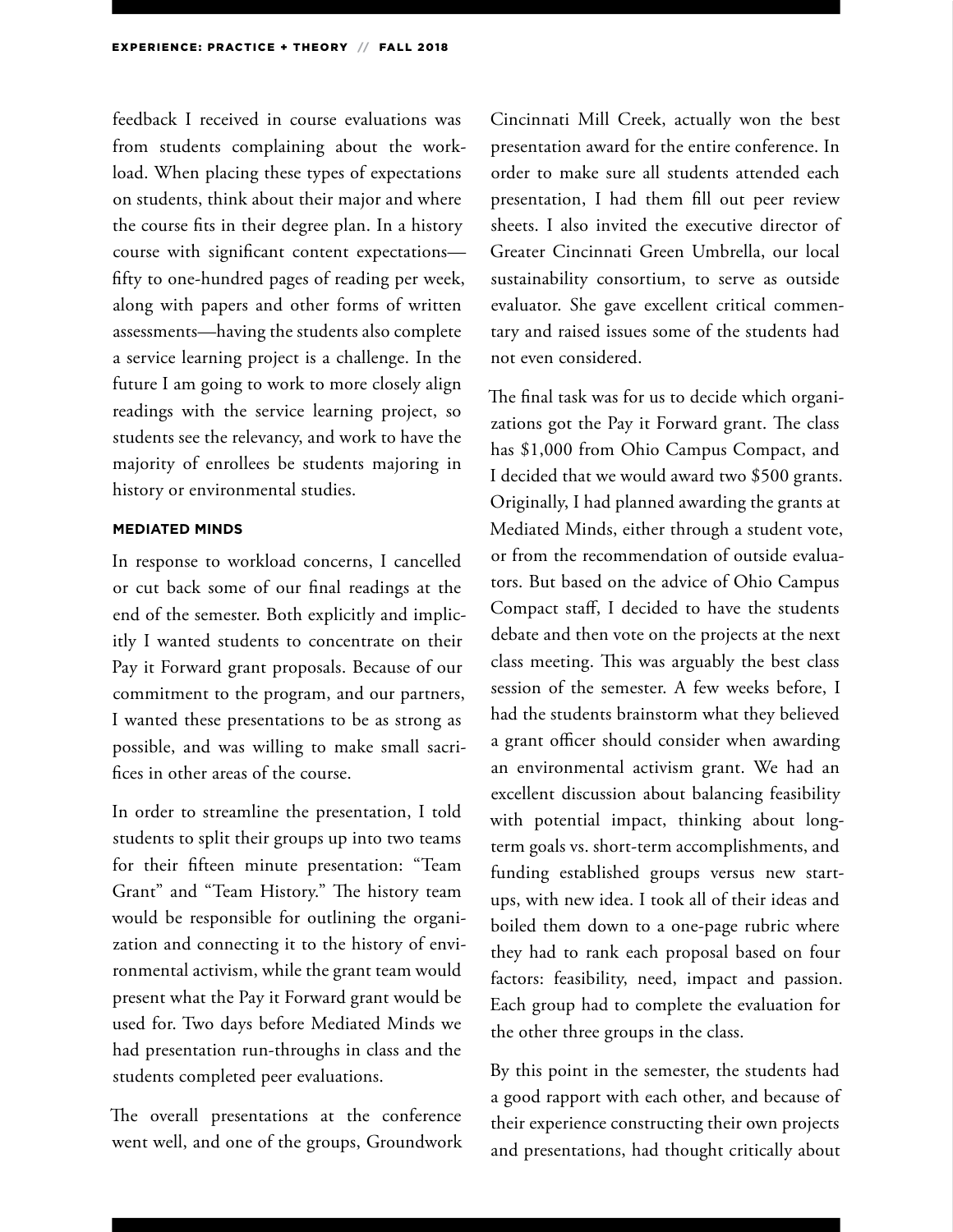the benefits of different types of projects at environmental nonprofits. They debated within their groups more than thirty minutes, and I allowed them to ask the other groups questions to clarify costs and timelines. They put a lot of thought into ranking their classmates projects and had strong rationale for why they had scored different projects the way they had. We then shared all of the scores with the entire class, but then I said this was not the last step. For most grant giving agencies, the scores are only a guideline, and grantmaking is done by a final vote, which we did by secret ballot. Each student was told to rank the projects one to four (they were allowed to vote for their own) and in the end there were two clear winners: The Civic Garden Center of Greater Cincinnati, and Scrap it Up Cincy.

Overall feedback from students on the service learning projects was tremendously positive. Students remarked that they were hesitant about the projects in the beginning, but enjoyed the experience, understanding how nonprofits worked, and making a difference in their community. Many also enjoyed and appreciated the "hands-on" aspect of service-learning, and how they could see progress in a short amount of volunteering.

#### **THOUGHTS ON CRITICAL PHILANTHROPY**

Before final takeways, I want to offer some thoughts on one of the goals of the course: Helping students take a critical approach to the role of philanthropists and foundations in shaping public policy. This goal emerged from my own research practice. As a historian of environmentalism, my earliest work was on the emergence of alternative forms of environmental activism, particularly by urban minority groups, during the 1960s, what might be called the long history of the environmental justice movement

(Gioielli 2014). One of my unanswered questions with that book was why more "mainstream" environmental groups have, until very recently, not paid attention to the concerns and specific issues of marginalized groups. That led me to explore the history of environmental philanthropy and, specifically how, during the 1960s and 1970s, a tight coterie of America's largest charitable foundations provided key funding to certain groups, eventually cementing environmentalism as a politics that would be reformist in orientation, focusing on the universalist concerns of white, middle class suburbanites and their allies within the socioeconomic elite (Gioielli 2014)

For this class this semester, I was hoping to be able to bring that critical perspective to the students, to help them understand that philanthropy and private giving is not value neutral, but is in fact, highly political. Depending on the context, foundations can reinforce inequality and existing socioeconomic hierarchies, or they can be quite democratic and progressive. I lectured on the role of philanthropy and foundations in shaping the agendas of environmental organizations, we conducted readings on the role of the Ford Foundation in shaping the field of environmental law, and worked to apply these themes to our discussions of environmental organizing in general (Sabin 2015).

I was also hoping that the Pay it Forward project, by putting the students in the position of philanthropists, would help them think more critically about the power of foundations and other private giving entities shaping the environmental movement, and American civic life in general. This was not the case. Partially it was my fault, as I did not build in a critical discussion or reflection on the power that the grant-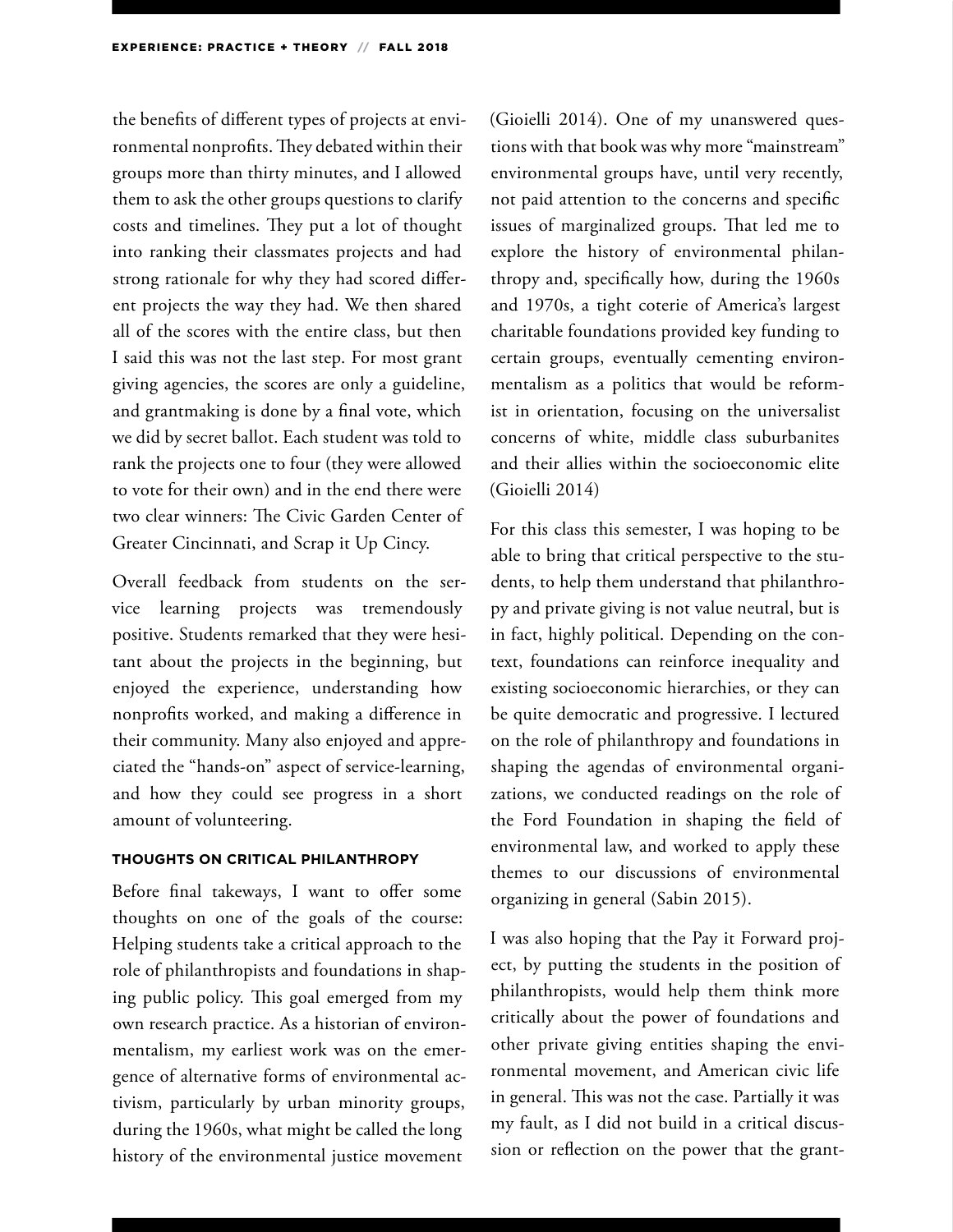maker has to shape organizations, their priorities, and ultimately society and public policy. If I do a student philanthropy project again, I will develop assignments that help students make connections between our critical discussions in class and their own practice.

But I also think that the problem lies with the larger Pay it Forward and student philanthropy pedagogy. These types of projects encourage students to become involved in the community, but also to see the private action of nonprofits and foundations, and private giving in general, as fundamentally a good thing, that is an important part of American democracy and civic practice. This philosophy follows from Tocquevillian model of that sees independent, civil society organizations and activism as an important part of American democracy, allowing citizens to congregate together to create community, address social needs, and put pressure on the state for more public oriented action(De Tocqueville 2003). What De Tocqueville's model leaves out, of course, is that not every American has the equal ability to form and fund these types of organizations (women and minority groups) and that, since the late nineteenth century, the accrual of massive personal fortunes by the likes of a Ford or a Rockefeller, or more recently, a Gates or a Koch, means that some Americans have exponentially greater power in the nonprofit sphere than others (Zunz 2011). But the Pay it Forward model, by having students usually work with local nonprofits in a volunteer role, and then donate small amounts of money, reinforces a model for civil society practice that is in many ways more idealistic than realistic. The policies and practices of large foundations play an outsize role in the actions of many nonprofits; nonprofits can reinforce existing hierarchies and inequalities in society, directly and

indirectly; and women, minority groups and the poor often times have little access to forming and managing these types of organizations that would give them a larger civic voice in local communities.

This is not to say that there is not potential within student philanthropy pedagogy to provide a more critical perspective, and to lay bare to students the sinews of power within American civil society. But the existing structure, on its own, will not do this. Instructors need to work to have their students thinking critically, especially during and after the grantmaking stage of the course, about who has access to this money and power, and what it means for American society. In the case of environmental activism, what it means for how the environmental movement is defined, and whose environmental problems get addressed, and how.

#### **LESSONS LEARNED**

- **Work to arrange partner organizations and decide student projects well before the semester begins.** For two of the groups students were provided with leeway as to what their individual volunteer work would consist of, but this led to some miscommunication and conflict with the partner organization. Better to have clear expectations at the beginning, and then allow students to change them if they so choose.
- **Be creative when looking for partners.** Three of our partners were traditional environmental organizations, but one, Scrap it Up, was a creative reuse center, that takes all sorts of old materials and resells them for use in crafting and art projects. It was a new organization whose founders were keenly interested in waste diversion, reusing materials to keep them out of the landfill. They turned out to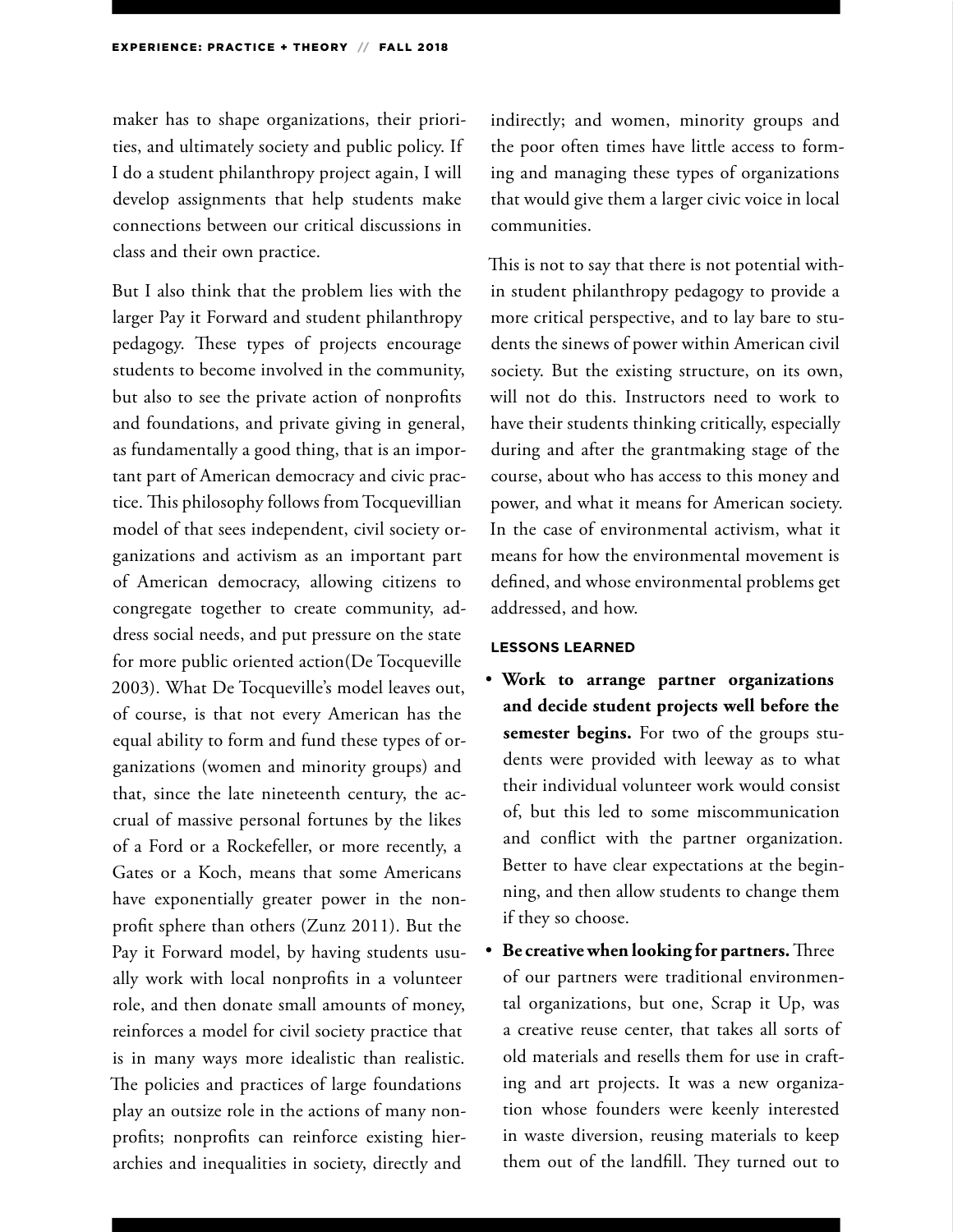be our most enthusiastic partner, and also exposed students to a completely different way of thinking about environmental activism and sustainability.

- **Schedule, schedule, schedule.** Especially at a commuter campus and/or where students have significant commitments outside of coursework (jobs, family, etc.) schedule initial meetings and orientations with partner organizations well in advance, as well as dates for presentations and any sort of "check-in" assignments. Not all students will follow the schedule, but this reduces potential conflicts and misunderstandings.
- **Be flexible.** Each service learning course, especially where students are completing projects and/or engaging in student philanthropy, is its own special beast that requires constant attention and tuning. Many students are not great communicators when things are not going well. Check-in with individuals and groups on a regular basis, and adjust deadlines and expectations where necessary.
- **Manage expectations in content focused courses.** In hindsight, I simply gave students too much reading. I wanted to provide them with a thorough overview of the American environmental movement, but even without a service learning project, this "coverage" model is unrealistic. In the future I will tailor readings to make them relevant to student service projects, and also focus on a few key themes in the movement. If students have a significant project to complete, I will "front-load" readings in the first two-thirds of the semester.
- **Use team-building/ice-breaker exercises at the beginning of the semester to help students build camaraderie and trust.** I did not do this, but think it would be helpful

for students to make connections with each other earlier in the semester, rather than later, as well as possibly identify the strengths and weaknesses of each group. Also consider assigning roles to the group (note-taker, meeting organizer, chief writer, etc) to help lessen the possibility that one or two group members complete the majority of work on particular assignments.

• **For student philanthropy projects, have the students debate and decide amongst themselves who will receive the funding.** Also have them design the grantmaking rubric. This was the single best decision I made the entire semester. BUT in the future, I would also have students complete a reflection and discussion so that we could explore some of the assumptions that existed behind our final decisions, ultimately leading to more critical approaches to the role of foundations and philanthropy in environmental governance, activism and policy making.

#### **References**

**The Committee of the Committee** 

Gioielli, Robert (2014). *Environmental Activism and the Urban Crisis: Baltimore, St. Louis, Chicago*. Philadelphia, Pennsylvania: Temple University Press.

Gioielli, Robert (2014). "Foundations and American Environmentalism after World War Two," Rockefeller Archive Center, Research Reports: www. rockarch.org/publications/resrep/gioielli

Sabin, Paul (2015). "Environmental Law and the End of the New Deal Order." *Law and History Review*. Nov. 2015, Vol. 33, No. 4.

Tocqueville, Alexis de (2003 [1835/40]) *Democracy in America*. London: Penguin Press.

Zunz, Olivier (2012). *Philanthropy in America: A History*. New Jersey, Princeton: Princeton University Press.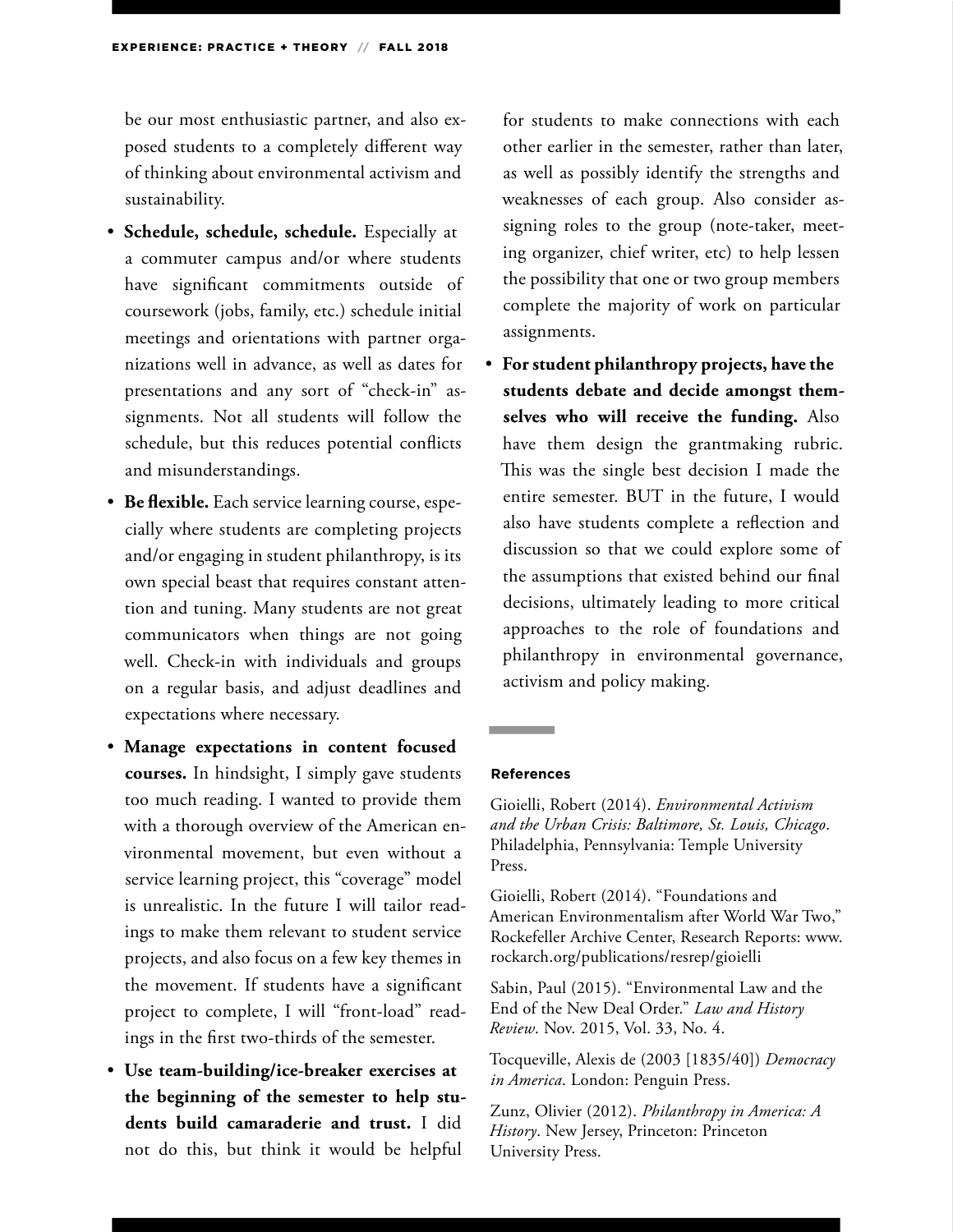

Julie Knapp, PhD **//** Indiana University Bloomington

Clinical Assistant Professor

**A PUBLICATION OF**

1025 E Seventh Street, School of Public Health Room 133, Bloomington, IN 47405

#### **Abstract**

Millennial and Gen Z interns and young professionals have been the recipients of negative work stereotypes over the past several years. These misunderstood generational cohorts are loyal to supervisors that care and teach them the skills and meaning behind their work. They want to give back and make an impact early within their careers. Reverse mentoring programs are the answer to bridging a cross generational divide. Reverse mentoring fosters a learning environment that is an innovative way to encourage knowledge sharing while emphasizing leadership development for Millennials and Gen Z interns and new professionals. The implementation of reverse mentoring programs creates a traditional mentoring role reversal scenario. In reverse mentoring, a younger, new professional acts as the mentor to share expertise, new insights and trends with the senior leader in the organization, acting as the mentee. Reverse mentoring is a cross generational learning tool for organizations to develop future leaders and give established organizational leadership perspective on understanding trends, technology, and recruiting and retaining early career employees.

As a university internship coordinator for over 15 years, I have heard from many internship site supervisors about their thoughts and experiences related to supervising the generation cohort known as Millennials (students born between 1980-1994) and most recently Gen Z (students born between 1995-2012). Millennials are currently the largest generation in the United States labor force. Baby Boomer and Gen X managers complain about poor work habits, perceived sense of entitlement, lack of loyalty, and other issues related to negative work stereotypes for

Millennials. Another generation group that is piggy-backing off of the Millennials is Gen Z, who are often referred to as "Millennials on Steroids." This is the group that are the 'new interns,' those that are being hired for upcoming summer internships.

Internship supervisors and summer seasonal employers need to look beyond the stereotypical labels and ideas that both generational cohorts are experiencing. Supervisors must find a way to work with their interns that fall into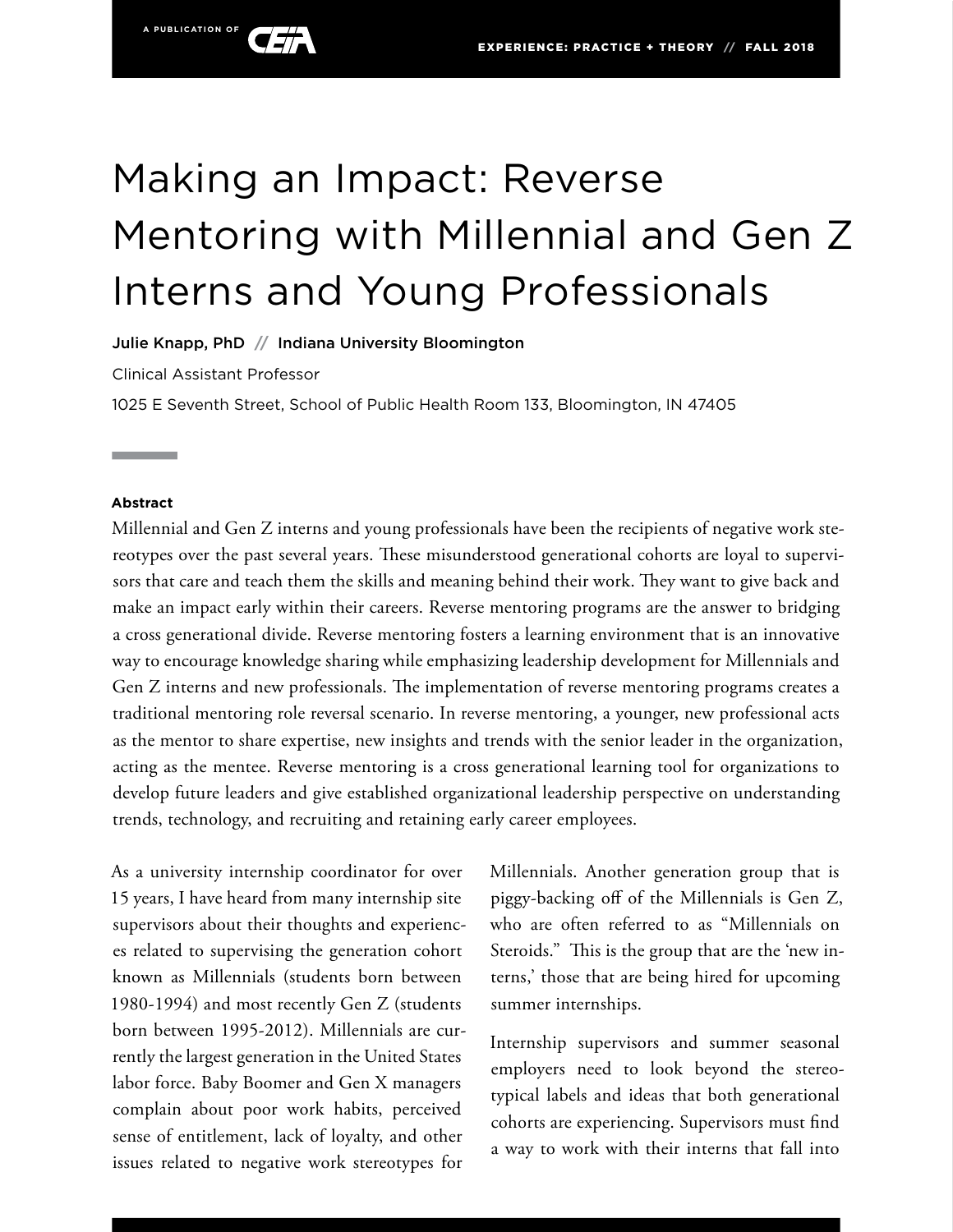the Millennial and Gen Z generation categories. These groups want to learn and grow more than anything else and in a 2016 Gallup survey, 89 percent said they respect and are loyal to supervisors that care and teach them skills and the meaning behind their work. Internships are excellent opportunities for Millennials and Gen Z to make a difference, give back and thrive in a work environment that is important to them. This article will provide information on engaging Millennial and Gen Z interns in the workplace through reverse mentoring programs.

Currently, there are five identified generations that are working side by side in the private, non-profit and public sectors. The generational titles and birth years often vary but most are familiar with the following categories of Traditionalists, Baby Boomers, Generation X, Millennials and Gen Z. All of the generations contribute in unique and different ways, but two generations continue to get the short end of the stick: Millennials and Gen Z. The media sheds light on older generations painting a picture of doom and gloom as the Millennials and Gen Z join the workforce as interns and new professionals. The reported negative characteristics of Millennials and Gen Z are often characterized as a group that is narcissistic, unfocused, lazy, entitled, self-interested and tough to manage. While the Baby Boomers were likely to toss out similar complaints about Generation X in the 90s, the Millennials, and most recently, Gen Z have been saddled with more 'generational stereotypes' than any other group.

Traditional media sources along with newer social media outlets allow us to share opinions and ideas at lightning speed and just like gossip, word travels fast. Is there truth in the negative portrayals? Is it the media perpetuating

the stereotypes? First, it is important to understand and recognize what events, technologies and parenting strategies shaped the Millennial and Gen Z generations. The Millennials are the first generation to grow up with the advanced technology that we use daily. This group, along with Gen Z, grew up with Facebook, Instagram, snapchat and more. The technology has allowed them to filter their lives and present themselves at their best, without the daily frustrations, setbacks, and uncertainty. This use of technology raises serious questions: is face-to-face, two-way communication and even the ability to talk on the phone becoming a lost art? Are Millennials and Gen Z ready to experience honest critique, criticism, and face-to-face confrontation? These students are used to providing and receiving instant feedback on their performance and personas linked to social media and other forms of technology. How do we help these generations understand that building confidence and a professional skill set and developing strong and lasting personal relationships takes time? Millennials and Gen Z want to achieve job satisfaction and fulfillment in the workplace. However, these are very slow processes that take time, patience and most importantly guidance. The realization that many life journeys are arduous and failure will happen before achieving great success is necessary. These are difficult ideas to understand based on parenting strategies that focused on protecting and shielding this generation from defeat, disappointment, loss and other essential character and 'grit' developing life experiences.

As with all generations, it is important to recognize perspectives and work characteristics. As Millennials and Gen Z continue to graduate from college and advance within the workplace,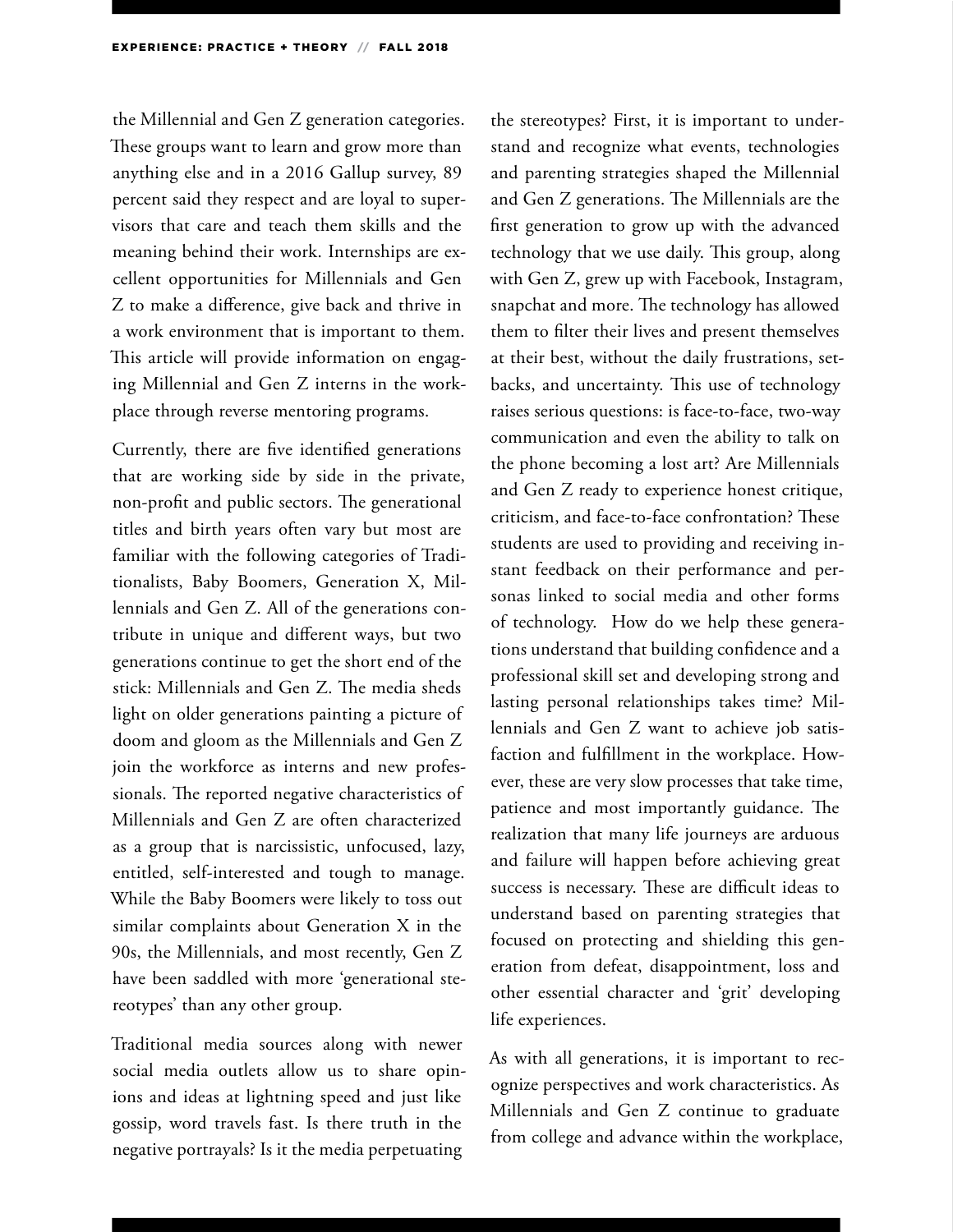employers can coach and mentor in the areas of helping these unique generations build confidence, patience, social and communication skills, while finding a balance between life and technology. More than any other generational cohort, the Millennials and Gen Z want to understand the 'why' within their work, while finding purpose and also making an impact. They want a coach, not a boss, and desire regular feedback and the opportunity to grow within their jobs while giving back to their organizations (Trunk, 2007). Providing unique mentorship programs that not only have the seasoned employee mentor the new professional, but further the program by creating a reverse mentorship situation creating a cross generational learning experience is recommended (Murphy, 2012).

Reverse mentoring gives the traditional mentor new insight into old work challenges while the Millennial or Gen Z intern has the ability to contribute to the organization on topics related to technology, social media, and current trends (Greengard, 2002). This idea of "mentoring up" gives new talent a voice and allows them to engage while finding value and purpose within the organization (Zielinski, 2000). When comparing reverse mentoring with traditional mentorship, the key difference is the role reversal with the mentee, rather than the mentor in the senior position within the organization. The benefits of reverse mentoring are plentiful for both parties involved.

#### **The benefits to the senior leader:**

- Share back new ideas with other leaders in the organization
- Receive feedback and guidance on leadership skills
- Understand what it is like to be a new hire or intern in the organization
- Gain insight on how organizational policies and culture are being perceived
- Learn from the experience and knowledge base that the younger mentor brings to the relationship on technology and social trends

#### **The benefits to the young professional/intern:**

- Ability to have an early impact within the organization
- Develop leadership
- Gain relevant and important networking opportunities and contacts
- Learn about additional areas and departments within the organization
- Access to long range plans, visions and strategic thinking of senior leaders
- Opportunity to share new knowledge and ideas with the organization
- Strengthen interpersonal relationship and communication skills

Organizations that have piloted reverse mentoring programs have identified best practices or lessons learned from launching these initiatives (Murphy, 2012). Creating programs that clearly communicate defined expectations is recommended before implementing reverse mentoring. It is necessary to gain committed individuals and establish a regular meeting schedule. Forty-five minute to an hour-long meetings are recommended, and finally the mentor should summarize the meeting with a progress tracking system that is defined for both parties. The reverse mentoring relationship is one that will evolve over time. Documentation of what is working and what needs to be adjusted for future meetings or reverse mentoring pairs is paramount to the program's success.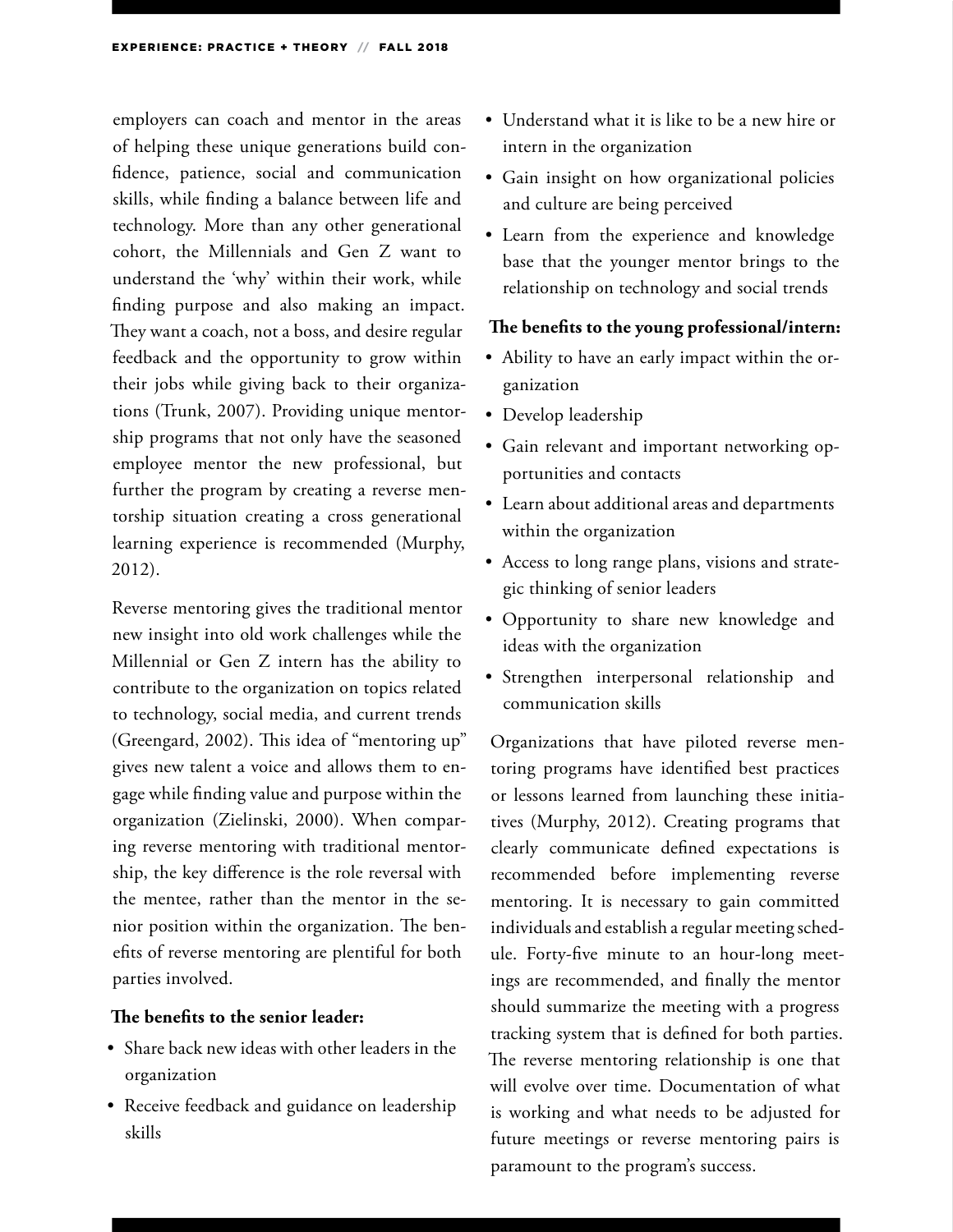Finally, reverse mentoring programs serve as a useful tool for retention and recruitment of Millennials and Gen Z. Reverse mentoring is a personalized opportunity to give back and make a difference in the workplace. The most common contribution that early career interns and employees find is that their new ideas, pulse on emerging trends, and instant connection to technology makes them a valuable resource in the workplace (Murphy, 2012). Millennial and Gen Z mentors are also in a unique position in that they tend to have new perspectives on programs, services and processes used within organizations. Reverse mentoring is a new approach for cross generational understanding while developing new talent (Cohen, 2003).The establishment of reverse mentoring programs at the internship level can be one of the most beneficial outcomes of an internship program. Companies can tap into the experience, unique perspectives and insight of Millennial and Gen Z interns while providing these new professionals with real work experience and a relationship that will strengthen their growing network of industry professionals.

#### **References**

Cohen, S. E. (2003, November-December). This isn't your father's mentoring relationship: Mentoring across all generations has become an integral part of corporate culture. *AARP Magazine*.

Greengard, S. (2002, March). Moving forward with reverse mentoring. *Workforce, 15*.

Murphy, W.M (2012). Reverse mentoring at work: fostering cross-generational learning and developing millennial leaders. *Human Resource Management* July–August Vol. 51, No. 4. 549-574.

Trunk, P. (2007). What Gen Y really wants. *Time Magazine*. Retrieved from http://content.time.com/ time/magazine/article/0,9171,1640395,00.html

Zielinski, D. (2000). Mentoring up. *Training 37*  (10). 136–141.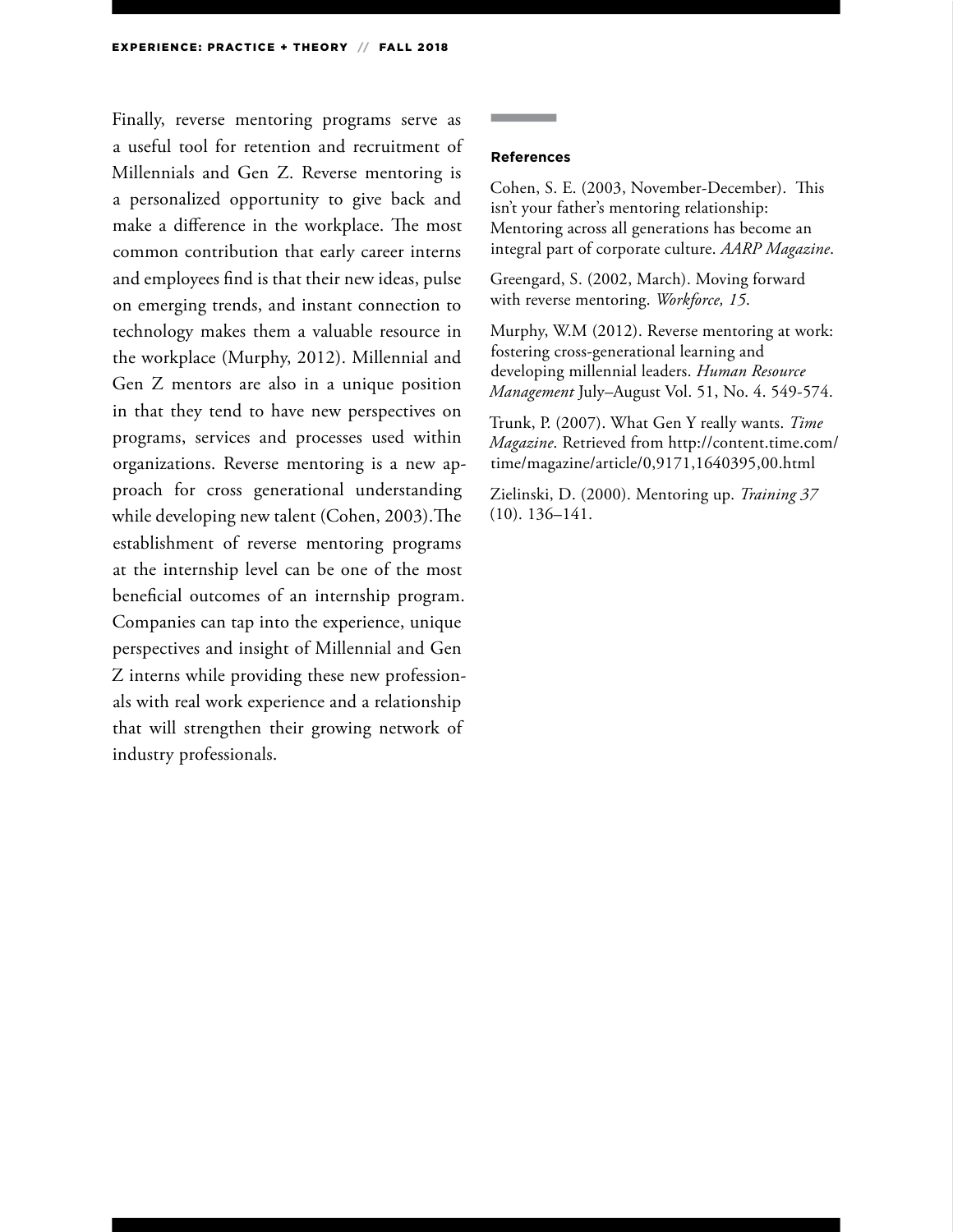# Accelerating Professional Competency: Focusing on Architectural Licensure

Alexander Christoforidis, AIA, AICP, LEEDap **//** University of Cincinnati

#### **Abstract**

In cooperative education programs, it has been well documented that students learn at an accelerated pace when compared to academic-only programs. Typically, we cannot be specific in terms of what exactly is learned on the job. In some cases, however, cooperative education faculty can indeed get specific in attuning their students in terms of what they should seek to learn on the job in order to help them actively participate in their on-the-job learning. This article discusses a curricular change being developed for architecture co-op students who are seeking to become licensed professionals. In short, without placing extra requirements on employers, students in this program are asked to learn the specific aspects of professional work which they will need to know in order to practice at a level worthy of professional licensure. We will discuss the contents of the criteria, how criteria are developed in relation to professional licensure requirements, proposed student assignments during the co-op term, and reflection afterward. These issues will be described in relation to how they benefit student learning and incentives as they relate to meeting professional licensure requirements. This is a curricular change which is currently being implemented. Subsequent articles will cover the progress of this program in terms of student participation and reflection, employer evaluations, and eventually student outcomes.

#### **Background**

Since the beginning of this millennium, the number of Architecture professionals has been declining as a result of a number of demographic and socioeconomic reasons. First of all, the baby boom generation is matriculating into retirement, and there are fewer people in lower age brackets who can replace them<sup>1</sup> . The general population pyramid shift affects other professions, therefore the paradigm of the architecture profession may shed some light on how to

address this issue. Other factors more particular to architecture are 1) its decline during the 2008 – 2012 recession. The architecture profession typically faces sharp declines during economic recessions and sharp increases during recovery periods. During the "Great Recession" of 2008 – 2011, the number of licensed architects fell by 6.85%<sup>2</sup>. Many who lost their jobs during that time found permanent positions in other industries. 2) The licensure requirements for architects are more demanding than most profes-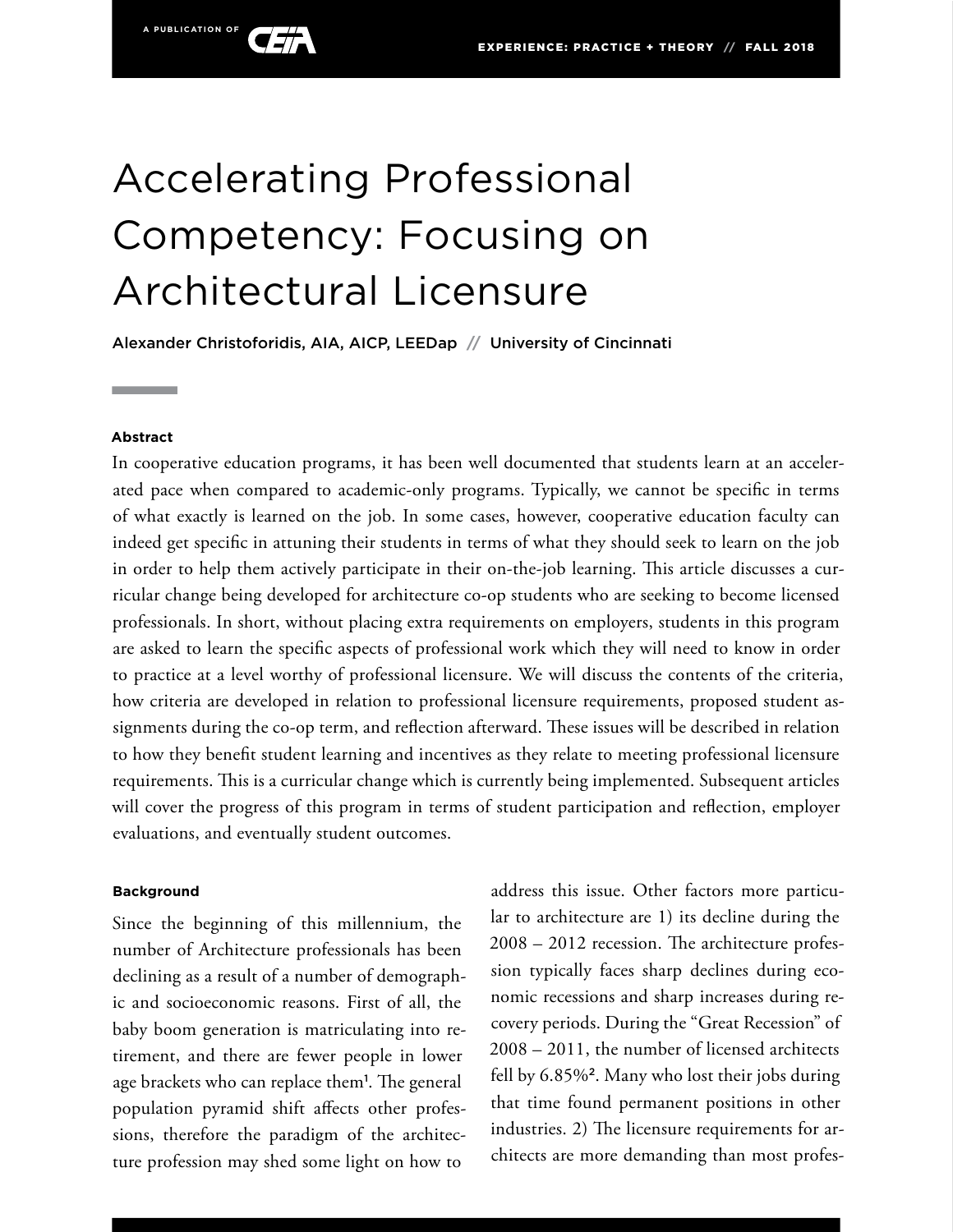sions. The average age at which architects earn licensure is currently 32. This can be a major detractor to young people contemplating their career and can explain the fact that, according to NCARB by the numbers, the number of licensed architects grew by only 3.37% between 2005 and 2015, while the general U.S. population grew by 8.43%<sup>3</sup>. The demand for architects is still high, however, the profession is facing a shortage and if architects are not available to meet that demand, the construction industry will find ways to replace the work of architects ultimately at the expense of the built environment's quality. This is already happening with the advent of owner's representatives, construction managers, and contractor-led design build enterprises who are taking over roles traditionally held by architects. To stem the tide, the profession has been trying to find ways of shortening the licensure process while maintaining its integrity.

Architectural licensure which is standardized by the National Council of Architectural Registration Boards (NCARB) and administered state by state is based on three requirements: Education, Experience, and Examination. These were completed in succession until 2010, when the profession, with the intention of streamlining the process, allowed these requirements to be completed in overlapping timelines. Education and Experience can happen simultaneously. The education requirement is governed by the National Architectural Accreditation Board (NAAB) and the experience requirement is prescribed by NCARB's Architectural Experience Program (AXP). It was instituted in July of 2016 to replace the Intern Development Program (IDP) which although well-conceived, was more complicated and less connected to the

examination. For the examination portion of the licensure requirement, NCARB allows qualified students in certain accredited university programs to take the six licensure examinations before degree completion. This initiative, first piloted at 14 NAAB-accredited schools of architecture in August of 2015, is named Integrated Path to Architectural Licensure (IPAL). The IPAL program allows for the completion of all three licensure requirements (education, experience, and examination) to be completed before graduation. Among these was the University of Cincinnati (UC), which because of its well established co-op program, is better positioned to be successful than most. Students must apply and qualify to participate in the IPAL program by having completed a minimum of 2000 of the 3740 required hours in AXP before beginning their first graduate level co-op, and committing to take all six sections of the Architectural Registration Exam (ARE). In each of the program's first three years, about one third of the graduate class at UC enrolled. The other two thirds opted to take their AREs after graduation.

### **Alignment of Co-op with Professional Licensure Requirements**

The advantage of AXP is its alignment with the six sections of the ARE. It gives students a clear set of skills and knowledge areas that they will be expected to have upon licensure. The first two sections cover the management of an architectural practice and project respectively. The other four cover the basic services that architectural firms provide: programming, schematic design, design development and documentation, and the construction phase, as seen on next page: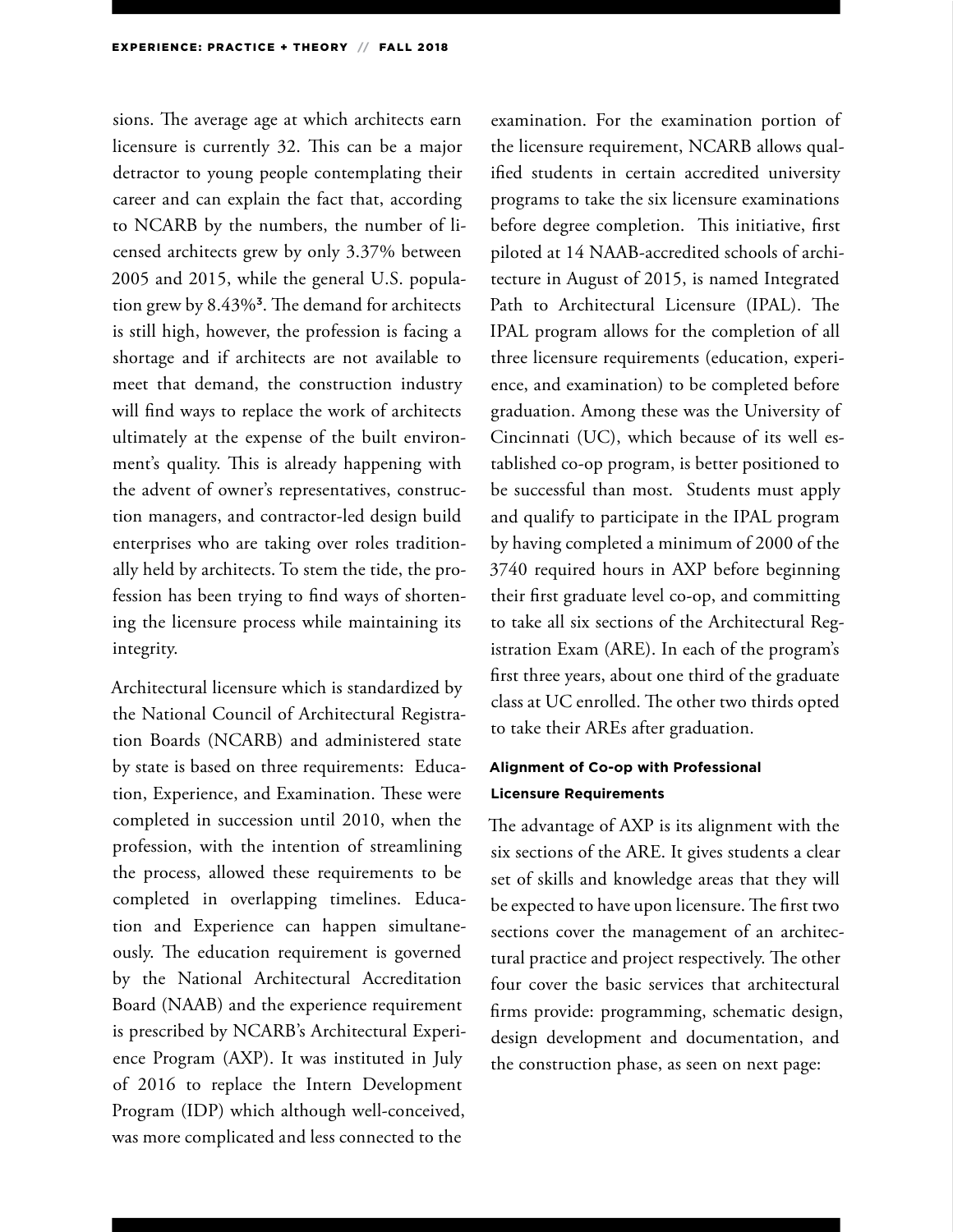| <b>Experience Area</b>                 | <b>Required</b> |  |
|----------------------------------------|-----------------|--|
|                                        | <b>Hours</b>    |  |
| 1. Practice Management                 | 160             |  |
| 2. Project Management                  | 360             |  |
| 3. Programming & Analysis              | 260             |  |
| Project Planning & Design<br>4.        | 1,080           |  |
| 5. Project Development & Documentation | 1,520           |  |
| 6. Construction & Evaluation           | 360             |  |
| <b>TOTAL</b>                           | 3,740           |  |

Source<sup>4</sup>

Over the six sections, 96 individual "tasks" or areas of knowledge are listed in a checklist fashion making it easy for students to identify depending on what they are doing at any given time. The minimum required length of the "experience" portion of the licensure requirement is two years of full time work, or approximately 96 weeks. Therefore, if on average, one task is covered per week, students can complete their experience portion at this pace during six semesters of co-op. Students who enter the Master of Architecture program with a degree from another pre-professional architecture school can average two tasks per week during their three co-ops in graduate school. This is still a very manageable pace.

The examination portion of the licensure requirement tests students on both their academic education, as well as what they are learning

during their professional experience. In order to give students the best chance of success, the co-op program needs to prepare and support students in their *self-directed learning* — a central concept of cooperative education<sup>4</sup>. The 96 tasks given through AXP are therefore a clear roadmap for students seeking to learn what is expected of them as they become licensed professionals. Once they review and become familiar with these tasks, they recognize when they are mentioned at work and know to pay attention. They can ask about them when working on a related task, and in some cases they can research by studying past projects with the employer's permission. Typically, the abilities listed in these 96 tasks have not been fully acquired upon licensure until several years after graduation. Remember, until 2016, there was no concise list like this in existence. Before AXP, there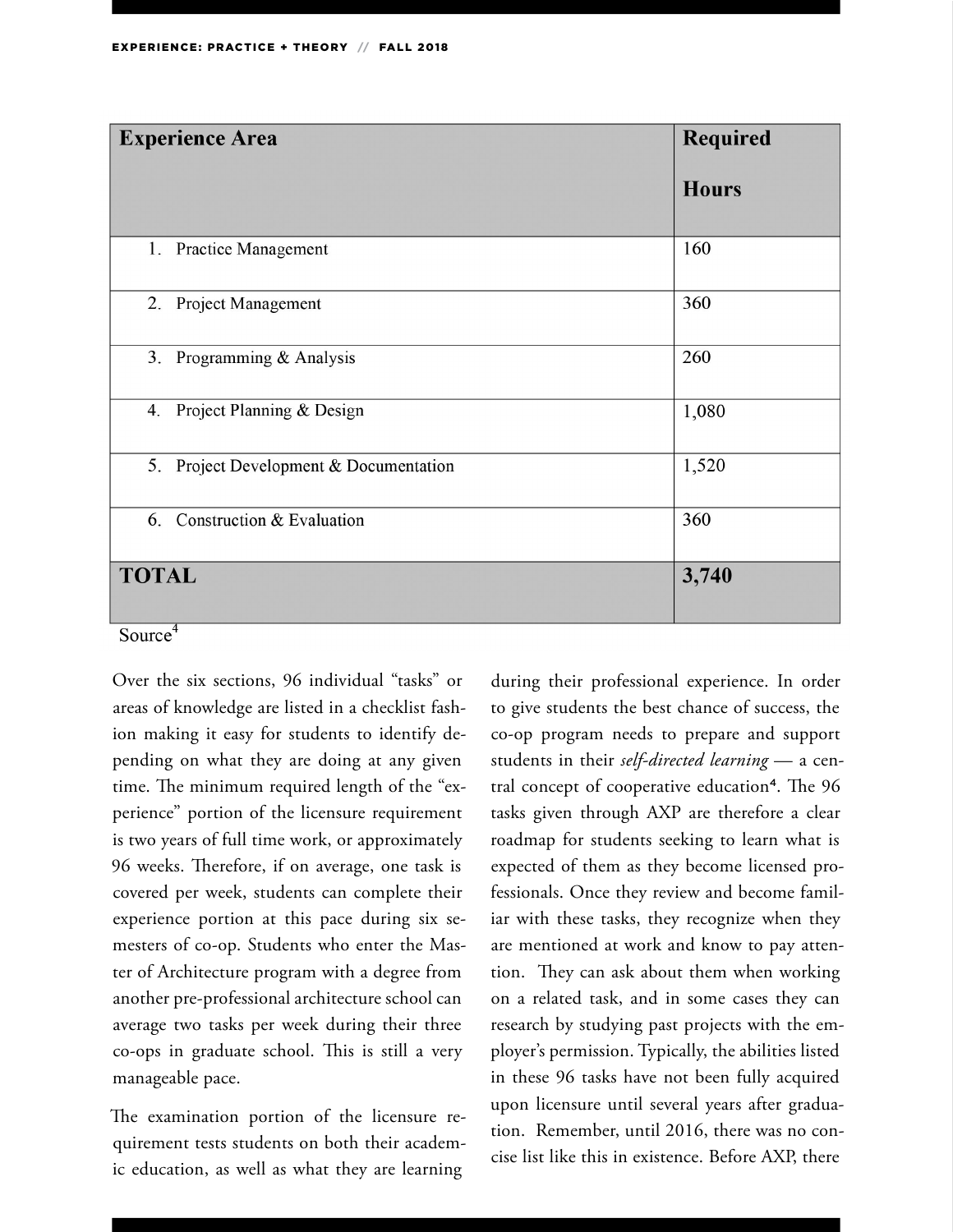were areas of knowledge and abilities which were much lengthier and drawn over 17 experience areas making it much more difficult to use effectively, and it had no connection to the ARE's organization. Currently, since the average age at which architects become licensed is 32, many practicing architects are skeptical about the ability of an architect who just became licensed upon graduation. It is well recognized that professional experience beyond academic education is essential for competent architectural practice. After all, since professional licensure was first legally instituted in the United States in 1897,<sup>5</sup> professional experience was required.

#### **Focus on** *What* **to Learn During Co-op**

Therefore shortening the time to licensure must happen in the context of focusing on what is to be learned during the experience period. In our case, it means helping students focus on *what*  it is they need to learn while on co-op. Merely giving students the list of 96 tasks is certainly helpful, but not enough. To effectively accelerate professional capabilities, students need guidance from an architect faculty member before co-op begins in order to understand the importance of these skills, setting up the expectations, the organization needed to follow through, and to see examples in terms of the depth of understanding required in each of these "tasks." Familiarity with these tasks and the fact that they are agreed upon by their profession gives students the confidence that they will have the knowledge and abilities necessary to practice effectively. In turn employers and potential employers can ascertain that they are effectively developing the capability of handling the work at hand. If used effectively, this guide has the potential to help students gain confidence in their abilities while instilling the confidence

employers have in them. Developing a professional level of competency at an earlier age increases students' potential level of success and choices in how they can define their career path. Obtaining licensure at an earlier age as a result of an accelerated and more focused process can bring leadership opportunities within reach sooner as well.

At this point, the AXP program is in its early stages and although its potential makes sense, the UC architecture program is evolving its method of administering it to co-op students in both the Bachelor of Science in Architecture (BSArch) and the Master of Architecture (MArch) programs. Currently, students in both programs are introduced to the architectural licensure process, AXP, and its organization into six general experience areas, its coordination with the ARE, and of course the all-important 96 "tasks." Since BSArch students often do not pursue licensure, assignments during co-op related to AXP are given to graduate students who are over 95% likely to pursue licensure. MArch students are taught the use of AXP tasks by a licensed architect who is familiar with them, and during co-op they are asked to cover 32 tasks over the 16 week work period. Upon return from co-op, students turn in a copy of the 96 tasks having checked off the ones that they completed, and during a one-on-one appointment they are randomly quizzed on the ones for which they claim familiarity.

The MArch class of 2020 which enrolled in fall of 2017, is the first to follow the above set of directives. Over the next two years, we will follow the students' success rate in terms of level of proficiency ascertained through one-on-one meetings, architect employer comments, student comments, progress toward professional